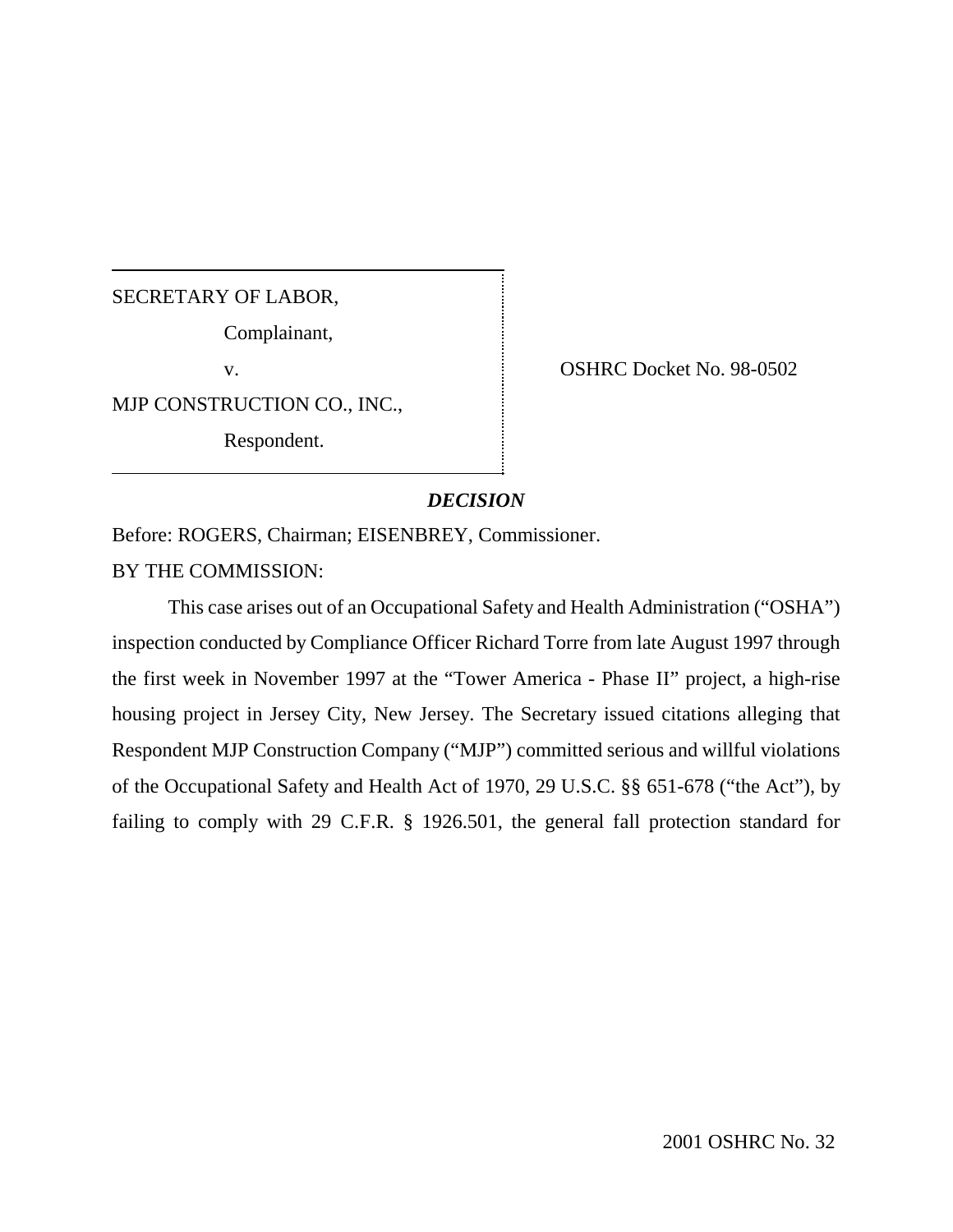construction work.<sup>1</sup> At issue is whether Administrative Law Judge Covette Rooney erred in her affirmances on the merits and classifications of the items on review.

# **I. BACKGROUND**

The building was constructed using the reinforced concrete method, in which wood timbers and plywood and reinforcing bar ("rebar") are used to create formwork into which concrete is poured for the floors and the columns which support the floors. This method of construction follows a prescribed sequence of work activities as follows. After the concrete

<sup>1</sup>The relevant provisions of that standard are as follows:

# **§ 1926.501 Duty to have fall protection.**

(a) *General*. . . .

(b)(1) *Unprotected sides and edges.* Each employee on a walking/working surface (horizontal and vertical surface) with an unprotected side or edge which is 6 feet (1.8 m) or more above a lower level shall be protected from falling by the use of guardrail systems, safety net systems, or personal fall arrest systems.

(2) *Leading edges.* (i) each employee who is constructing a leading edge 6 feet (1.8 m) or more above lower levels shall be protected from falling by guardrail systems, safety net systems, or personal fall arrest systems. Exception: When the employer can demonstrate that it is infeasible or creates a greater hazard to use these systems, the employer shall develop and implement a fall protection plan which meets the requirements of paragraph (k) of § 1926.502.

NOTE: There is a presumption that it is feasible and will not create a greater hazard to implement at least one of the above-listed fall protection systems. Accordingly, the employer has the burden of establishing that it is appropriate to implement a fall protection plan which complies with § 1926.502(k) for a particular workplace situation, in lieu of implementing any of those systems.

(ii) Each employee on a walking/working surface 6 feet (1.8 m) or more above a lower level where leading edges are under construction, but who is not engaged in leading edge work, shall be protected from falling by a guardrail system, safety net system, or personal fall arrest system. . . .

(3) *Hoist areas.* Each employee in a hoist area shall be protected from falling 6 feet (1.8 m) or more to lower levels by guardrail systems or personal fall arrest systems. . . .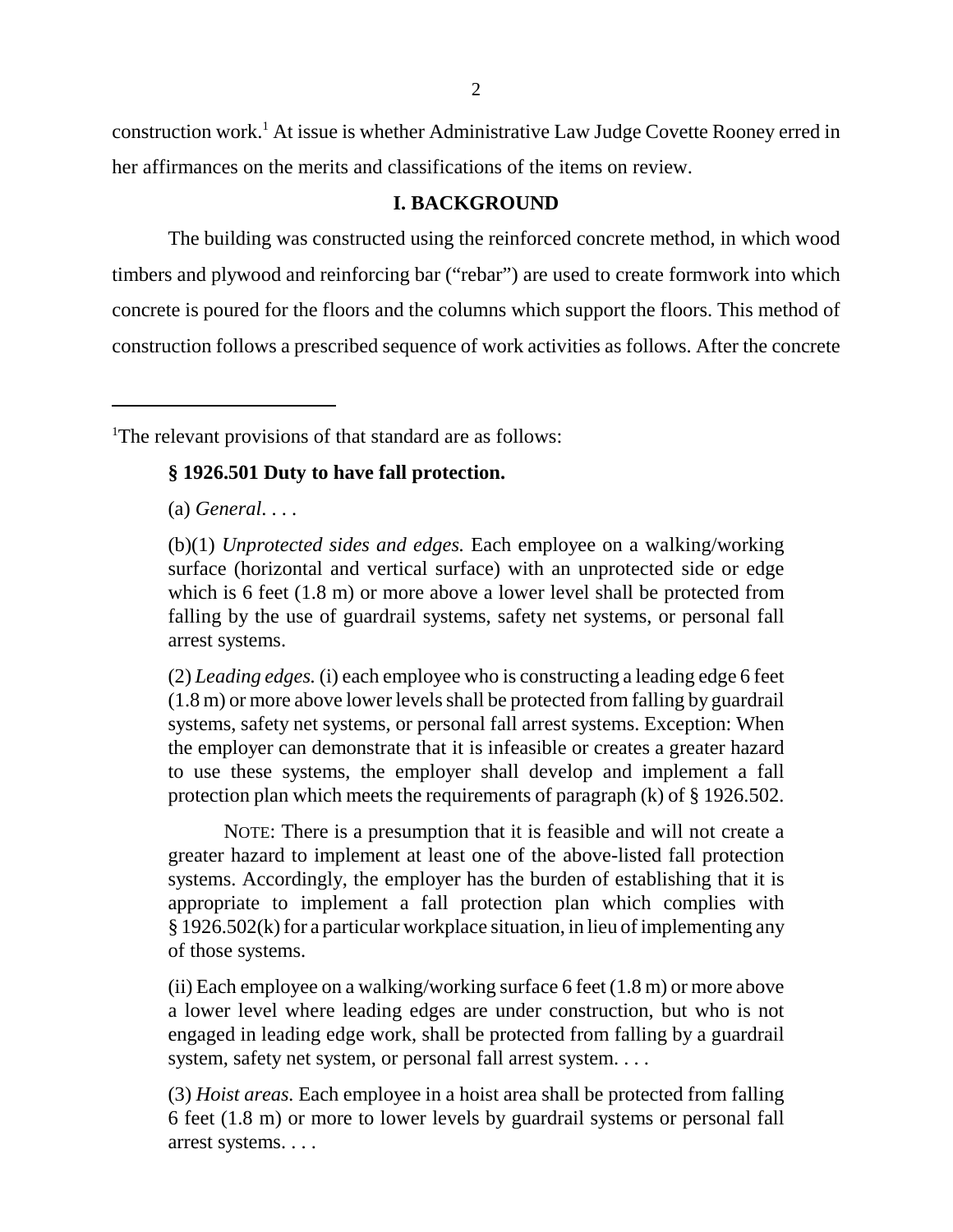for the first floor level of the building is poured and allowed to harden, the formwork for each vertical column that will support the floor above is set in place. This formwork consists of vertical rebar surrounded by four wooden frames set on a wooden base known as a "shoe." Plywood sheets are placed along the top of the columns to provide a decking to support the concrete that will be poured into formwork to create the floor above. This decking is further supported by a system of horizontal timbers called "stringers" and "ribs" placed at right angles to each other and held in position by a series of vertical wooden supports referred to as "legs" or "uprights." The term "shoring" is loosely used to refer to this supporting structure. Before the concrete is poured, horizontal rebar is placed on this decking and the formwork for the columns is "braced," that is, straightened and vertically aligned, byworkers who tighten clamps to secure horizontal boards against the column formwork. The concrete for the floor above and the supporting columns is poured in a single operation. Once the concrete has hardened, all the wooden formwork is removed, taken to a hoisting area at the edge of the building, and lifted by crane to the floor above to be reused.

MJP was established at the beginning of 1997 by Michael J. Polites after Politis Construction Company, a company which Polites formed in 1979, went bankrupt. On May 27, 1997, approximately three months before the inspection at issue here, another compliance officer, Charles Triscritti, inspected a worksite where Politis Construction was constructing a 7-story reinforced concrete building in Hackensack, New Jersey. During the inspection, Triscritti discussed the requirements of the fall protection standard with the superintendent at the site, Dong ("Don") Lee, and assisted Lee in writing a document entitled "Fall Protection Program."As discussed more fully *infra*, this document requires safety belts and guardrails under certain specified work operations. Politis Construction did not contest the citations it received as a result of Triscritti's inspection and agreed to abate the violations in an informal settlement agreement with the Secretary. Politis Construction had been inspected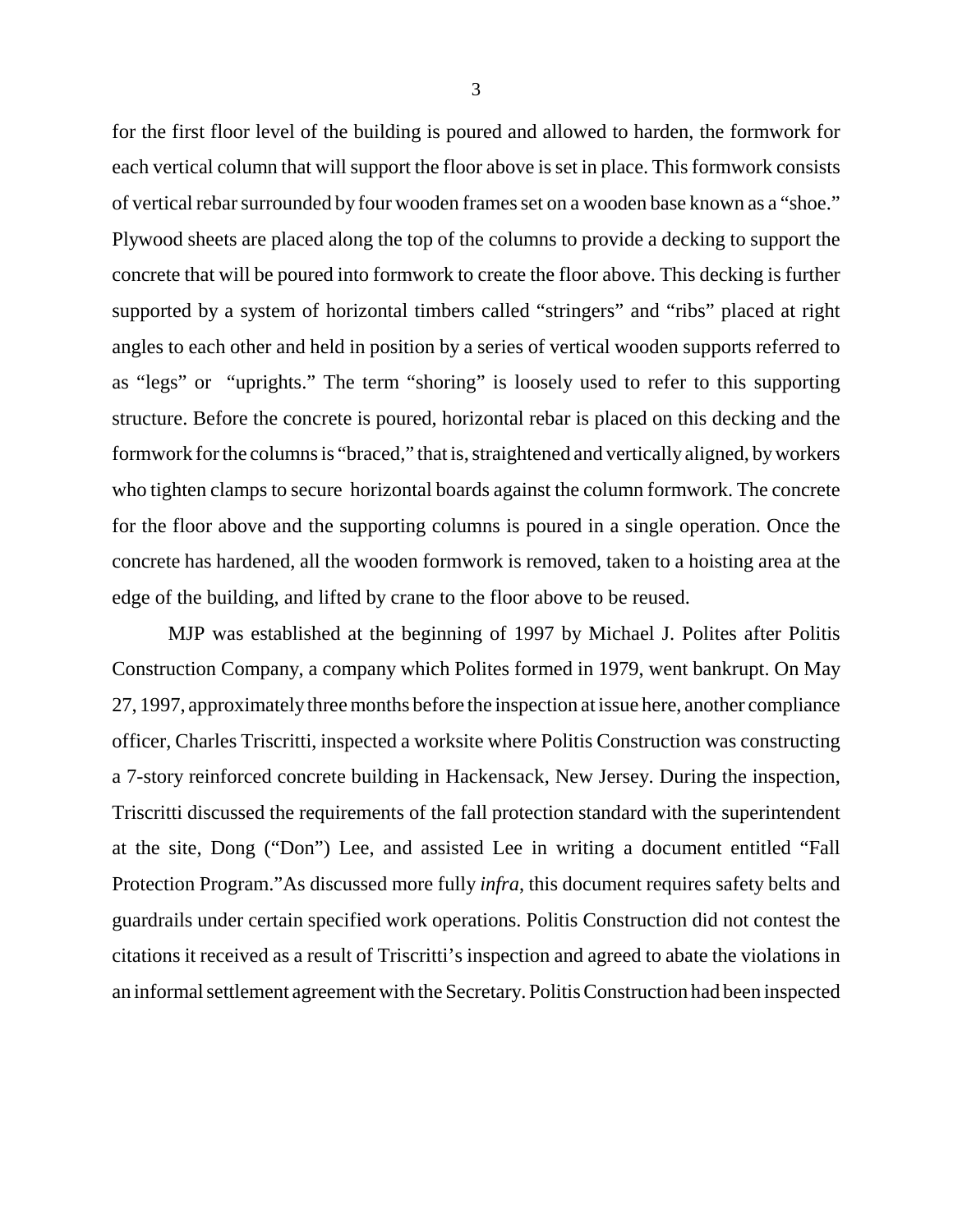a total of 27 times, 22 of those inspections had resulted in citations, and 26 citation items alleged violations of fall protection requirements.<sup>2</sup>

MJP's first project was the "Tower America" project, which began in June 1997 and for which MJP was the formwork subcontractor. It was the tallest building project Michael Polites had ever constructed. He personally coordinated and supervised the work until later in the year when he became ill. He then gradually reduced both the frequency of his visits and the extent to which he would inspect the site during each visit. By August or September 1997, around the date that Torre began his inspection, Polites was unable to come to the site at all, and he did not resume visits to the site until October or November 1997, about the time Torre finished his inspection. During the time he was incapacitated, Polites delegated responsibility for the performance of the work to Lee, whom he had retained as his superintendent. He depended on Lee to coordinate the job with the foremen, and he testified that he "was too sick to worry" about whether his foremen were performing their tasks properly. He regarded Lee as safety coordinator with responsibility to ensure that employees complied with safety rules.

The Secretary alleged that MJP failed to ensure that the required fall protection was used during the following work activities at the specified locations and on the specified dates:

## **Citation No. 1 Serious**

| Item | $2(a) 1926.501(b)(1)$ bracing columns                           | 10th Floor | 8/22/97  |
|------|-----------------------------------------------------------------|------------|----------|
|      | $2(b)$ 1926.501(b)(1) erecting hoist                            | 8th Floor  | 8/22/97  |
|      | $2(c)$ 1926.501(b)(1) bracing columns and installing<br>shoring | 15th Floor | 9/12/97  |
|      | $2(d)$ 1926.501(b)(1) erecting columns                          | 30th Floor | 10/24/97 |
| Item | 3 1926.501(b)(2)(ii) ironworkers installing rebar               | 11th Floor | 8/22/97  |
| Item | $4(a) 1926.501(b)(3)$ working in hoist area                     | 9th Floor  | 8/22/97  |
|      |                                                                 |            |          |

# **Citation No. 2 Willful**

4

<sup>&</sup>lt;sup>2</sup>With the exception of citations resulting from three of these inspections, Politis Construction did not contest the citations issued to it.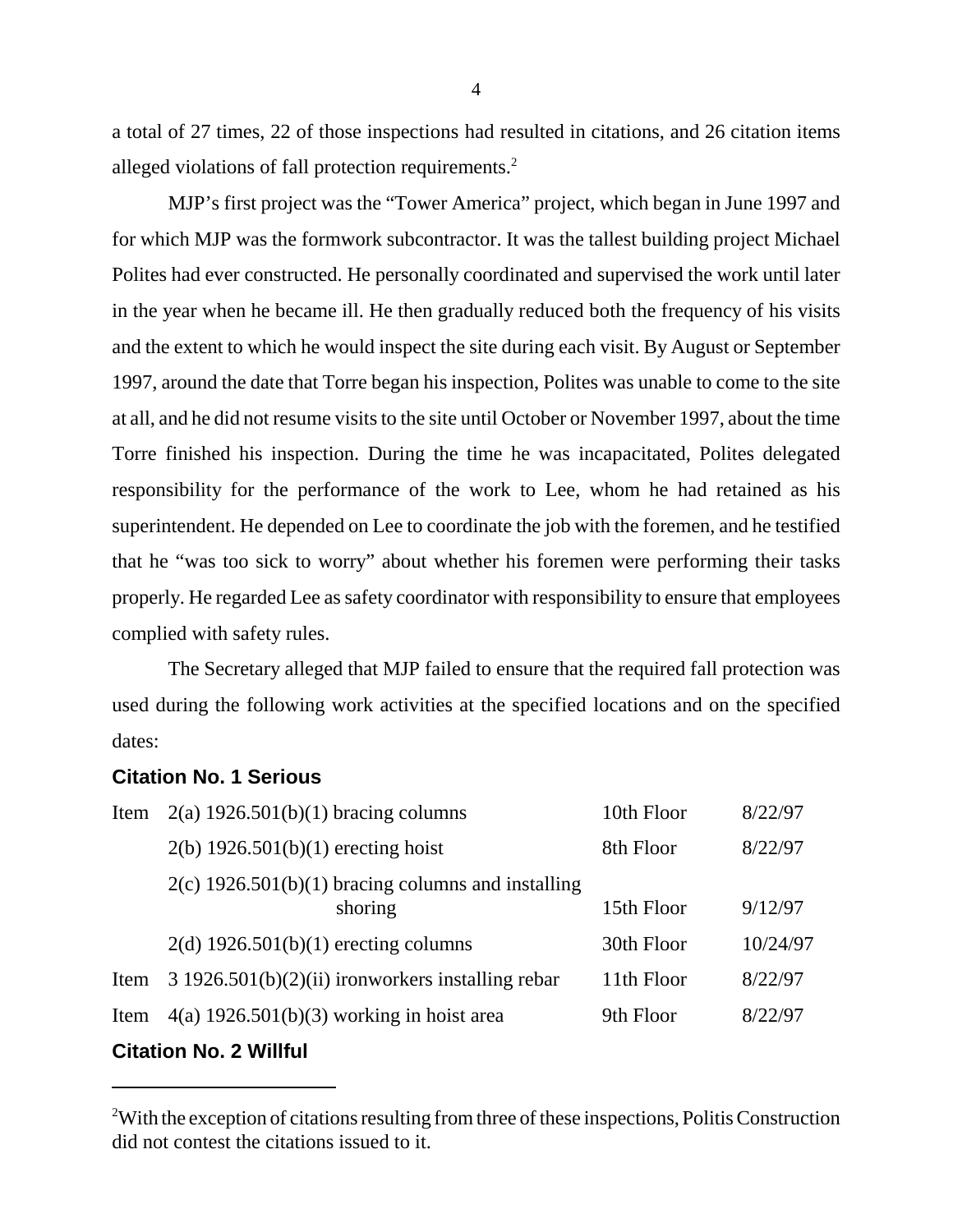| Item |                                                     | $1(a)$ 1926.501(b)(1) stripping shoes at edge        | 29th Floor     | 10/23/97 |  |
|------|-----------------------------------------------------|------------------------------------------------------|----------------|----------|--|
|      | $1(b)$ 1926.501(b)(1) bracing columns               |                                                      | 30th Floor     | 10/24/97 |  |
|      | $1(c)$ 1926.501(b)(1) stripping columns and shoring |                                                      |                |          |  |
|      |                                                     | at the perimeter                                     | 29th Floor     | 10/24/97 |  |
| Item | 2 1926.501(b)(1)                                    | stripping and bracing columns                        | 32d-33d Floors | 11/6/97  |  |
| Item |                                                     | $3\ 1926.501(b)(2)(ii)$ ironworkers installing rebar | 34th Floor     | 11/6/97  |  |
| Item | 4 1926.501(b)(3)                                    | working in hoist area                                | 28th Floor     | 10/24/97 |  |

The list above reflects the judge's granting of the Secretary's motions to amend the citations.<sup>3</sup>

 $3$ At the outset of the hearing, the Secretary moved to amend the pleadings to change some of the floor designations on which some of the violations were alleged to have occurred. The Secretary's counsel stated that Torre had advised her that there were "inaccuracies . . . with respect to naming the floors." During the course of the hearing, the Secretary made a similar motion to amend to change the alleged location for another of the citation items.

On review, MJP does not contend that the judge erred in granting the motions to amend but contends that Torre's "failure to identify the floor where an alleged violation occurred" diminishes Torre's credibility as a witness. Judge Rooney expressly found Torre to be a credible witness based both on his demeanor while testifying and on the fact that MJP's foreman, Anthony Buttino, largely corroborated Torre's testimony regarding the work activities of the employees and their proximity to the edge while engaged in those activities. The judge also noted that Torre advised MJP's superintendent, Lee, who was present during the inspection, of his observations and that Lee neither disputed Torre's statements nor testified in rebuttal to Torre. The judge concluded that the small number of misidentifications of floor location in Torre's testimony were insignificant in light of the entire record.

We defer to the judge's assessment of Torre's credibility. We note that MJP erroneously claims on review before us that there is no "independent evidence" to corroborate Torre's testimony and that while MJP asserts that Buttino contradicted Torre's observations, MJP cites no evidence in the record to support this contention. Lastly, contrary to MJP's argument, we do not find Torre's testimony "equivocal" with respect to the proximity to the edge of the floor necessary to show exposure to a fall hazard.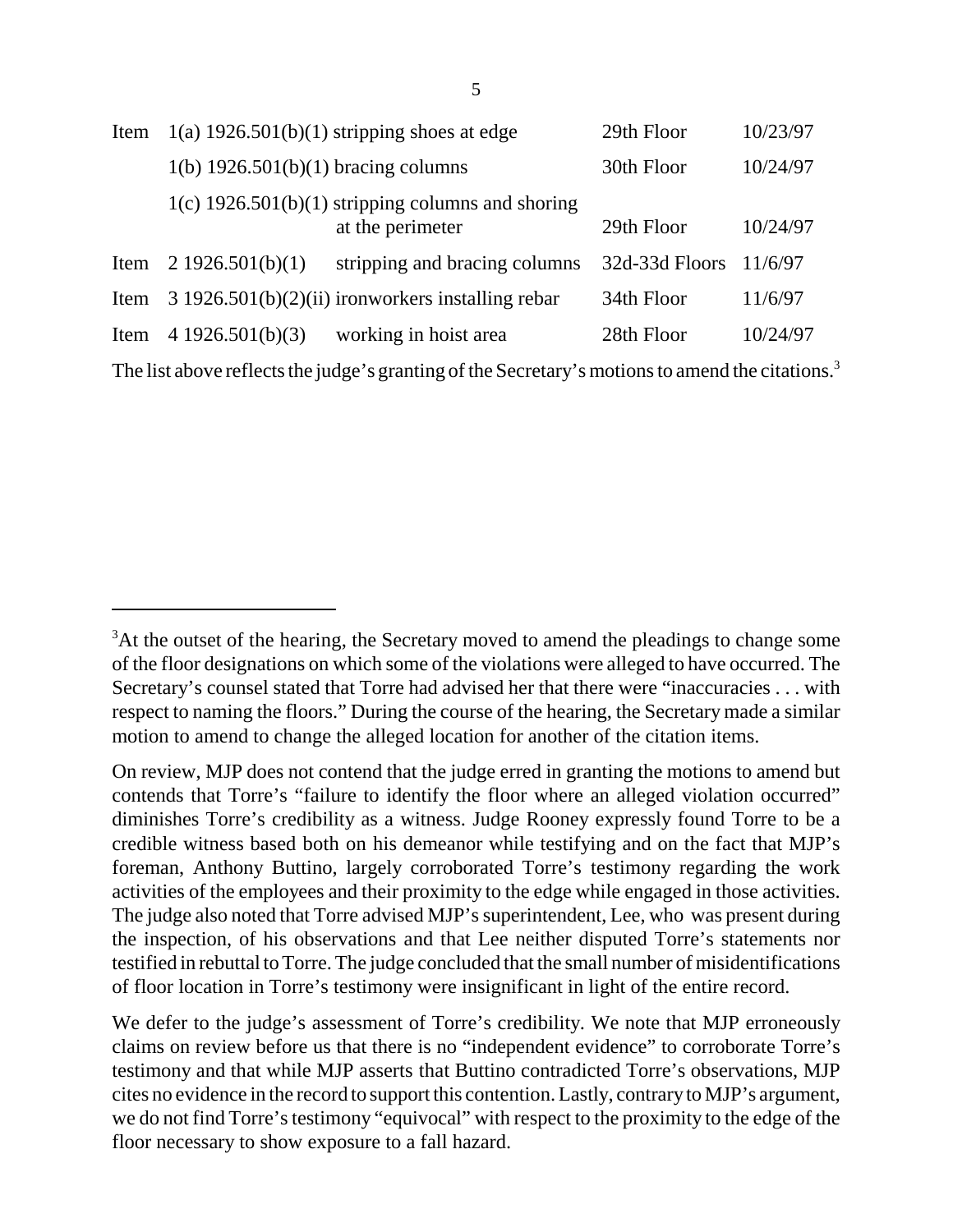The judge affirmed all the citation items on the merits.<sup>4</sup> She assessed the proposed penalties of \$4200, \$1500, and \$1500 for items 2, 3, and 4, respectively, of citation no. 1. The judge also concluded that the violations alleged in citation no. 2 were willful, largely on the basis of the knowledge and awareness of the requirements of the standard on the part of MJP's owner, Michael Polites, and on the inspection and citation history of Politis Construction Company. Although the Secretary had proposed penalties of \$42,000 each for items 1 and 2 of citation no. 2, the judge combined both items for penalty purposes and assessed a single penalty of \$42,000. She assessed the proposed penalties of \$33,000 each for items 3 and 4 of citation no. 2.

MJP does not dispute that the Secretary satisfied her burden of proof with respect to the allegations dealing with employees installing rebar, erecting the hoist, and erecting and

<sup>&</sup>lt;sup>4</sup>The judge affirmed two citation items which are not before the Commission for review. We also note that the allegation that MJP acted willfully is directed to the work operations conducted during the latter portion of the inspection under the Secretary's theory that MJP exhibited an attitude of willful noncompliance by repeatedly ignoring Torre's earlier warnings that fall protection was required. Item 2(d) of serious citation no. 1, however, alleges a violation occurring on October 24, a date included within the willful citations. The judge, therefore, concluded that it should be "incorporated" into citation no. 2 as item 1(d). In her brief before us, the Secretary states that the judge erred by "mistakenly" characterizing this item as a willful violation. While we conclude that a violation was established as to this item, in view of the Secretary's concession, we affirm the item as a serious but not willful violation.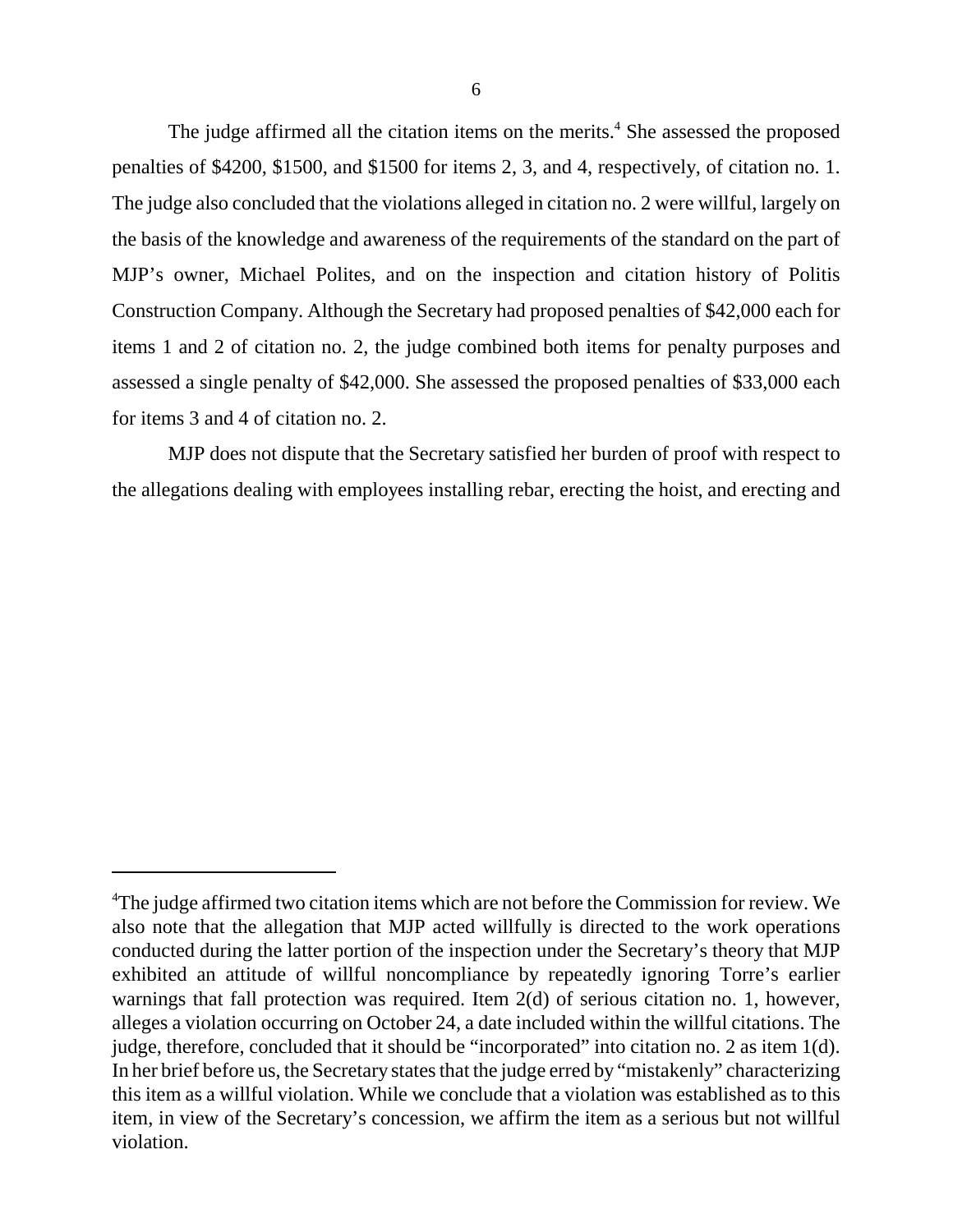stripping columns and other shoring.<sup>5</sup> However, MJP argues that the employees working in the hoist area did not come sufficiently close to the edge to be exposed to a fall hazard. MJP does not dispute that employees bracing columns were working at a location where a fall hazard could exist, but it contends that the column braces themselves provided adequate fall protection.<sup>6</sup> MJP also contends that the judge erred in rejecting its affirmative defense that personal fall arrest equipment (lifelines, lanyards, and safety belts) and/or guardrails were not feasible.

MJP also argues that the items of each citation duplicate each other. MJP contends that the judge erred in finding the violations alleged in citation no. 2 to be willful and that the judge should have combined the items of each citation alleging a violation of the same subsection into single serious violations. Assuming, however, that the Commission finds that the Secretary proved her willful allegation, MJP contends that the Commission should combine citation no. 2, items 1 and 2 into a single violation. MJP argues in favor of the judge's assessment of a single penalty for those two items whereas the Secretary contends that the judge erred in her penalty assessment. For the reasons that follow, we affirm the

<sup>&</sup>lt;sup>5</sup>The record establishes that the only workers exposed to the hazards at issue in items  $2(b)$ and 3 of citation no. 1 and item 3 of citation no. 2 were not employed by MJP but rather were employees of the hoist contractor and ironworkers employed by the steel erection contractor, respectively. As the judge noted, under well-established Commission precedent, an employer at a multi-employer construction worksite which creates or controls the hazardous conditions is responsible for exposure of the employees of other contractors. *See Access Equip. Sys., Inc.*, 18 BNA OSHC 1718, 1722-25, 1999 CCH OSHD | 31,821, pp. 46,778-80 (No. 95-1449, 1999) (discussion of the principles for allocating responsibility for working conditions on multi-employer construction worksites). MJP raised no issue before the judge regarding the multi-employer worksite doctrine and on review before us does not argue that the judge erred in holding it responsible for the exposure of employees of other contractors at the worksite.

<sup>&</sup>lt;sup>6</sup>The other elements of the Secretary's prima facie case were established and are not in issue. *See Atlantic Battery Co.*, 16 BNA OSHC 2131, 2138, 1993-95 CCH OSHD ¶ 30,636, p. 42,452 (No. 90-1747, 1994) (Secretary must show that the cited standard applies, the employer failed to comply with the terms of the standard, employees were exposed to the noncomplying conditions, and the employer had knowledge of those conditions).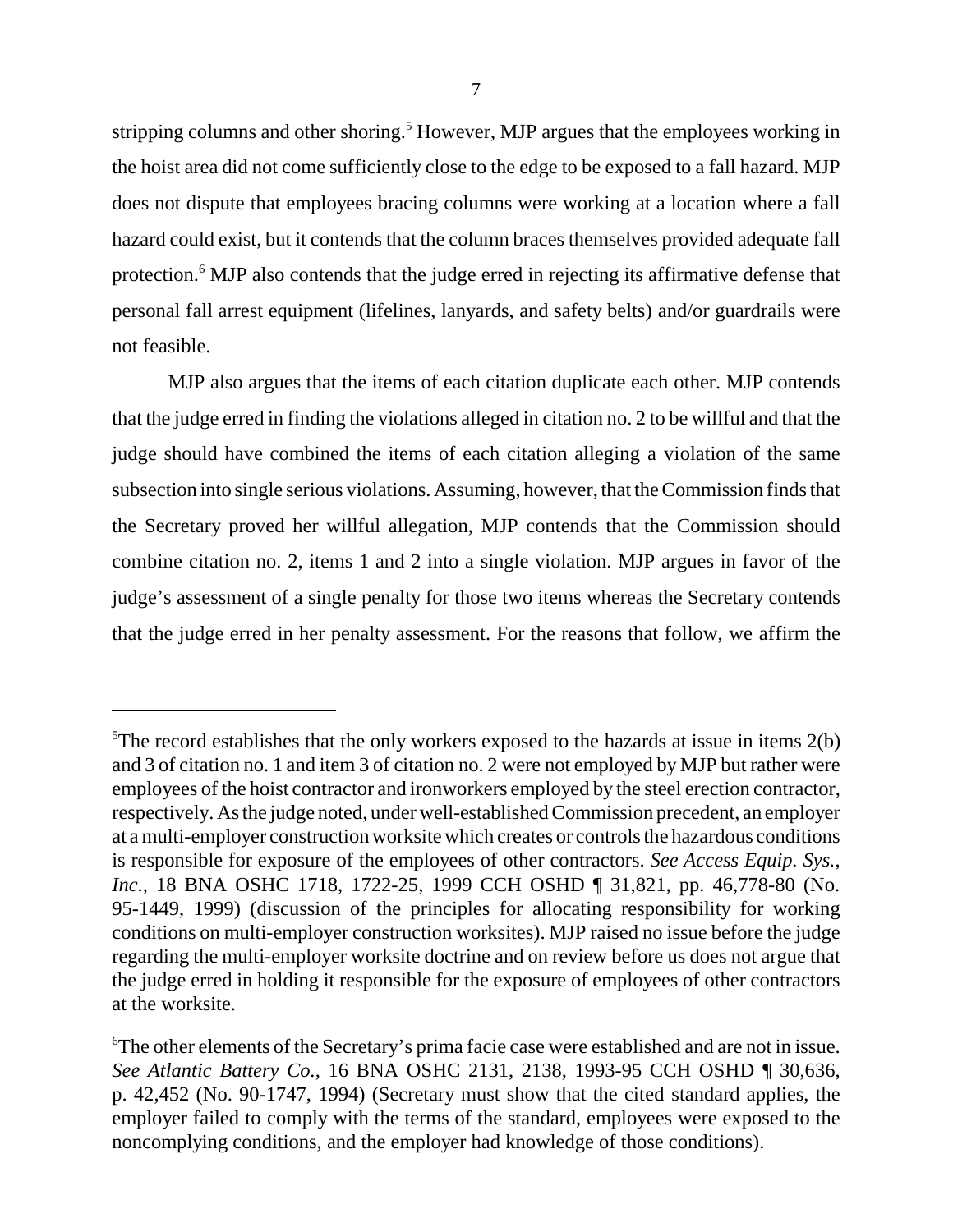judge's decision with one exception. We conclude that the judge erred in not assessing separate penalties for items 1 and 2 of the willful citation.

# **II. MERITS OF THE VIOLATIONS IN ISSUE**

In finding that MJP's employees working in the hoist area were exposed to the hazard of a fall, the judge relied on the testimony of compliance officer Torre, who described his observations of the worksite in extensive detail. Torre testified without rebuttal that employees were stacking shoring material at the edge in preparation for the crane to hoist the material to the next floor as well as pushing loads off the edge as the crane lifted the load. In addition, Torre's testimony is corroborated by a videotape which he filmed as he observed the construction from the public street before he entered the worksite and as he conducted his inspection inside the structure. This videotape clearly shows employees moving between the loads of materials and the open floor, and in at least one instance an employee can clearly be seen leaning over the edge while guiding the load.<sup>7</sup>

The videotape also establishes that the judge properly determined that MJP's employees were not protected from a fall while bracing columns.<sup>8</sup> The videotape clearly shows employees standing on the column bracing, leaning out over the bracing, and moving around the end of the bracing at the edge of the floor. Contrary to MJP's contention, it is apparent from the videotape that the bracing does not extend all the way from one column to the next and that there is an open area between adjacent columns where employees are not protected from a fall.

# **III. INFEASIBILITY DEFENSE**

There is no dispute that no fall protection was in place at the locations and on the dates alleged in the citations. MJP's primarycontention, both before the judge and on review,

<sup>&</sup>lt;sup>7</sup>MJP contended that Torre's initial observations are unreliable because they were made some distance from the worksite. We reject that argument since the video camera's zoom capability clearly reveals the work operations as viewed looking toward the building from the street, that is, before Torre entered the site.

<sup>&</sup>lt;sup>8</sup>The judge cited the videotape in her decision but did not make findings of fact specifically from the tape.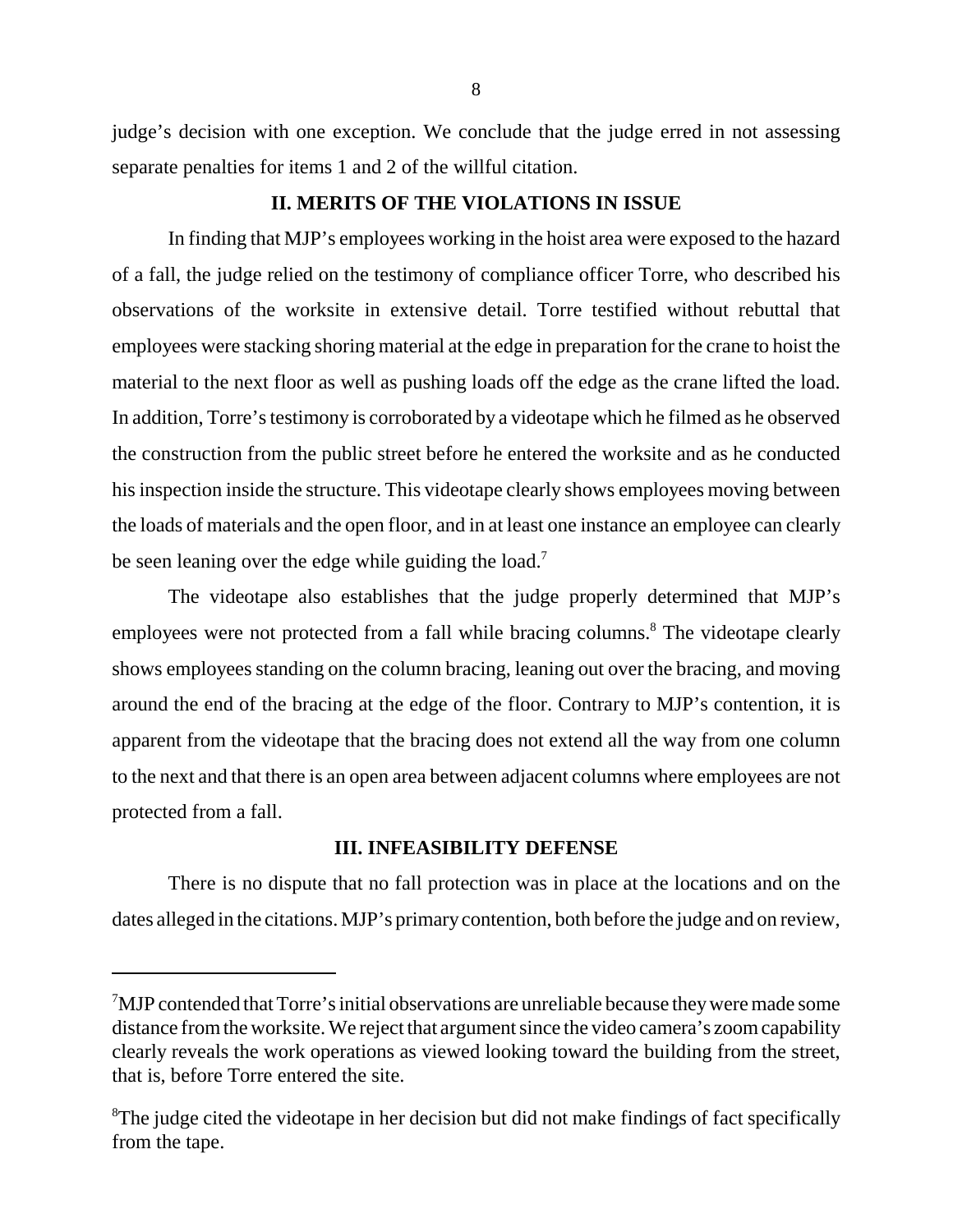is that it could not feasibly have provided fall protection for any of the exposed workers by any of the means set forth in the standard. Under established Commission and judicial precedent, an employer which has failed to comply with the requirements of a standard may affirmatively defend against an alleged violation of the Act by demonstrating both that the means of compliance prescribed by the standard would have been infeasible *and* that alternative means of compliance were either being used or were unavailable. *Brock v. Dun-Par Engd. Form Co.*, 843 F.2d 1135 (8th Cir. 1988); *Seibel Modern Mfg. & Welding Corp.*, 15 BNA OSHC 1218, 1991-93 CCH OSHD ¶ 29,442 (No. 88-821, 1991).

In rejecting MJP's argument, the judge determined that MJP had failed to establish that it would have been infeasible to provide fall protection as prescribed by the standard.<sup>9</sup> Specifically, the judge found that employees of the hoist contractor could have been protected by means of a cable attached to the stripped columns on the 8th floor; that either guardrails or a personal fall arrest system could have been provided for employees installing shoring, stripping shoring, bracing columns, and stacking and moving material in the hoist areas; and that guardrails could have been in place during the time the steel erection contractor's ironworkers were laying rebar. We affirm these findings for the reasons set forth below. We further note that while MJP disputes the judge's findings that the means of protection set forth in the standard were not shown to have been infeasible, MJP does not contend that it established the second element of the infeasibility defense, that is, the use or unavailability of alternative means of protection. It is undisputed that no fall protection was in place at the locations and dates cited, and MJP presented no evidence that alternative

<sup>&</sup>lt;sup>9</sup>While acknowledging and applying Commission precedent, the judge, however, also stated that the Third Circuit, where this case arises, does not recognize a defense of infeasibility of compliance but rather requires an employer to demonstrate that compliance would have been impossible. As authority for this proposition, the judge cited *E & R Erectors, Inc. v. Secretary of Labor*, 107 F.3d 157 (3d Cir. 1997). On review, the Secretary contends that the Commission is required to follow *E & R*. We need not address this contention. Since we affirm the judge's findings that MJP failed to establish the defense as set forth in Commission precedent, it is unnecessary for us to consider whether the Third Circuit would apply a more stringent test.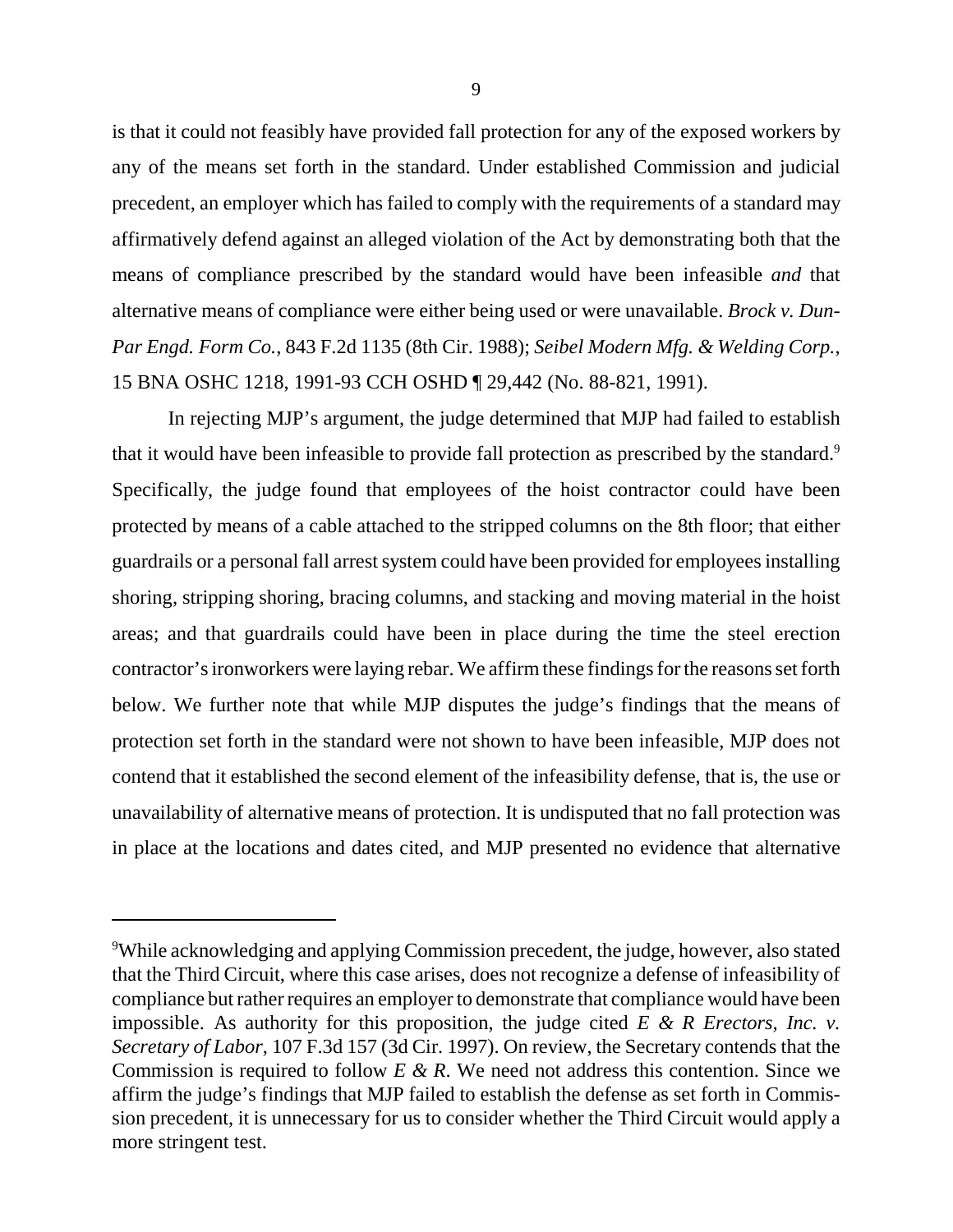means of protection were unavailable. Accordingly, we conclude that MJP also failed to establish the second element of the defense.

> A. Erection of the Hoist (Citation No. 1, Item 2(b))

With respect to the employees of the hoist subcontractor erecting the hoist, the judge relied on Torre's unrebutted testimony describing how cables could be attached to the columns on this floor by means of clamps and stating his opinion that they would not interfere with erection of the hoist because employees could "duck under" the cable to get to the hoist if necessary. The judge also noted that MJP's contract required it to install perimeter cables as soon as a floor was stripped and that MJP's foreman, Anthony Buttino, testified that in compliance with this requirement, MJP did in fact install cables after the floor was stripped and the stripped materials had been hoisted away. Buttino further conceded that once a column is poured and stripped, it would be strong enough to support an employee who ties off a safety belt to a column. MJP's only argument before us is that use of a cable in this fashion would itself be hazardous, yet it provided no evidence to substantiate its argument. Moreover, Torre did not testify that "ducking under" the cable would expose employees to a fall hazard; his testimony concerned only whether the existence of a cable would prevent employees from having access to the hoist in order to work on it. The employer's burden is to establish "genuinely practical circumstances revealing the unreasonableness of an abatement measure." *Seibel*, 15 BNA OSHC at 1227, 1991-93 CCH OSHD at p. 39,683. We find on this record that MJP has not made such a showing.

> B. Employees Stacking and Moving Material in the Hoist Area (Citation No. 1, Item 4(a); Citation No. 2, Item 4))

The judge found as a general matter that MJP's employees working at the building perimeter could be protected by means of either safety belts or guardrails. However, as the Secretary correctly contends, there is more specific evidence which directly addresses the feasibility of compliance with respect to employees working in the hoist area. Torre advised MJP's superintendent, Lee, that the open area from where materials were lifted off the building could have been protected by a chain which could be removed as necessary. There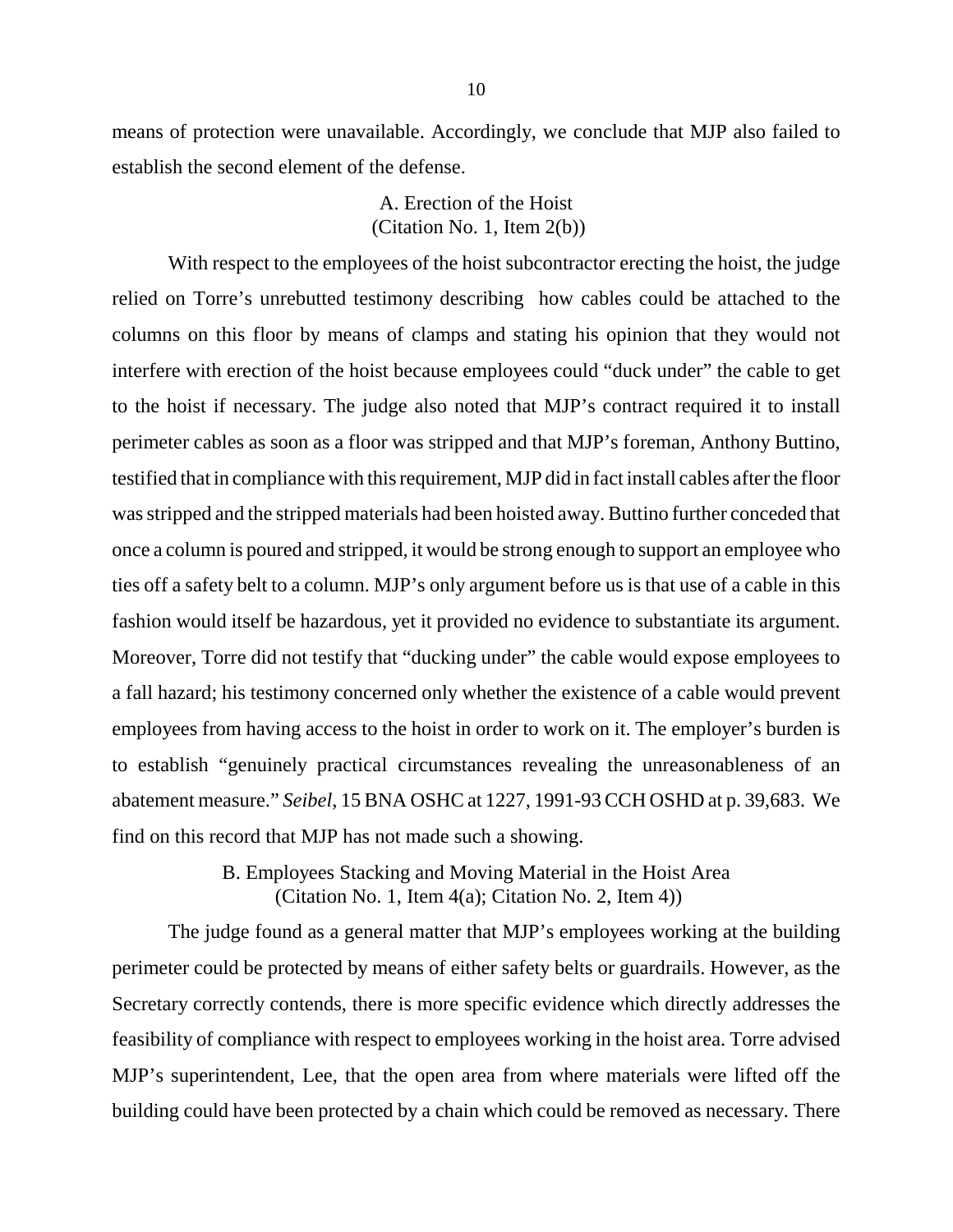is no contrary evidence, except that when asked on cross-examination whether a removable chain or gate could have been used, MJP's foreman, Buttino, simply replied "no" without further explanation. On rebuttal MJP did not ask Buttino the basis for his opinion or to further substantiate it. As we have observed, the employer has the burden to set forth the specific circumstances or reasons to justify a conclusion that the specified means of protection<sup>10</sup> is not feasible. MJP has failed to meet that burden here as well.

# C. Ironworkers Placing Rebar (Citation No. 1, Item 3 and Citation No. 2, Item 3)

As the judge noted, Buttino testified that MJP's practice was to install guardrails when 25 percent of the deck is in place, on the premise that until then, the deck is not sufficiently stable for workers to walk on. Torre, however, testified that approximately 75 percent of the deck was in place on the top deck, the 11th floor, when he inspected the building on August 22. When Torre inspected the building on August 22, he asked Lee why no perimeter protection was in place while the ironworkers were installing rebar. Lee replied that MJP customarily installed guardrails after the formwork was completed and before the concrete was poured because the concrete contractor's masons were not comfortable working without fall protection. Lee did not assert that there were any circumstances which would preclude or make impractical the provision of guardrail protection for the ironworkers as well. On the next inspection day, September 12, Torre observed the ironworkers working with guardrails in place on the 16th floor, the top floor at that time. In his testimony, Buttino conceded that MJP had installed guardrails on September 12 "to protect the ironworkers." Based on this testimony, the judge properly found that guardrails could have been provided for the protection of the ironworkers on August 22 as well. In addition, as he had done when working for Politis Construction at the Hackensack worksite, Lee prepared a "Fall Protection Program" which specifically provides that "guardrails must be installed as deck is being placed." Although this provision appears in a portion of the document which addresses fall

<sup>&</sup>lt;sup>10</sup>Section 1926.501(b)(3) expressly allows a chain or a gate in lieu of a guardrail in a hoist area.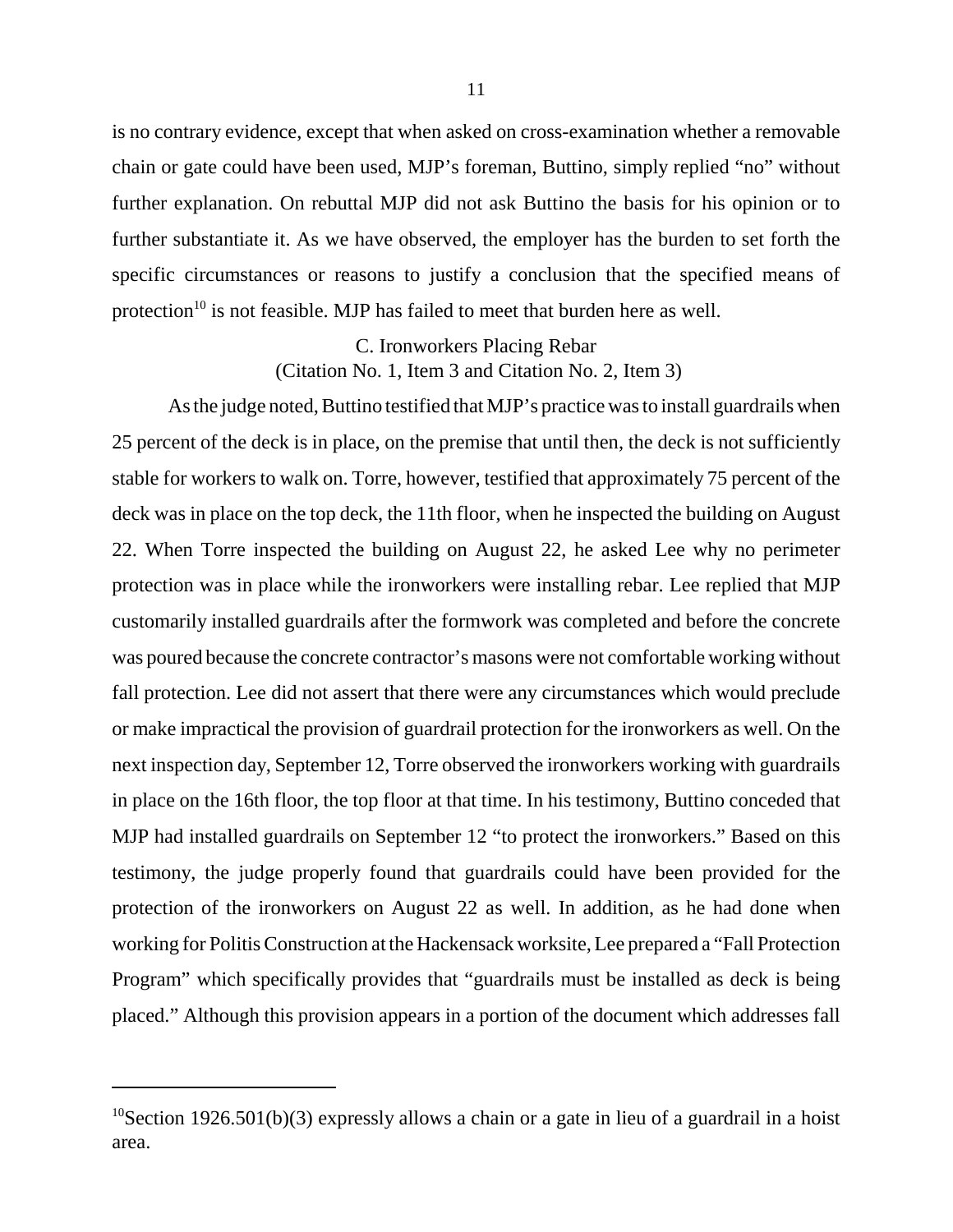protection during "leading edge" work, which is not at issue here, $^{11}$  the fact that MJP's safety program provides for guardrail protection when the deck is put in place supports our conclusion that guardrails could feasibly have been installed during the time that ironworkers were setting rebar on the deck. *See V.I.P. Structures Inc.,* 16 BNA OSHC 1873, 1874-75, 1993-95 CCH OSHD ¶ 30,485, p. 42,109 (No. 91-1167, 1994) (finding that a safety precaution is feasible based on employer's safety rule mandating that precaution).

With respect to the allegation of the willful citation that guardrails were not in place for the protection of ironworkers on November 6, the judge relied on Torre's testimony regarding statements Lee made to him. According to Torre's unrebutted testimony, Lee conceded that about half the floor was in place, that guardrails should have been installed, and that he had instructed Buttino to do so. Lee also stated that MJP had gotten behind and was hurrying to complete the formwork because the cement pour was scheduled for the next day, and he surmised that for this reason the ironworkers might have started work before MJP could install the guardrails. The evidence supports the judge's finding of the feasibility of guardrails. Accordingly, we find that MJP has not met its burden to establish that fall protection was infeasible for citation no. 1, item 3, and for citation no. 2, item 3.

D. Employees Erecting and Bracing Columns and Installing and Stripping Shoring and Formwork (Citation No. 1, Items 2(a), 2(c), & 2(d) and Citation No. 2, Items  $1(a)-(c)$  & 2)

1) Tying Off

In brief, the judge found that employees could have been protected by guardrails while removing shoring and formwork and that employees "working at the exterior" in general could have been using safety belts as well. While we affirm these findings as consistent with the record, we do not adopt the entirety of the judge's reasoning. The judge found that employees could tie off safety belts both to stringers and to interior columns. However,

<sup>&</sup>lt;sup>11</sup>The standard defines "leading edge" as "the edge of a floor, roof, or other formwork for a floor or other walking/working surface (such as the deck) which changes location as additional floor, roof, decking, or formwork sections are placed, formed, or constructed." Section 1926.500(b). The Secretary represented at the hearing that none of the alleged violations deal with leading edges.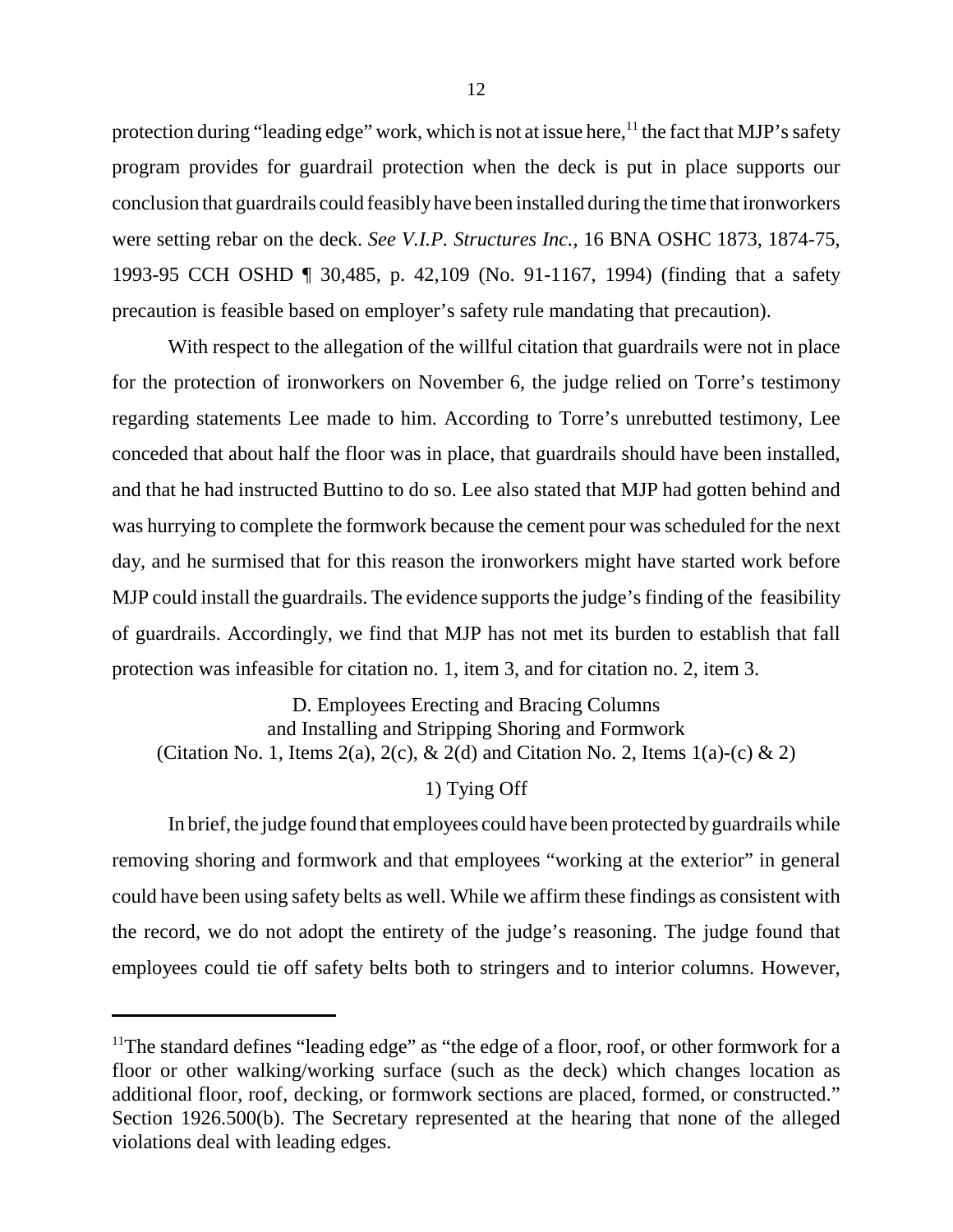Buttino testified that because the uprights which support the stringers are secured by only a few nails and the ribs which form the deck above are not secured to the stringers but are merely placed on top of them, stringers lack sufficient strength to meet the requirement of the standard that anchorages for a personal fall arrest system be capable of withstanding a 5000-pound impact load. *See Kokosing Constr. Co.*, 17 BNA OSHC 1869, 1875, 1995-97 CCH OSHD ¶ 31,207, p. 43,727 (No. 92-2596, 1996) (discussion of inadequacy of anchorages to support 5400 pounds as required under section 1926.104, the predecessor to the fall protection standard at issue here, in relation to feasibility of compliance under section  $5(a)(1)$  of the Act).

While the standard does contain an exception to the 5000-pound load requirement,  $12$ we find it unnecessary to decide whether MJP established a defense of infeasibility with respect to using stringers as an anchorage for a personal fall arrest system. As previously noted, Buttino conceded that after a column formwork is stripped, the column would have sufficient strength to support an anchorage for a PFAS.

Although Buttino did claim that tying off to interior columns would be infeasible for reasons unrelated to the strength of the anchorage, specifically, that it would create a tripping hazard and safety lines would become entangled in and would dislodge the legs, we reject these claims as unsupported in the record. Buttino stated without explanation that it would be "almost impossible" to tie off to the column "above." The only alternative, tying off to the lower portion of a column, would present a tripping hazard to an employee moving around on the floor if another employee were to pull the lanyard or lifeline taut. While this scenario itself is not necessarily implausible, Buttino failed to explain why it would not be possible to tie off to the upper portion of a column in view of the fact that there was evidently nothing

 $12$ Section 1926.502(d)(15) provides that "anchorages used for attachment of personal fall arrest equipment shall be . . . capable of supporting at least 5000 pounds . . . per employee." However, this requirement does not apply if the anchorages are "part of a complete personal fall arrest system which maintains a safety factor of at least two" and are "designed, installed, and used . . . under the supervision of a qualified person. See generally the discussion of these requirements in *Superior Rigging & Erecting Co.*, 18 BNA OSHC 2089, 2092, 2000 CCH OSHD ¶ 32,060, p. 48,048 (No. 96-0126, 2000).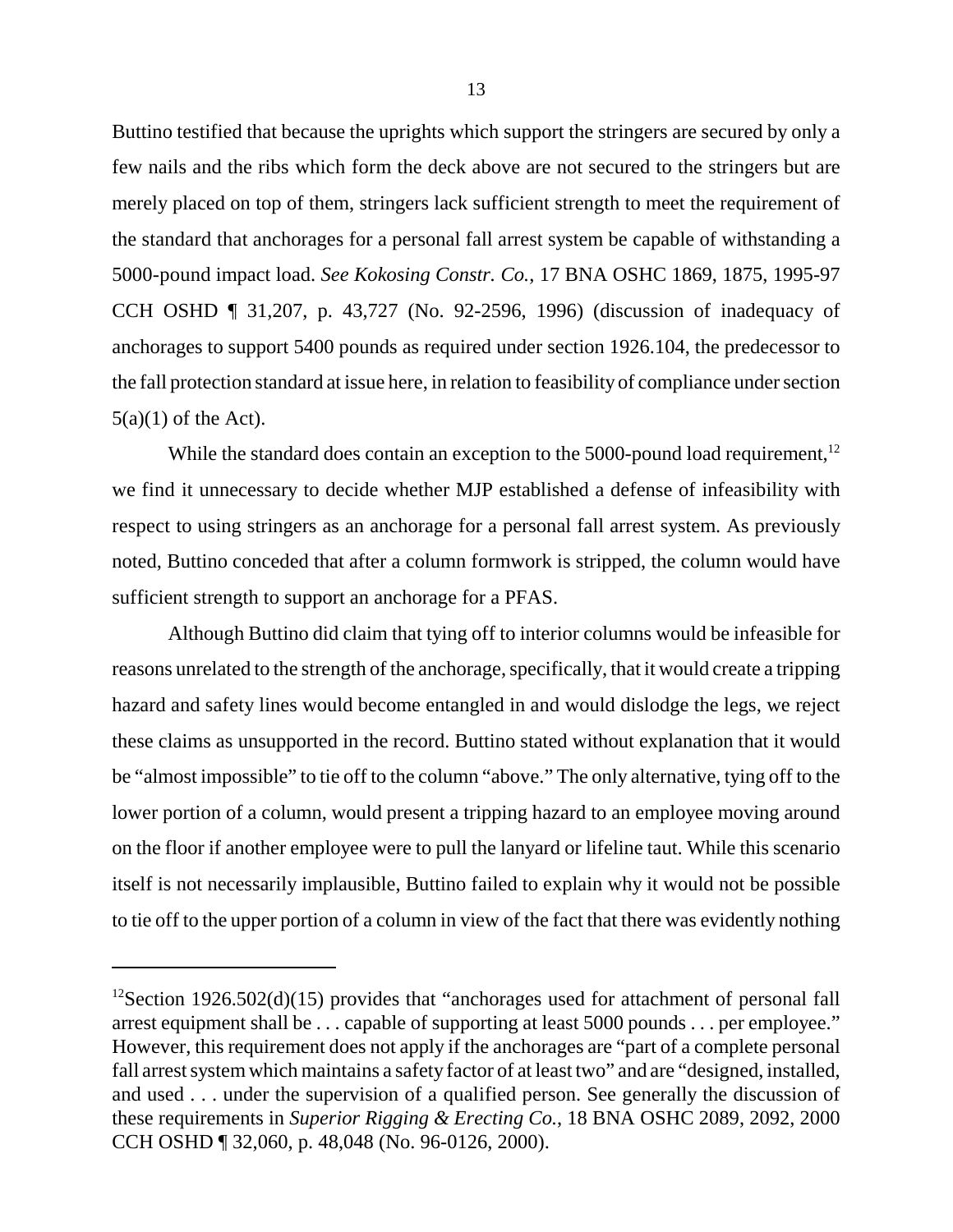to preclude tying off to a stringer above. Furthermore, the videotape, which clearly shows the full height of the columns, does not reveal any obstructions or other circumstance which would appear to prevent an employee from tying off at a point sufficient to eliminate a tripping hazard.

Buttino's further claim—that tying off to columns, at whatever height, also would cause the lifelines or lanyards to dislodge the uprights or legs—is unsubstantiated. Buttino admitted, during a somewhat ambiguous exchange with the Secretary's counsel during crossexamination, that the supports for the deck above are removed in the area of interior columns at the same time that exterior columns are being stripped.13 Furthermore, MJP has not shown why the accidental removal of some legs, even if that were to occur, would threaten the integrity of the structure. Indeed, Torre testified without rebuttal that when he observed employees stripping columns on the 32d floor on November 6, Buttino called out to the employees and ordered them to get their safety belts and then told Torre that the employees "should have been wearing [belts]" and "they know better."<sup>14</sup>

## 2) Guardrails

As previously noted, when the top deck is poured, guardrails are in place because the cement masons demand guardrails for perimeter protection. As the judge's decision indicates, Torre told Lee that one way to protect employees erecting columns is to keep guardrails in place on the decking and not strip them from the floor below until the columns are erected, and Torre also noted that Lee's revision of MJP's "fall protection program" explicitly prescribes such a procedure. Torre also specifically explained how, with the decking still in place, guardrails could be attached to the ribs for the protection of employees erecting

 $13$ We note that the videotape also does not show that any supports were present in the area where the employees were stripping columns during Torre's filming of the perimeter of the building.

<sup>&</sup>lt;sup>14</sup>Buttino testified that the provision of the "Fall Protection Program" providing for the use of belts or harnesses by employees working at the perimeter specifically *exempts* employees handling materials and working on exterior columns. Buttino's testimony, however, is plainly contrary to the explicit wording of MJP's written program.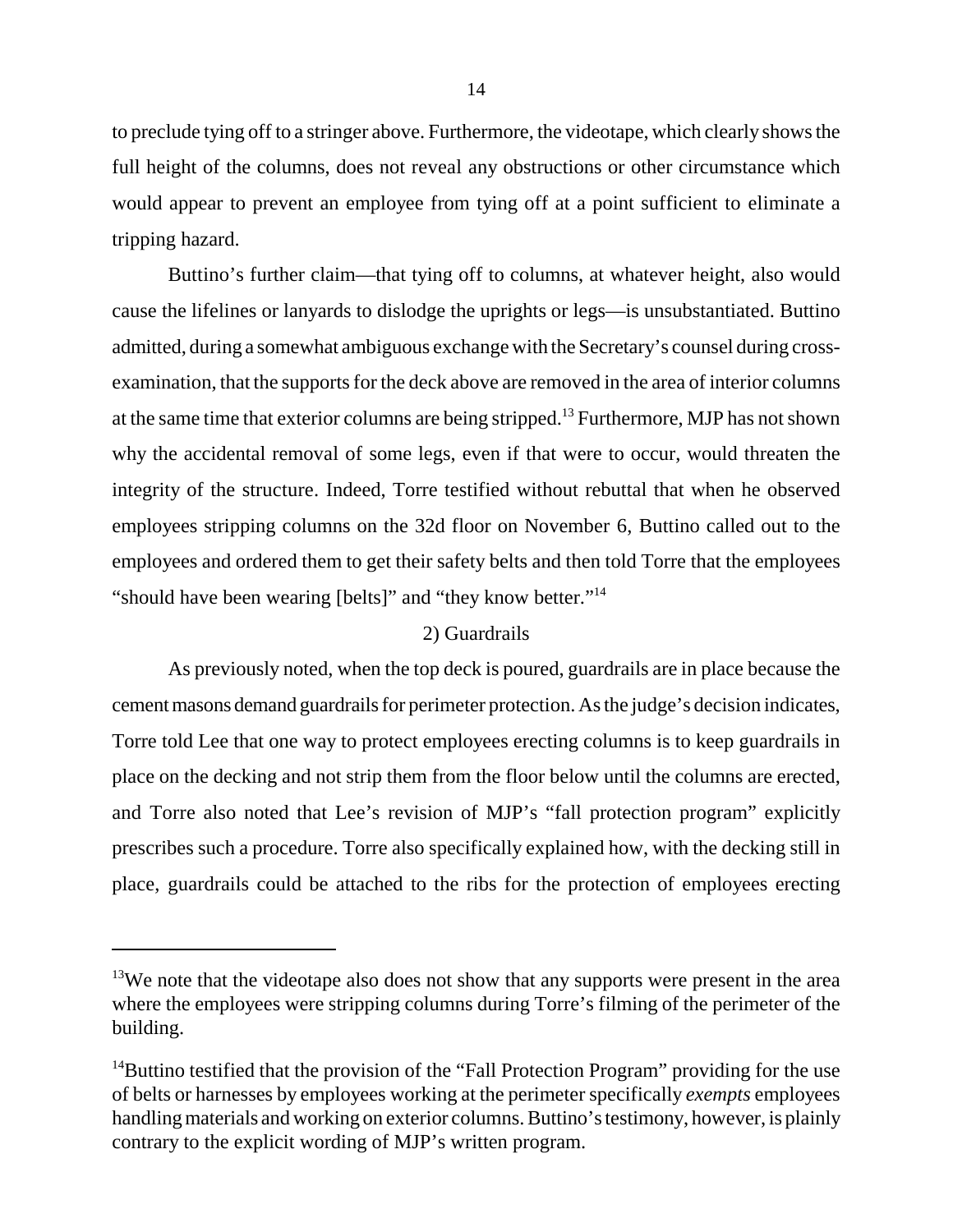columns on the top deck. Indeed, Torre testified that leaving guardrails in place while employees are erecting columns is standard practice for reinforced concrete contractors.<sup>15</sup> On the other hand, Buttino testified that guardrails could not be kept in place during the process of erecting columns and other work operations on exterior columns for the following reasons: (1) the guardrails would obstruct the locations where the columns are installed, (2) it would be "dangerous" to maneuver the guardrails around the completed columns when removing them for use on the next floor, and (3) while the columns are being erected, the formwork is being stripped on the floor below, which so weakens the guardrails on the floor where the columns are being installed that the guardrails provide no protection for the employees installing the new columns. The judge discredited Buttino's testimony, although she did not make an explicit finding regarding the feasibility of guardrails for the protection of employees erecting columns.

We conclude that the record supports the judge's finding that MJP has not rebutted Torre's testimony. Buttino did not deny having told Torre that guardrails could be used and did not deny that the corresponding provision of the "fall protection plan" supported the feasibility of using guardrails. The judge also properly found, with respect to Buttino's concern regarding the availability of guardrail material of sufficient strength, that MJP removed guardrails when it stripped the formwork not because the construction methods required it to do so but because it did not have sufficient guardrail material on site to leave the existing guardrails in place. As the judge correctly concluded, MJP could have addressed this concern simply by obtaining additional wood for use as guardrails.<sup>16</sup>

<sup>&</sup>lt;sup>15</sup>Torre described a worksite he inspected in Morristown, New Jersey on October 1, 1998, where the formwork contractor had extended the plywood almost to the end of the ribs, leaving just enough room for the guardrails. He said that there was no reason that MJP could not have used the same design. He also referred to the Morristown worksite as an example of the use of guardrails remaining in place during work on exterior columns. The judge relied on the latter testimony in finding that MJP could feasibly have done the same.

<sup>&</sup>lt;sup>16</sup>At one point in his testimony Buttino stated that the process of stripping removes the supports for the guardrails on the deck above, thus requiring that the guardrails be removed (continued...)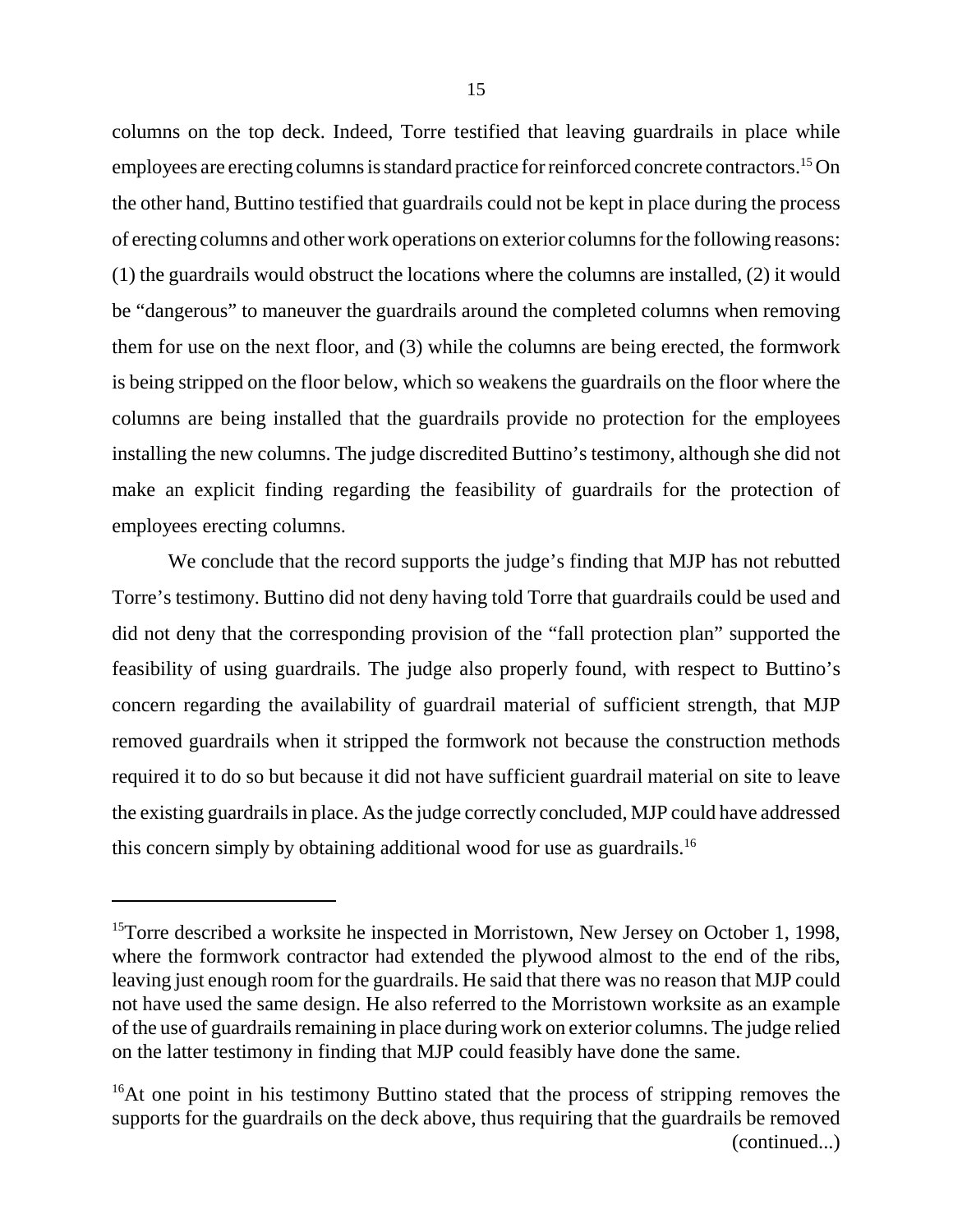The judge also found that the guardrails could have been kept in place until the shoring is stripped. That is an extension of the guardrail implementation discussed above because it involves the question of whether guardrails can be left in place for a longer period of time. In finding that MJP could have done so, the judge relied on Buttino's testimony in which Buttino conceded that the length of time guardrails could remain intact was a function of the work schedule and that if the general contractor agreed, the schedule could be extended from a 2-day to a 3-day cycle, which would allow the guardrails to remain "a lot longer." He also conceded that enough additional material for guardrails could have been provided for this purpose.

For these reasons, we conclude that the judge properly determined that MJP failed to prove that the use of a personal fall arrest system or guardrails would have been infeasible for the work operations at issue.

# **IV. INDIVIDUAL ALLEGATIONS OF VIOLATIONS**

MJP argues that the items of the serious citation and the items of the willful citation alleging a violation of the same provision of section 1926.501 are duplicative because they involve the same violative conduct and would be corrected bya common abatement measure. Thus, MJP argues that item 2 of citation no. 1 and items 1 and 2 of citation no. 2, alleging a violation of section  $1926.501(b)(1)$ , are all duplicative since they all involve employees bracing and stripping exterior columns and would all be abated by the same abatement measure: the provision of fall protection to employees engaged in such work. Similarly, MJP argues that items 3 of each citation duplicate each other, as do item 4(a) of citation no. 1 and item 4 of citation no. 2. In short, MJP concludes that the Commission should affirm one single violation for each subsection of the standard in issue. The Secretary argues that the judge properly affirmed each alleged citation item as a separate instance of violation but

 $16$ (...continued)

on the deck above. In response to this testimony, the Secretary's counsel asked Buttino whether the exterior columns could be stripped *before* the deck above was "dropped." Buttino did not deny that the operation could be conducted in this manner.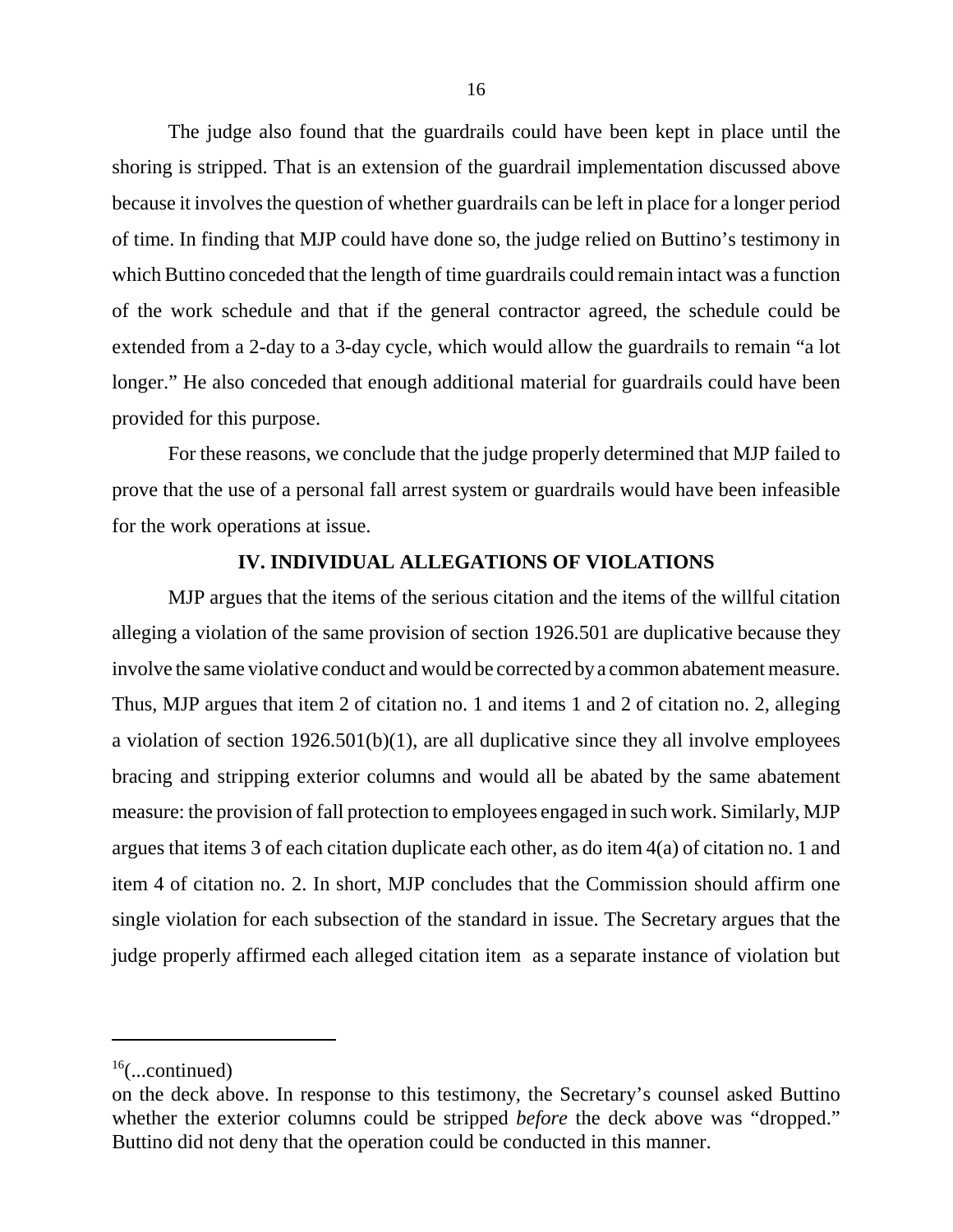contends that the judge erred in assessing a combined penalty for items 1 and 2 of citation no. 2.

As MJP indicates in its brief, violations may be found duplicative where they require the same abatement measures. *J.A. Jones Constr. Co.*, 15 BNA OSHC 2201, 2207, 1991-93 CCH OSHD ¶ 29,964, p. 41,027 (No. 87-2059, 1993). Thus, violations have been found duplicative where abatement of one citation item will necessarily result in abatement of the other item as well. *Capform, Inc.*, 13 BNA OSHC 2219, 2224, 1987-90 CCH OSHD ¶ 28,503, p. 37,778 (No. 84-556, 1989). As the Commission held in *Cleveland Consol., Inc.*, 13 BNA OSHC 1114, 1118, 1986-87 CCH OSHD ¶ 27,829, p. 36,430 (No. 84-696, 1987), two citation items may be merged into one, where they "involve substantially the same violative conduct."

Those cases, however, concern situations in which there was a single instance of noncompliance. While *J.A. Jones*, for instance, indicates that citation items are duplicative when compliance with one cited standard would necessarily result in compliance with another, that decision makes clear that individual instances of noncompliance *with the same standard* may nevertheless be cited as separate violations. *See A.L. Baumgartner Constr., Inc.*, 16 BNA OSHC 1995, 1998 n.4, 1993-95 CCH OSHD ¶ 30,554, p. 42,273 n.4 (No. 92-1022, 1994) (separate penalties for separate violations of a single standard); *Caterpillar, Inc.*, 15 BNA OSHC 2153, 2172-73, 1991-93 CCH OSHD ¶ 29,962, pp. 41,005-06 (No. 87-922, 1993) (holding that the Secretary could properly allege a separate citation item and the judge could properly assess a separate penalty for each instance in which the employer failed to properly record an occupational injury or illness). Indeed, in *J.A. Jones*  the Commission more specifically held that the Secretary may appropriately cite separate violations for each individual instance of improper fall protection where each alleged instance of violation involves either a different floor or a different location on each floor. 15 BNA OSHC at 2212-13, 1991-93 CCH OSHD at pp. 41,032-33. Moreover, in this case, many of the citation items alleged violations occurring on different dates. *See Andrew Catapano Enterp., Inc.*, 17 BNA OSHC 1776, 1786, 1995-97 CCH OSHD ¶ 31,180, pp. 43,604-05 (No. 90-50, 1996) (consolidated) (upholding separate citation items for each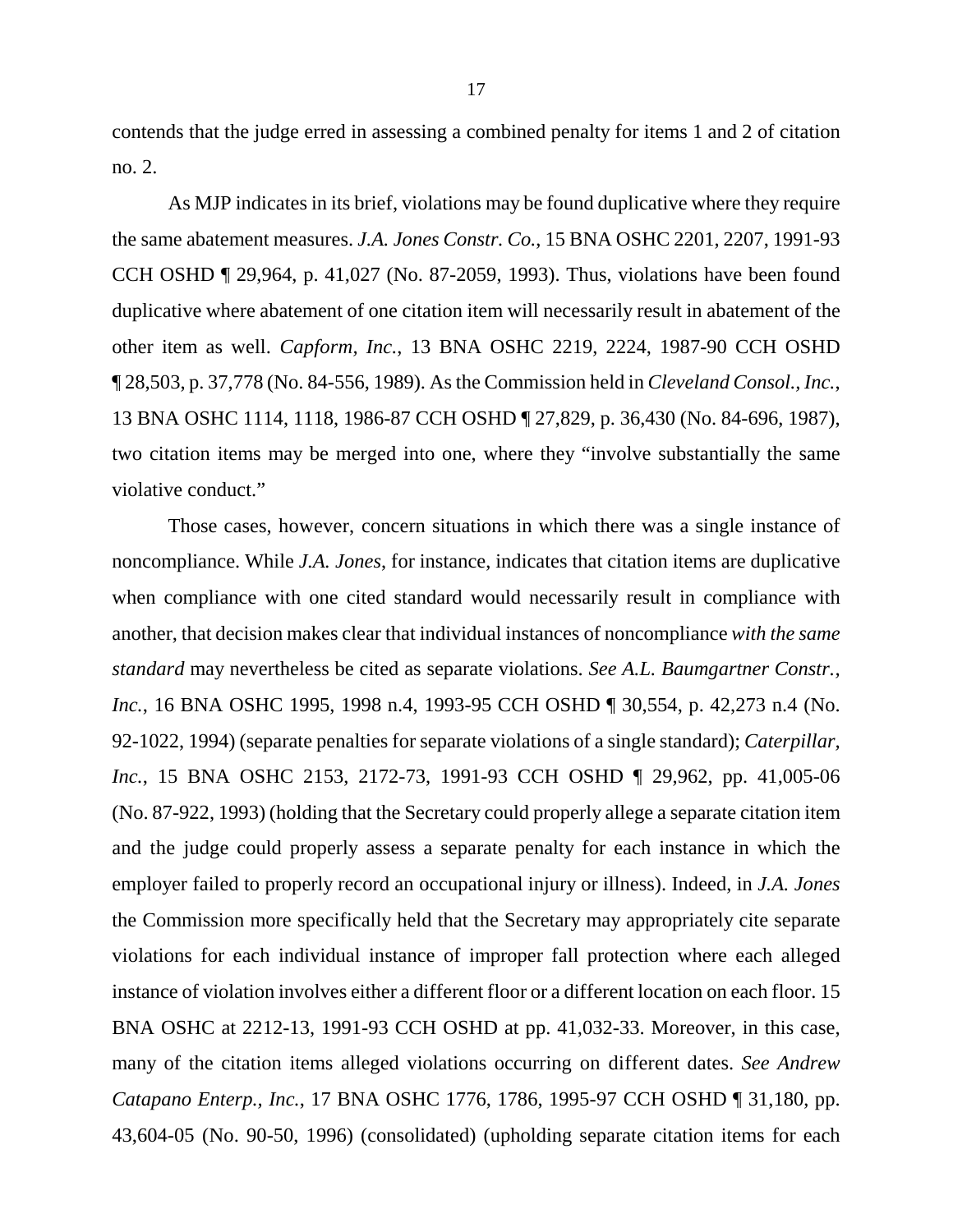trench excavated by the employer over a period of approximately seven weeks). As the Commission noted in that decision, abatement of one instance of violation would not abate other violations occurring at different locations and other times.

The Secretary therefore acted properly in alleging individual instances of violation, and there is no error in the judge's affirmance of the individual citation items.

# **V. WILLFULNESS—CITATION NO. 2**

A willful violation is one in which the employer's state of mind is that of intentional disregard of the requirements of the Act or plain indifference to employee safety. *Caterpillar, Inc.*, 18 BNA OSHC 1005, 1009, 1995-97 CCH OSHD ¶ 31,386, p. 44,337 (No. 93-3405, 1997), *aff'd*, 154 F.3d 400 (7th Cir. 1998). Such a violation is distinguished from other types of violations by the employer's heightened awareness of the violative nature of its conduct or the conditions at its workplace. *Id.* A willful violation can be found where the employer is aware that violations exist in its workplace and is on notice of the requirements of the standard based on its history of previous citations for noncompliance with the standard in question. *J.A. Jones*, 15 BNA OSHC at 2209, 1991-93 CCH OSHD at p. 41,029.

In applying these principles here, the judge found the items of this citation willful as alleged based on the history of MJP's predecessor company, Politis Construction. The judge also inferred the requisite "heightened awareness" of the requirements of the Act, *Hern Iron Works, Inc.*, 16 BNA OSHC 1206, 1214, 1993-95 CCH OSHD ¶ 30,046, p. 41,257 (No. 89- 433, 1993), from the fact that MJP's superintendent, Lee, used the same "fall protection program" for the MJP site as he did on the preceding Hackensack project for Politis Construction and from Torre's repeated warnings to Lee over a period of many weeks during the course of the inspection that fall protection was required. The judge noted that Lee and Buttino made numerous representations that the fall hazards would be corrected but did not fulfill these promises. More specifically, the judge found that Lee conceded that he had not been diligently enforcing the wearing of safety belts and that guardrails had not been in place for the protection of ironworkers because work had gotten behind schedule. MJP argues, on the other hand, that Lee and Buttino disputed Torre's view that fall protection was feasible,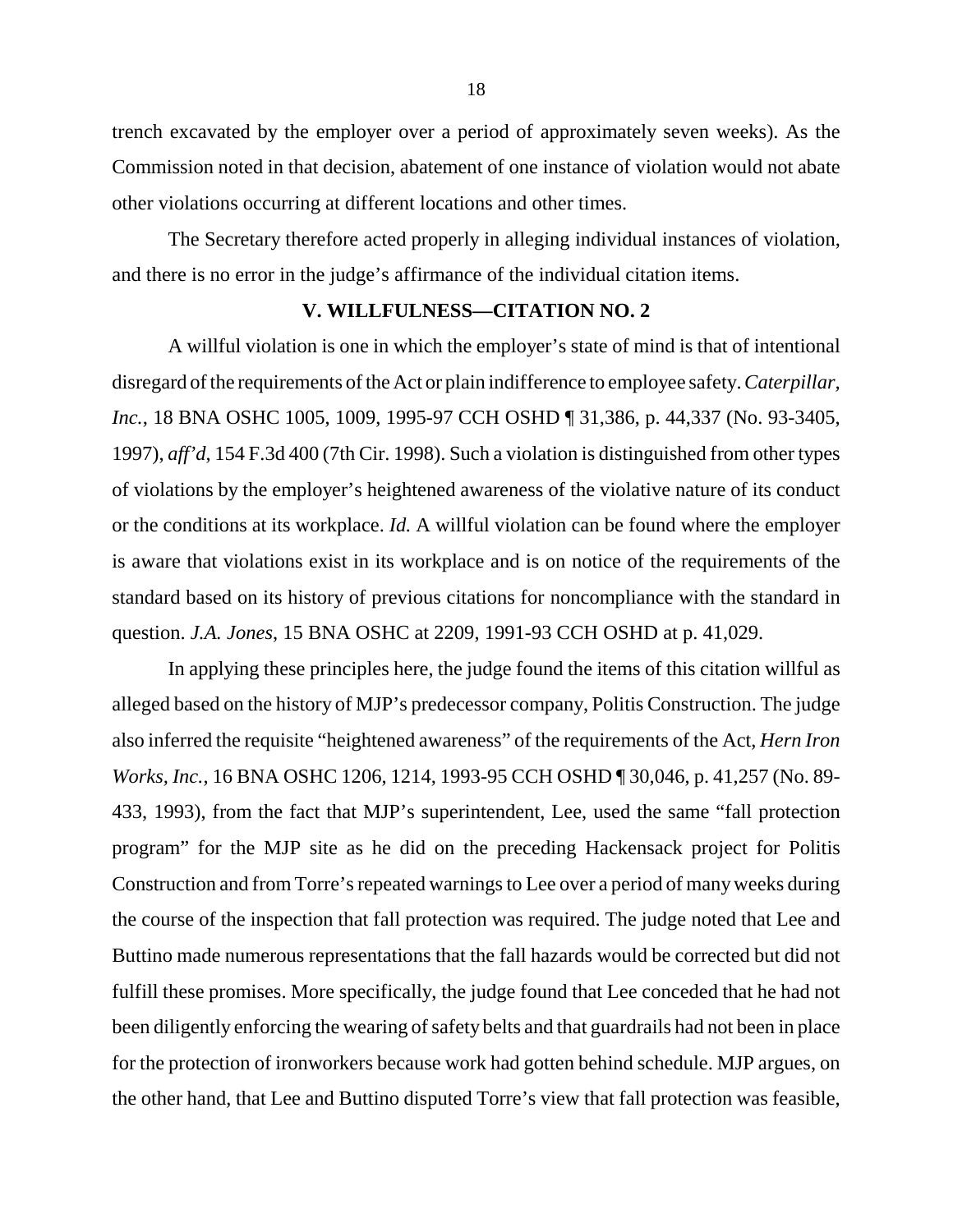and it claims a legitimate "difference of opinion" with the Secretary as to whether fall protection was feasible.

As the judge's decision correctly observes, an employer's prior history of violations, its awareness of the requirements of the standards, and its knowledge of the existence of violative conditions are all relevant considerations in determining whether a violation is willful in nature. We agree with the judge that the record here establishes the willfulness of the violations alleged in citation no. 2. To the extent, however, that the judge's decision attributed to MJP the inspection history of its predecessor, Politis Construction, we do not rely on that factor in affirming her finding of willfulness. Whether a continuity of supervision alone may be a sufficient basis on which to charge a successor company with the inspection history of its predecessor is an issue which the Commission has never addressed, and the Commission did not request the parties to brief that issue here.

However, we distinguish this specific issue from the more general question of whether Michael Polites himself, as well as MJP's supervisors, Lee and Buttino, are chargeable with knowledge of the requirements of the standard based on their prior work experience, wherever that experience originates. MJP's superintendent, Lee, who apparently controlled the worksite conditions at the time of the inspection, was also Politis Construction's superintendent at the prior Hackensack worksite. Moreover, the record supports the judge's finding that Torre repeatedly warned Lee that fall protection was required. Accordingly, we adopt the judge's conclusion that Lee had actual notice both of the requirements of the standard and of the absence of fall protection at the worksite here.17 *See Sal Masonry Contrac., Inc.*, 15 BNA OSHC 1609, 1613, 1991-93 CCH OSHD ¶ 29,673, p. 40,210 (No. 87-2007, 1992) (employer which has notice of the requirements of the standard and is aware of a condition which violates that standard but fails to correct the violation demonstrates

<sup>&</sup>lt;sup>17</sup>MJP argues that its failure to provide fall protection although such protection is prescribed in its own "Fall Protection Program" is not evidence of willfulness for the reason that the standard requires a "fall protection plan" only when "leading edge" work is being performed. We reject this argument. The fact that the written program itself may have been engendered by a specific exception provision of the standard does not detract from its relevance for showing that MJP viewed the measures set forth in the program as feasible.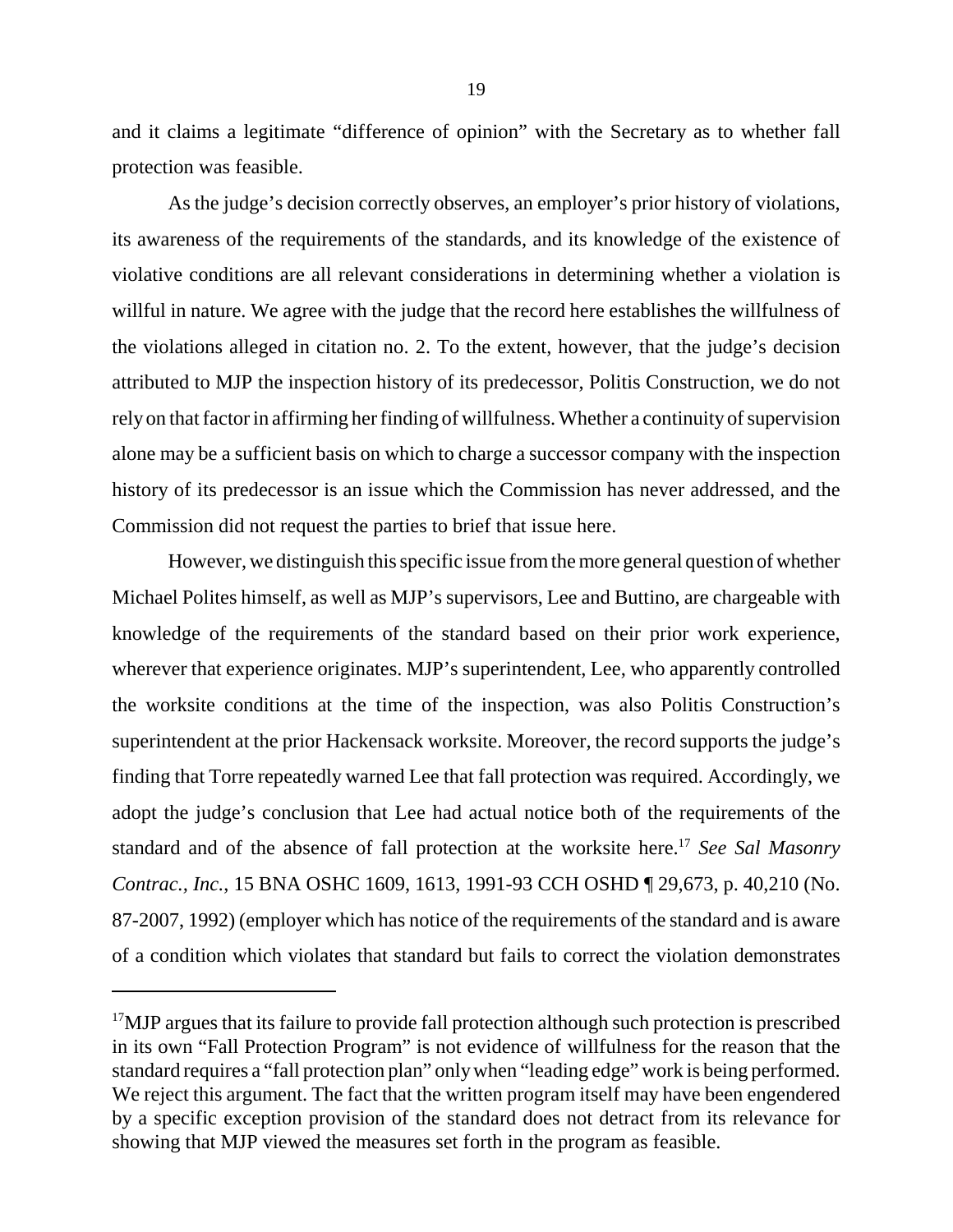knowing disregard for purposes of establishing willfulness). As MJP's supervisor, Lee's knowledge is imputed to MJP. *Pride Oil Well Serv.*, 15 BNA OSHC 1809, 1814, 1991-93 CCH OSHD ¶ 29,807, pp. 40,583-84 (No. 87-692, 1992), and MJP is responsible for the willful nature of Lee's actions. *Tampa Shipyards, Inc.*, 15 BNA OSHC 1533, 1539, 1991-93 CCH OSHD ¶ 29,617, pp. 40,101-02 (No. 86-360, 1992)

MJP argues that its belief that fall protection would have been infeasible is sufficient to negate willfulness. An employer may rebut a showing of willfulness by demonstrating that it took appropriate measures to comply with the cited standards, or "that it had a good-faith belief that as a factual matter the conditions at its workplace conformed to OSHA requirements." *Aviation Constructors, Inc.*, 18 BNA OSHC 1917, 1921, 1999 CCH OSHD ¶ 31,933, pp. 47,377-78 (No. 96-593, 1999). To prevail on this claim, the employer's belief must be *objectively reasonable. Id.*; *Morrison-Knudsen Co./Yonkers Contracting Co., A Joint Venture*, 16 BNA OSHC 1105, 1124, 1993-95 CCH OSHD ¶ 30,048, p. 41,281 (No. 88-572, 1993); *see Brock v. Morello Bros. Construction*, 809 F.2d 161, 165 (1st Cir. 1987) (employer's attitude toward compliance can be evaluated only by the external objective evidence). For the reasons discussed above, we conclude that MJP could not have reasonably believed that the workers could not have been protected by either safety belts tied off to interior columns or guardrails or both.

#### **VI. PENALTY ASSESSMENT**

Section 17(j) of the Act, 29 U.S.C. § 666(j), mandates that penalty assessments be based on the size of the employer, its prior history of violations, its good faith, and the gravity of the violations. *Specialists of the South, Inc.*, 14 BNA OSHC 1910, 1987-90 CCH OSHD ¶ 29,140 (No. 89-2241, 1990). The judge assessed a combined penalty for the two items of the willful citation alleging noncompliance with section 1926.501(b)(1). In making this assessment, the judge determined that an aggregate penalty of \$42,000 for these two violations is sufficient to deter future violations. We disagree, in light of the facts here.

In the circumstances here, gravity and good faith are the predominant factors to be considered in the assessment of an appropriate penalty. *See Orion Constr., Inc.*, 18 BNA OSHC 1867, 1999 CCH OSHD ¶ 31,986 (No. 98-2014, 1999) (holding that penalty factors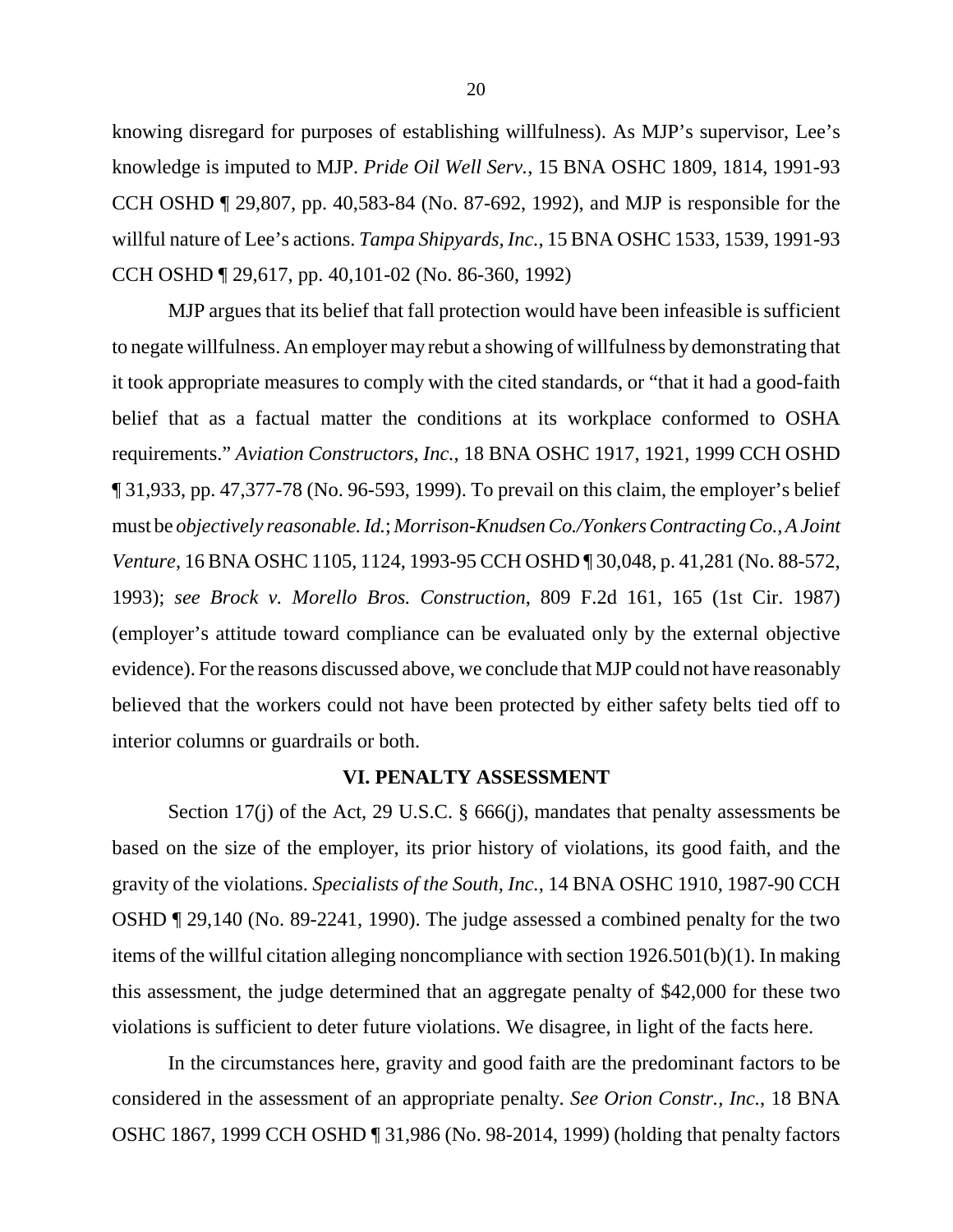need not be given equal weight). As the judge properly found, the violations at issue in items 1 and 2 of the willful citation are of high gravity. Based on the record, we conclude that MJP demonstrated a lack of good faith. MJP refused to provide fall protection even after repeated warnings by Torre and despite the undisputed familiarity of its owner, Michael Polites, and its supervisors with the fall protection standards. This refusal, together with its failure to comply even with its own written fall protection program, demonstrate an utterly cavalier and inexcusable disregard for the safety of its employees and employees of other contractors. This lack of good faith warrants a higher penalty than that assessed by the judge. Considering the penalty factors, we find the Secretary's proposed penalties to be fully supported by the Act and appropriate to ensure future compliance.18 *See Valdak Corp.*, 17 BNA OSHC 1135, 1139, 1993-95 CCH OSHD ¶ 30,759, p. 42,743 (No. 93-0239, 1995), *aff'd*, 73 F.3d 1466 (8th Cir. 1996).

## **ORDER**

For the reasons set forth above, we affirm the judge's decision except that we affirm item 2(d) of citation no. 1 as a serious rather than willful violation,<sup>19</sup> and we set aside the

 $18$ In view of our disposition, we do not address the Secretary's contention that by assessing a combined penalty for both items of the willful citation, the judge failed to comply with 29 U.S.C. § 666(a), which mandates a minimum penalty of \$5000 for a willful violation of the Act.

<sup>&</sup>lt;sup>19</sup>Our reversal of the judge's reclassification of citation no. 1, item  $2(d)$  as a willful violation does not affect our penalty assessment.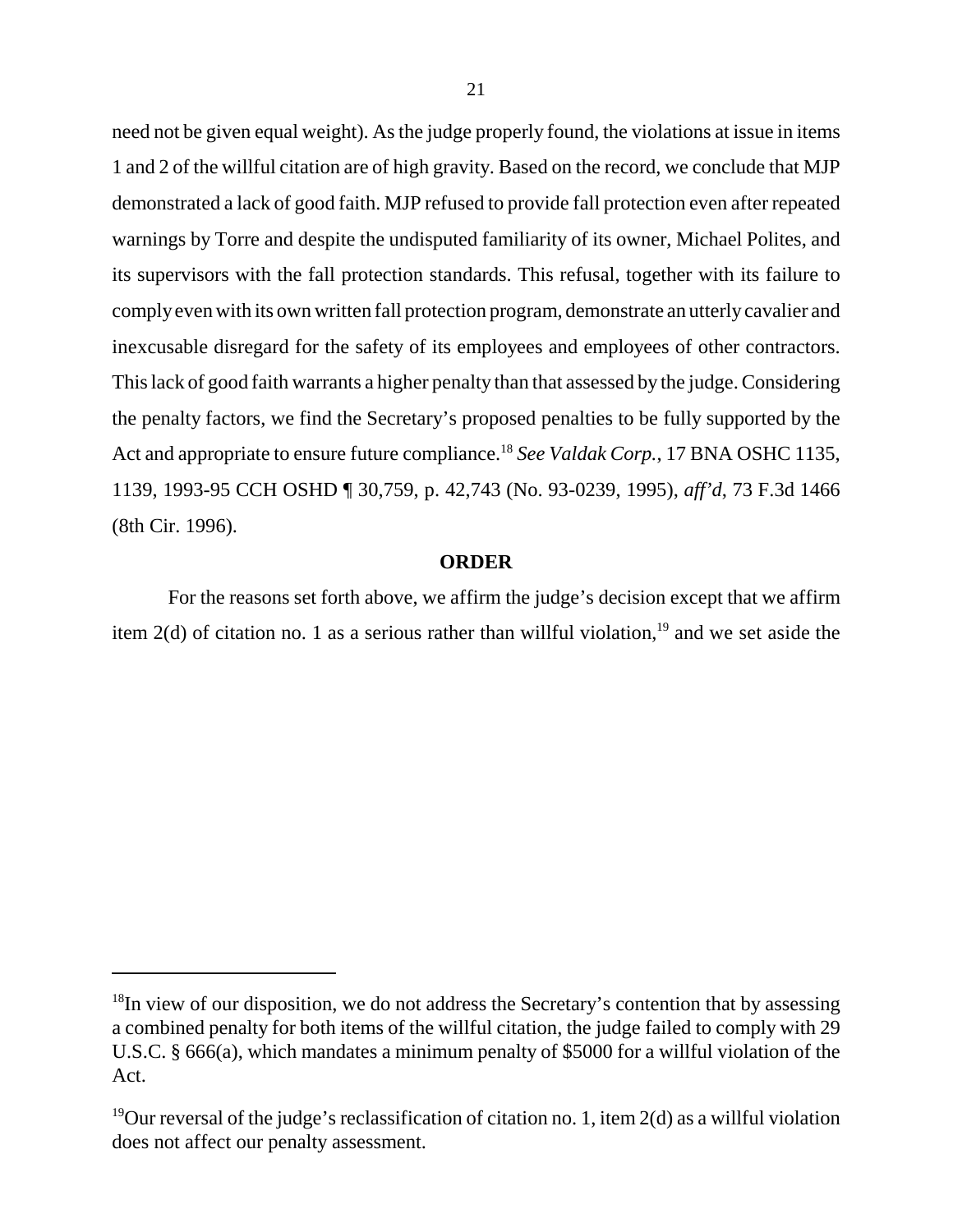judge's penalty assessment for items 1 and 2 of the willful citation and assess a penalty of \$42,000 for each of those items.

> /s/ Thomasina V. Rogers Chairman

/s/ Ross Eisenbrey Commissioner

Dated: November 16, 2001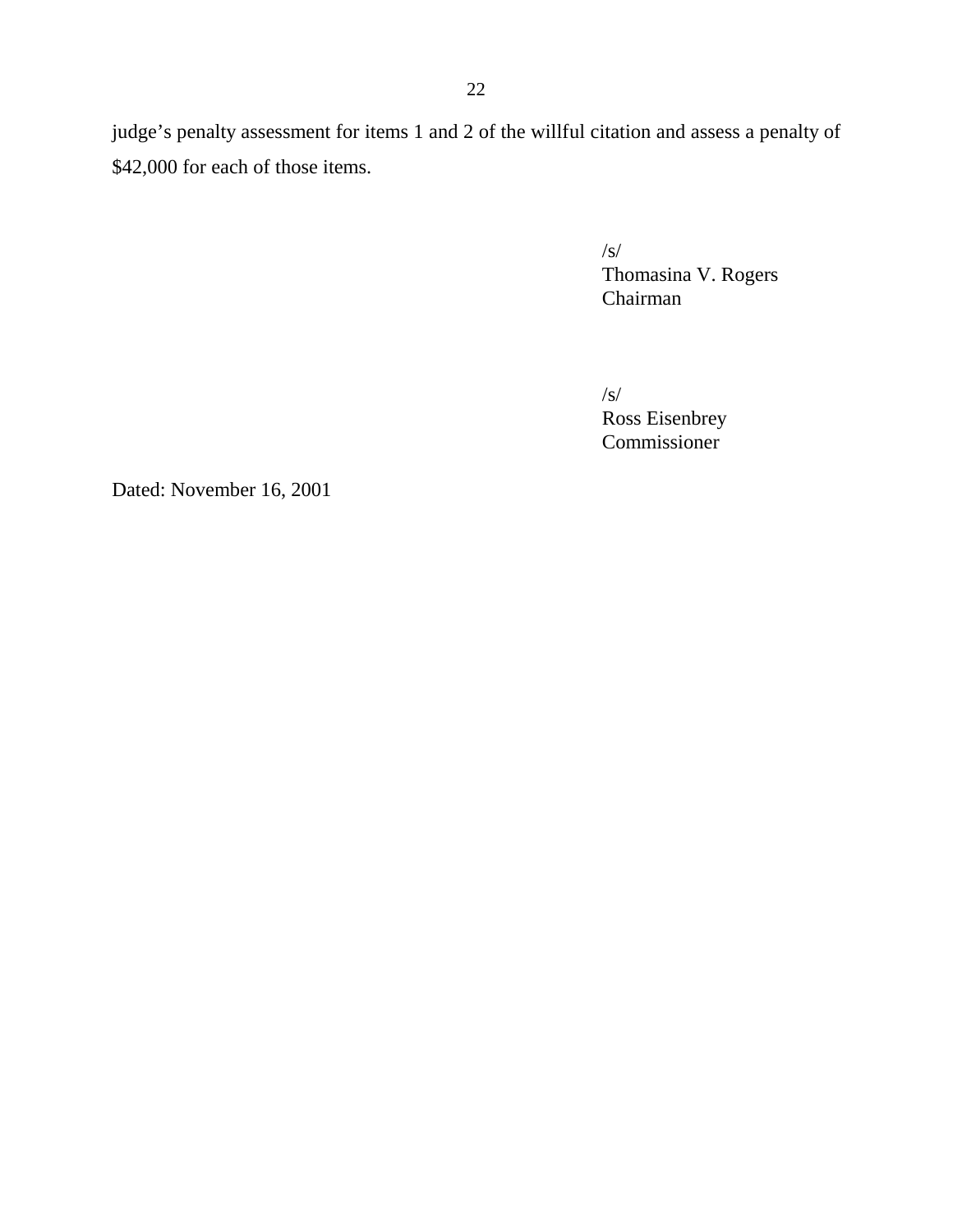# United States of America **OCCUPATIONAL SAFETY AND HEALTH REVIEW COMMISSION** 1120 20th Street, N.W., Ninth Floor Washington, DC 20036-3419

| SECRETARY OF LABOR,         |  |  |
|-----------------------------|--|--|
|                             |  |  |
| Complainant,                |  |  |
| V.                          |  |  |
|                             |  |  |
| MJP CONSTRUCTION CO., INC., |  |  |
| Respondent.                 |  |  |

## DOCKET NO. 98-0502

Appearances:

Diane C. Sherman, Esquire Office of the Solicitor U.S. Department of Labor New York, New York For the Complainant.

Joseph Paranac, Esquire Jasinski and Paranac, P.C. Ten Park Place Newark, New Jersey For the Respondent.

Before: Judge Covette Rooney

#### *DECISION AND ORDER*

This proceeding is before the Occupational Safety and Health Review Commission ("the Commission") pursuant to section 10(c) of the Occupational Safety and Health Act of 1970, 29 U.S.C. § 651 *et seq*. ("the Act"). Respondent, MJP Construction Company, Inc. ("MJP"), at all times relevant to this action maintained a work site located in Jersey City, New Jersey, where it was engaged in steel-reinforced concrete construction work. MJP concedes that it is an employer engaged in a business affecting commerce and that it is subject to the requirements of the Act.

MJP was the subcontractor performing the steel-reinforced concrete construction of the building at the site, a 35-story housing project known as Tower America Phase II ("the Project"). OSHA compliance officer ("CO") Richard Torre commenced an inspection of MJP's activities on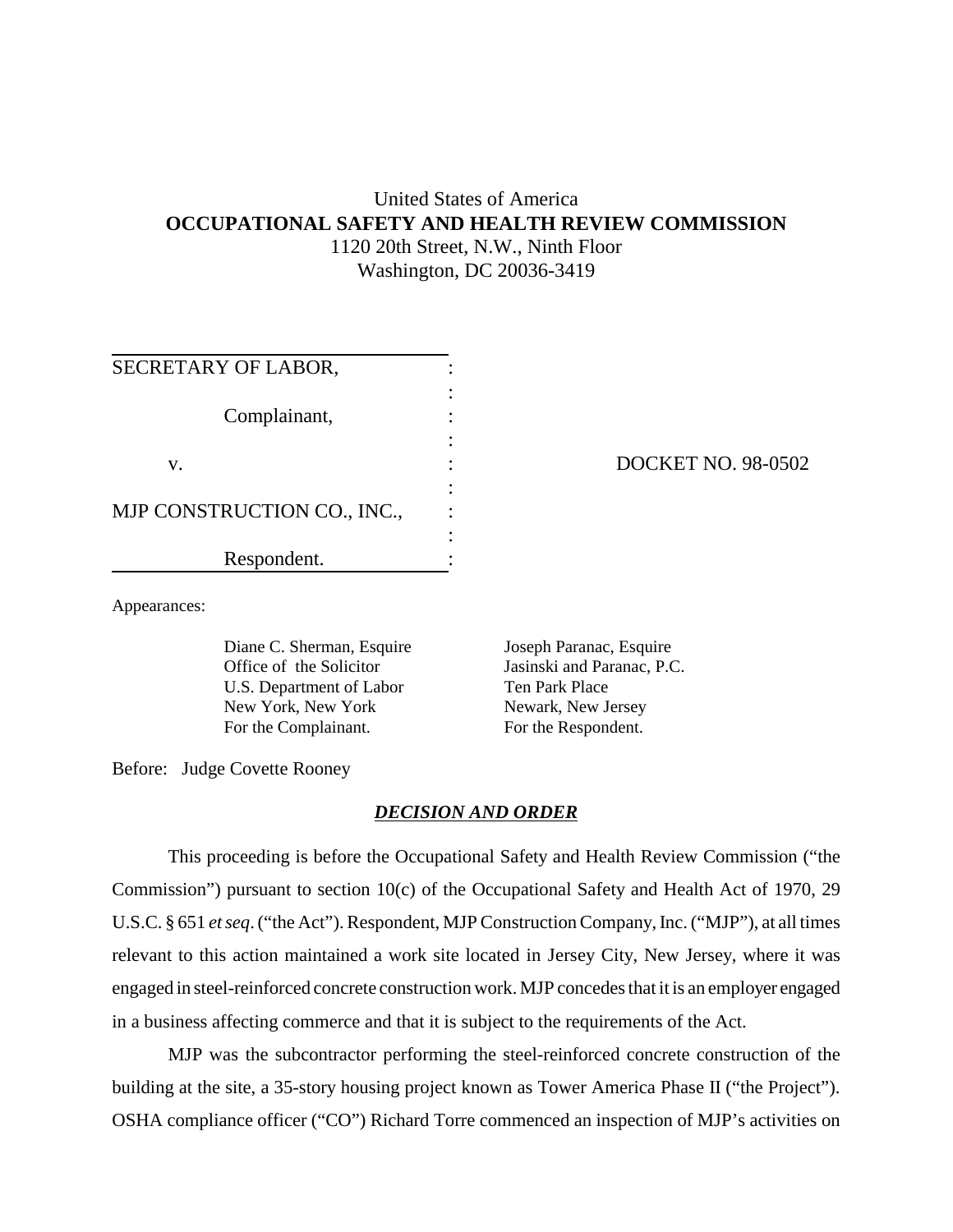August 22, 1997, and, after several more visits to the site, he held a closing conference with MJP on February 19, 1998. As a result of the inspection, MJP was issued a serious citation and a willful citation alleging violations of 29 C.F.R. §§ 1926.100(a), 1926.501(b)(1), 1926.501(b)(2)(ii), 1926.501(b)(3) and 1926.501(b)(4)(ii); the proposed penalties for both citations totaled \$159,900.00. MJP filed a timely notice of contest, and the hearing in this matter was held in New York, New York on December 14-17, 1998, March 15-18, 1999, and May 14, 1999. Both parties have submitted posthearing briefs and reply briefs.

#### *Background*

Steel-reinforced concrete construction consists of pouring concrete into wooden form work that is then removed or "stripped" from that level and lifted to another level, whereupon the process is repeated. More specifically, after the grade-level slab has been done, the forms for the first-level columns are made by nailing together plywood that is backed by stiffeners and held in place by "shoes" and clamps. Wooden joists or braces called "stringers" that are supported by vertical posts or "legs" are laid out horizontally on top of the columns and nailed into place, and further bracing, or "ribs," is put on top of the stringers. Plywood decking is then placed on top of the stringers and ribs, and reinforcing steel rebar is laid horizontally on top of the decking. Rebar is also set vertically into the column form work, after which concrete is poured onto the decking and into the column form work. Once the concrete has set, the form work is stripped from the columns and the floor. The form work is then stacked at the edges of the grade-level floor and hoisted up by crane for use on another level, and the process is repeated until the structure is completed. (Tr. 74-80, 1102-32).

MJP began operating as a business in 1997. Michael Polites, the president, owned MJP together with his son and daughter; however, Polites was in sole control of MJP's affairs, as he was the only person authorized to sign checks and contracts on its behalf. Polites was previously the sole officer and owner of Polites Construction, which was started in 1979 and went bankrupt in 1997. OSHA inspected Polites Construction 27 times during those years, and, as a result of 22 of those inspections, the company was cited for numerous violations, 26 of which involved fall protection. Polites Construction did the concrete work to build a seven-story nursing home in Hackensack, New Jersey, using the steel-reinforced concrete method of construction. After OSHA inspected that project, Polites Construction was issued a citation on May 27, 1997, for violations of the fall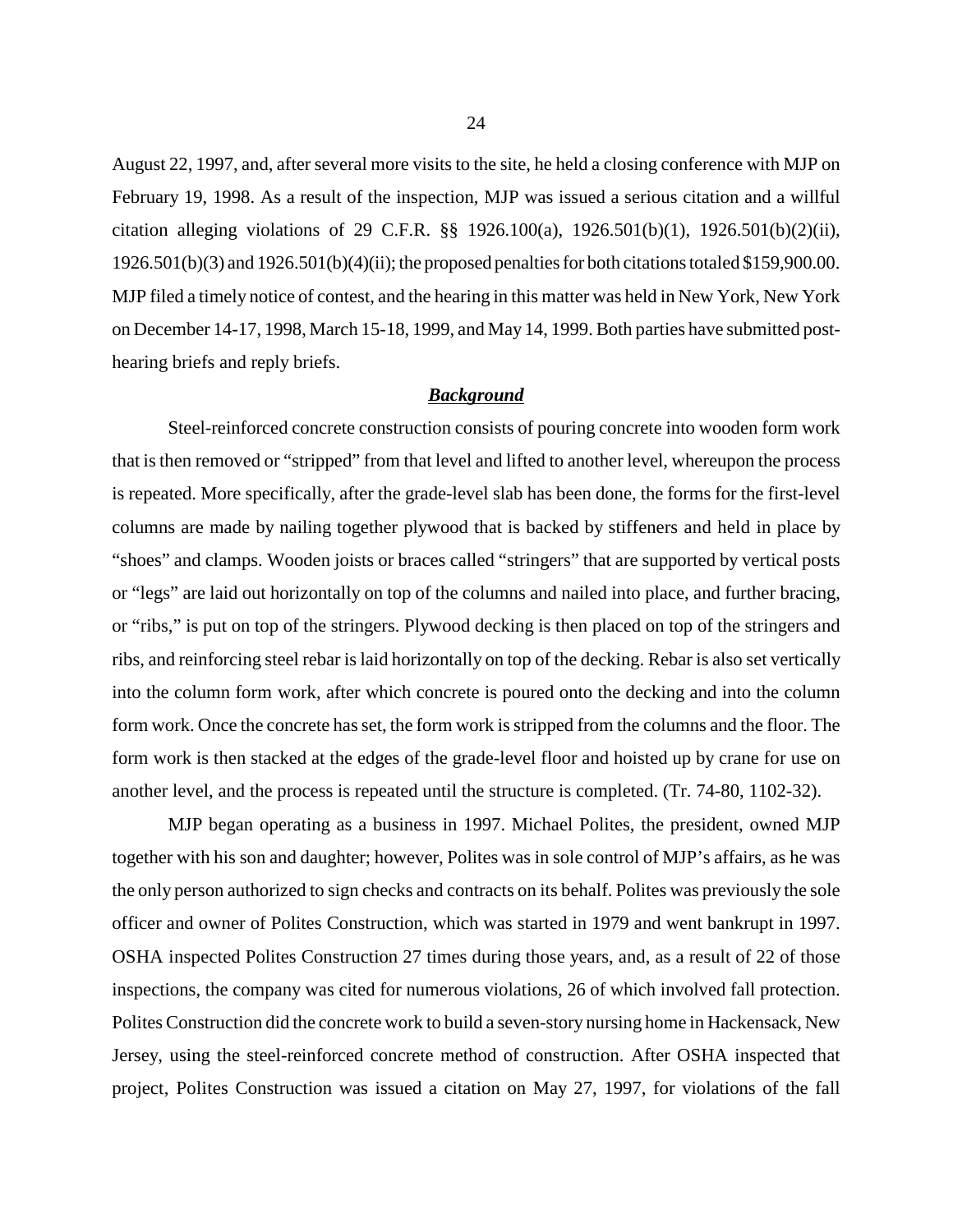protection standards set out at 29 C.F.R.  $\S$  1926.501(b)(1) and 1926.501(b)(2). The citation was settled, and on July 14, 1997, Michael Polites and OSHA signed a settlement agreement that resulted in the violations being affirmed and becoming a final order of the Commission. (Tr. 55-57, 152, 1398; Ex. C-3, p. 2; Ex. C-7; Ex. C-8; Ex. C-10; Ex. C-14, pp. 7, 12-15, 22, 47-48, 58-67).

On or about May 8, 1997, Michael Polites signed a contract on behalf of MJP in regard to the Project. The general contractor was Tower East Construction ("Tower East"), which was a subsidiary of the Lefrak Organization ("Lefrak"). The specifications for the contract provided, *inter alia*, that MJP was obligated to provide fall protection on the Project. (Tr. 1392, 1399; Ex. C-6, pp. 49-50). Paragraph 14 of the specifications stated as follows:

All labor and materials (except certain material as herein noted) shall be provided by this Subcontractor for temporary safety protection and perimeter protection, in accordance with State, Local and Federal Agencies having jurisdiction, including OSHA. This shall include, but not be limited to floor openings, and perimeter cables. Such temporary safety and perimeter protection shall be installed as soon as each floor is stripped. All cable material will be furnished by the Contractor and installed by this Subcontractor.

Testimony in the record confirms that MJP was responsible for providing fall protection. For example, David Jenkins, the project superintendent for Tower East, so testified. Moreover, the CO testified that Don Lee, an engineer and MJP's job site superintendent, acknowledged that the company was responsible for installing guardrails on the top deck as it was being put down. Finally, Anthony Buttino, MJP's carpentry foreman and shop steward at the site, testified that it was MJP's responsibility to cover floor holes, to cable the stripped floors, and to erect guardrails on the top deck. Buttino also testified that guardrails were installed when about 25 percent of the deck had been put down and that they were put up well before the masons were on the deck to pour concrete. (Tr. 562-64, 738-39, 998-99, 1072, 1088, 1095, 1152, 1275, 1282-84, 1391-92).

The contract specifications contained a paragraph excluding the use of nets on the Project; in this regard, paragraph 16 states that "[o]utriggers and netting, and raising of same are specifically excluded from this Subcontract." (Ex. C-6, p. 50). Michael Polities testified that he requested the exclusion during negotiations with Anthony Scobo of Lefrak.<sup>20</sup> (Tr. 1400-01; 1408-09).

<sup>&</sup>lt;sup>20</sup>Polites initially testified that Scobo informed him that nets were infeasible and were not (continued...)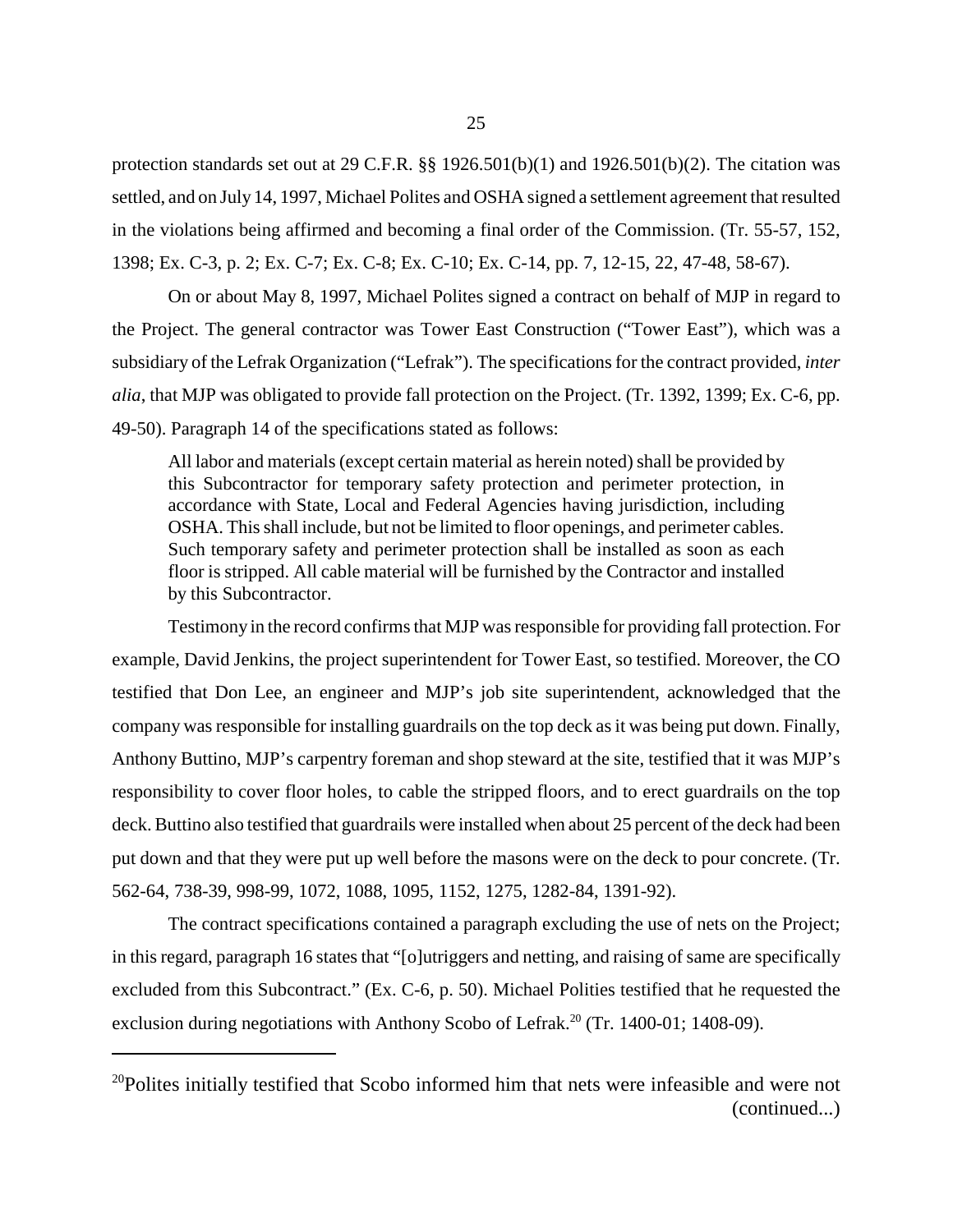#### *The OSHA Inspection*

CO Torre went to the site on August 22, 1997. Upon arrival, he saw ironworkers on the 11th floor, the top deck at that time, who were laying rebar along the perimeter; another ironworker was bending over the side, and the employees were about 100 feet above the ground.<sup>21</sup> The CO observed carpenters on the 10th floor, about 90 feet above the ground, clamping columns at the perimeter, and he observed laborers at the edge of the 9th floor in a hoisting area who were about 80 feet above the ground. None of these employees had any fall protection, and, after videoing these scenes, CO Torre went to the general contractor's office and met with David Jenkens, the project manager.<sup>22</sup> He told Jenkens what he had seen, and Jenkens explained MJP's responsibility for putting up perimeter protection. Jenkens also explained that there were two other subcontractors on the site, E & J Steel ("EJS"), whose ironworkers were laying rebar, and Regional Scaffolding & Hoisting ("RSH"), whose employees were putting up hoists. As Torre and Jenkens proceeded to the building, the CO again saw employees without fall protection. One was clamping at the edge of the 10th floor and another, in the hoisting area of the 9th floor, was leaning over the edge of the floor measuring; there were also RSH employees erecting a hoist at the edge of the 8th floor.<sup>23</sup> (Tr. 80-85; Ex. C-16).

Torre and Jenkens climbed from levels one to six via ladders that went through unguarded openings that were about 2 feet by 3 feet; there were other floor holes in close proximity to some of these openings. On the 7th, 8th and 9th floors, the ladders were in uncovered stairwells that were 10 feet long and 7 to 8 feet wide. On the 7th floor, the CO saw an MJP employee doing overhead work from a stepladder that was 2 feet from an open pipe chase. In the 8th floor ladder-way, the CO saw

 $20$ (...continued)

needed on the job. However, on cross-examination, Polites conceded that he and Scobo had had no discussions as to the feasibility of nets and that he had wanted to make sure that it would not be his obligation to provide them. (Tr. 1398-1401, 1409-10).

<sup>&</sup>lt;sup>21</sup>The first floor was 10 feet high; the other floors were just over 9 feet high. (Tr. 86).

<sup>&</sup>lt;sup>22</sup>The CO's video, Ex. C-16, depicts the conditions he saw on August 22, as well as those he saw on his later visits to the site, set out *infra*. (Tr. 97-197).

<sup>&</sup>lt;sup>23</sup>Although the CO testified that a carpenter was doing clamping work on the 9th floor, Ex. C-16 shows an employee on the 10th floor working on an exterior column.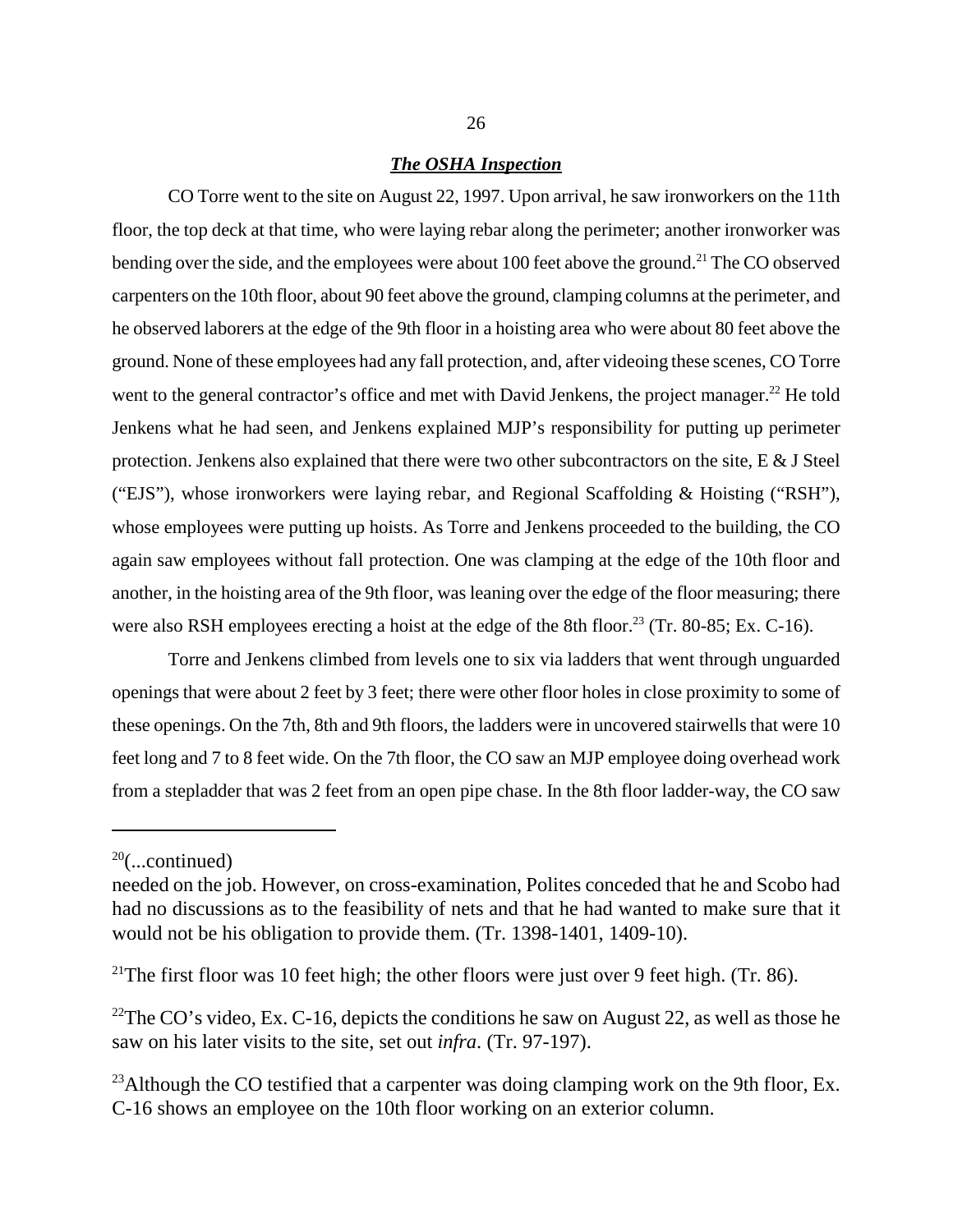a plank leading to an open-sided suspended platform that was supported by 3 by 4's; he also saw MJP employees working on a pipe chase by the open stairwell and RSH employees working at the perimeter of the 8th floor without fall protection. There was another open-sided suspended platform in the 9th floor ladder-way, and the CO saw an MJP employee jump about 2 feet over the opening to reach the platform. He also saw laborers on the 9th floor stacking material in the hoisting area near the perimeter without any fall protection. CO Torre and Jenkens went on to the 10th floor, where carpenters were clamping columns in preparation for the concrete pour and working at the edge of the floor without fall protection. Upon reaching the 11th floor, the CO observed ironworkers putting rebar onto the deck and into the columns without any perimeter protection. Jenkens introduced the CO to Lee, who was watching the work in progress. (Tr. 85-94, 194-97; Ex. C-16).

CO Torre held an opening conference with Lee and informed him of his observations. The CO advised Lee that all the employees working on the building at or near the perimeter needed fall protection, and he asked why none was present on that level. Lee told him they generally provided perimeter protection only when the masons were pouring the concrete as they were not comfortable working on the top deck without it. The CO then discussed the ladder-ways and floor holes, advising Lee they had to be guarded or covered. The CO and Lee went down to the ground level together, and the CO pointed out the ladder-ways and floor holes. The CO reiterated the need for exterior fall protection, and Lee told him that he would take care of it, as well as the ladder-ways and floor holes, immediately. In a phone call later that day, CO Torre reminded Jenkens that he had told Lee to put up perimeter protection on the top deck and that he wanted Jenkens to make sure Lee did so; Jenkens assured the CO that he would. (Tr. 94-96, 197-98, 699; Ex. C-16).

CO Torre returned to the site on September 12, 1997, and advised Jenkens he was continuing his inspection.<sup>24</sup> As he approached the building, he saw employees at the edge of the 15th floor, 135 feet above the ground, bracing columns without fall protection. He also saw a worker installing shoring on that floor who was about 1 foot from the edge, and based on his knowledge of the work, he knew these were MJP employees. As he went up to the 15th floor, the CO observed two employees accessing the ladder-way to that floor by jumping over the opening and onto the open-

<sup>&</sup>lt;sup>24</sup>The CO discussed what he videoed at the site that day. (Tr. 200; 206-40).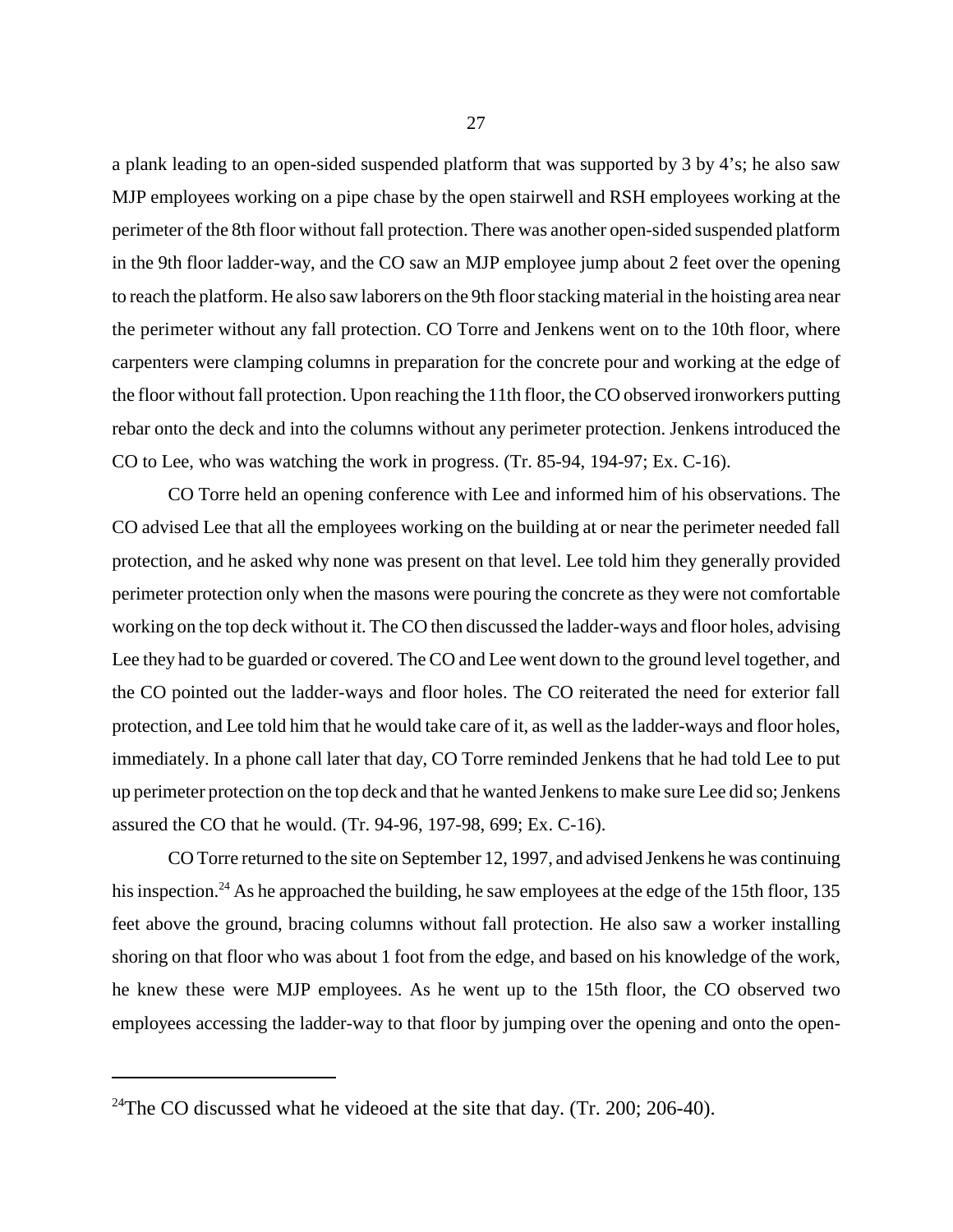sided suspended platform in the stairwell; both said they worked for MJP. The CO then approached two employees working at the 15th floor perimeter and asked if anyone had given them safety belts to use; they indicated no one had.<sup>25</sup> The CO went on to the 16th floor, the top deck that day, where Lee was watching ironworkers put rebar into perimeter columns. The ironworkers were within a foot of the edge but guardrails had been put up along the perimeter, and the CO expressed his satisfaction to Lee.<sup>26</sup> The CO then told Lee that the employees on the 15th floor needed fall protection as well, and Lee said he would take care of it. CO Torre went over the hazards he had seen and again told Lee to provide fall protection to any employees working at the perimeter. Lee noted that employees could not tie off when working in and around the interior. The CO responded that he did not expect them to but that when they were working on the perimeter in a stationary position they needed to tie off with safety belts and lanyards. (Tr. 198-206, 230, 234-39; Ex. C-16).

On September 19, 1997, CO Torre went back to the site and held a closing conference with Lee, Buttino, and Jenkens. The CO asked for the fall protection plan for the job, and Lee gave it to him. The plan stated that "[a]ny workers who work on perimeter areas (handling materials/working on exterior columns) must wear body belts or harnesses. No exception." The plan also stated that "[g]uardrails must be installed as deck is being placed."27 CO Torre asked Lee why they were not enforcing the plan, and Lee had no answer. The CO then discussed the fact that fall protection had to be used when MJP was bracing, clamping and stripping exterior columns. When Buttino brought up the feasibility of using safety belts during stripping, the CO said that employees could tie off to interior columns. Buttino and the others agreed and assured him that employees would use safety belts when working on exterior columns. Buttino also indicated he was confused about what type of fall protection was required. The CO explained that when it was feasible and not a greater hazard,

<sup>&</sup>lt;sup>25</sup>The CO said that Anthony Buttino, MJP's carpentry foreman, identified the workers as John Matos and Chris DeAnni; he also said Matos was not wearing a hard hat. (Tr. 203-04; 230).

 $^{26}$ CO Torre testified that he believed the railings had been put up because the masons were preparing to pour the deck. (Tr. 831, 946-48).

<sup>&</sup>lt;sup>27</sup>The plan, which was dated September 8, 1997, was the same one Lee had developed for the Hackensack job earlier that year. (Tr. 242-45; C-9).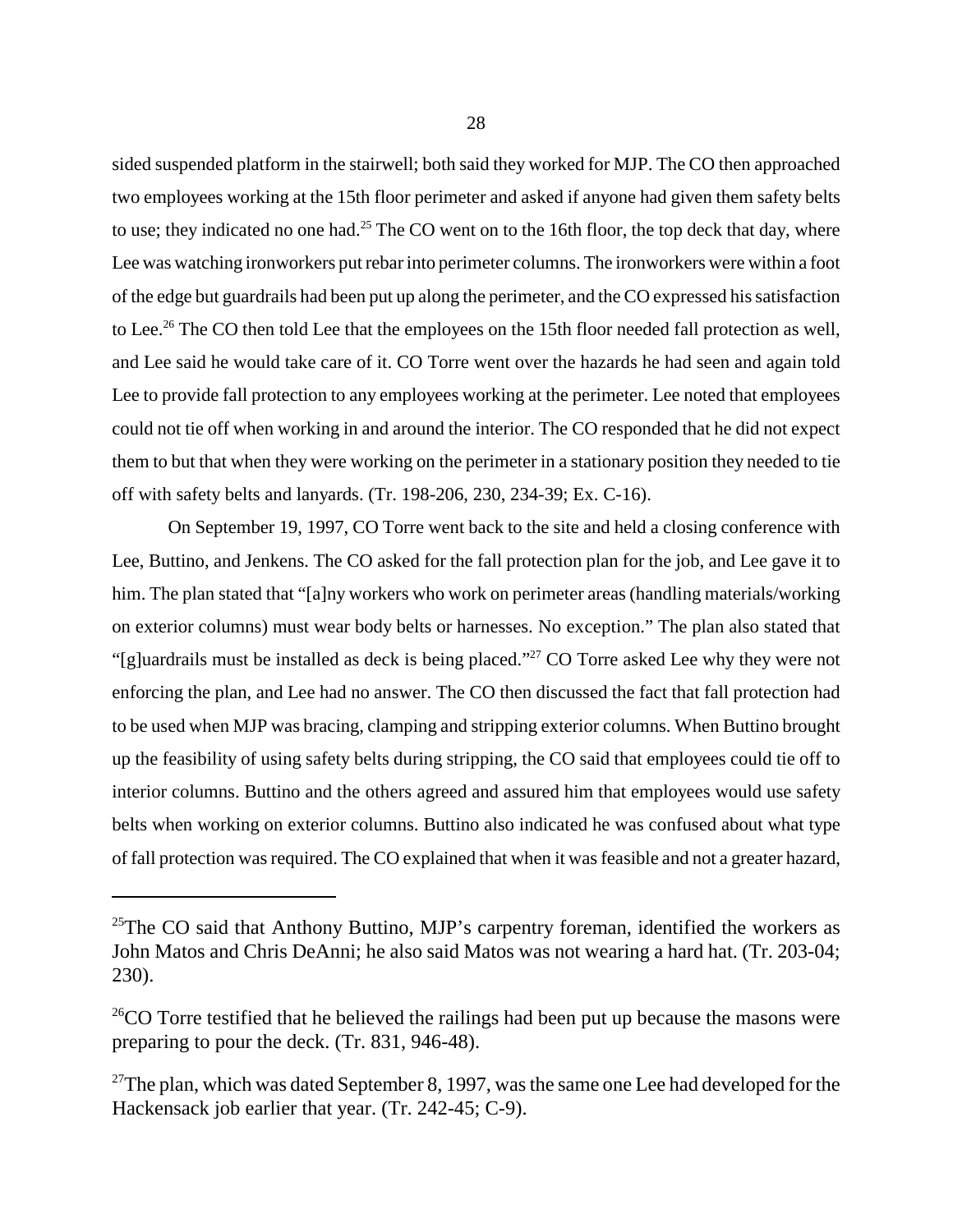conventional fall protection such as guardrails, personal fall arrest systems or nets must be used. He also explained the citations MJP could receive for what he had seen on his prior visits. CO Torre observed no violations at the site that day. (Tr. 241-49; Ex. C-11).

Due to other assignments, CO Torre was unable to issue any citations at the end of his inspection. On his way to another site on October 23, 1997, he drove by the Project and observed that masons were pouring concrete on the 30th floor, the top deck, and that that floor had guardrails. However, an employee on the floor below was stripping a shoe from an exterior column without any fall protection; the employee was walking around the column, bending down and leaning over the edge to remove the shoe, and he was about 6 inches from the edge and approximately 270 feet above the ground. The CO did not enter the site, but he videoed his observations.<sup>28</sup> He reported what he had seen to his office and returned to the site the next day. (Tr. 249-67, 847-48, 854; Ex. C-16).

On October 24, 1997, CO Torre saw various employees working without fall protection. Two MJP carpenters were erecting an exterior column on the edge of the 30th floor, and the guardrails that had been up the day before had been taken down and the employees were not tied off or otherwise protected. MJP employees were also bracing exterior columns on the 30th floor, stripping exterior columns on the 29th floor, and stacking materials in a hoist area on the edge of the 28th floor; none of these employees had any fall protection. The CO videoed these scenes and then went to Jenkens' office in search of Lee to find out why employees were still working without fall protection. When Lee arrived, CO Torre conducted a videotaped interview with him. During the interview, the CO asked Lee why, after his previous warnings, employees were continuing to work without fall protection. Lee said he had given four sets of belts to the employees but the belts were clumsy and the men did not want to use them; Lee also acknowledged that he had not really been enforcing the use of fall protection at the site. (Tr. 267-77; 287-303, 957-58; Ex. C- 16).

CO Torre phoned Lee on October 27, 1997, after reviewing his videotape and observing the employees erecting the column on the 30th floor without fall protection. Lee told the CO that he had discussed the matter with Buttino, the carpentry foreman and shop steward, and that there was nothing to tie off to on the deck. The CO suggested nets, but Lee said they were not provided for in

 $^{28}$ CO Torre initially identified the floor below the top deck as the 30th floor, but he then corrected himself and said the employee stripping the shoe was on the 29th floor. (Tr. 852).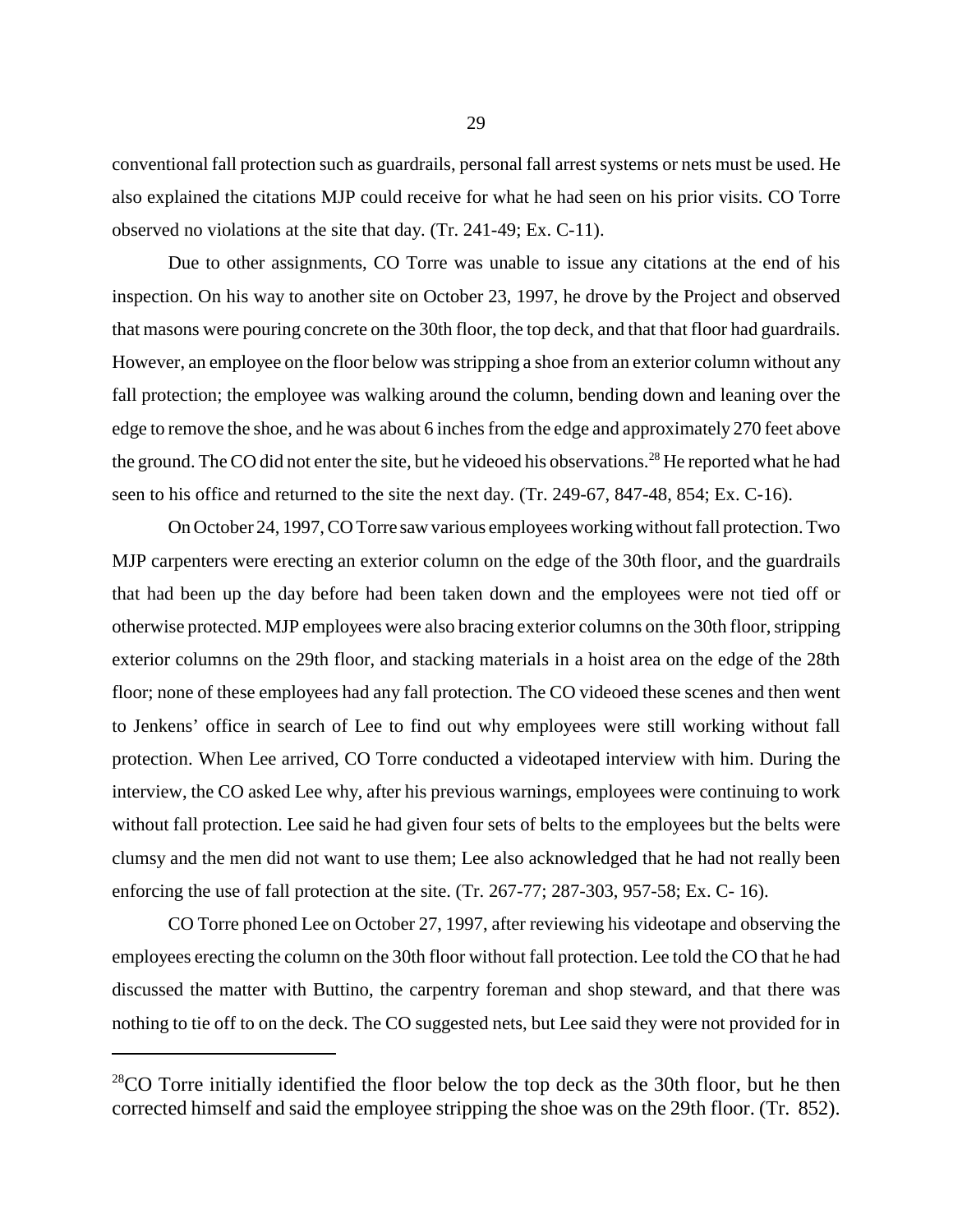the contract. The CO then suggested leaving the guardrails up that had been there during the concrete pour, and Lee agreed to do so. (Tr. 312-14, 936-39).

CO Torre returned to the site on November 6, 1997, where he observed ironworkers on the 34th floor, the top deck, laying rebar at the perimeter and inserting rebar into exterior columns; the ironworkers had no fall protection, and they were exposed to falls of 310 feet. The CO also observed carpenters bracing exterior columns on the 33rd floor and laborers stacking stripped materials on the perimeter of the 32nd floor; the employees on neither floor had fall protection. The CO videoed these scenes and then went to Jenkens' office and asked him to call Lee; upon Lee's arrival the three had a meeting, which the CO videoed.<sup>29</sup> When the CO inquired about perimeter protection on the top deck, Lee said that half the deck was up and that guardrails should be up. Lee also said he had told the foreman to put the guardrails up before the ironworkers started working and that he did not know why they were not; he then added that they were running behind and would be pouring the next day and that while the ironworkers should have waited to lay the rebar they wanted to get the job done. The CO then asked about the other employees without fall protection, to which Lee responded that he had tried to get them to use it but they did not listen. (Tr. 314-26, 373-87, 416-47, 1639).

After the interview, CO Torre checked to see if employees were using protective equipment. He went to the 32nd floor, where he saw two carpenters, Joe Fazio and Chris DeAnni, stripping a column at the edge of the floor without fall protection. Buttino was watching the operation and he shouted at the two employees to go upstairs and get their safety belts. When the CO asked why they were not already wearing them, Buttino replied that they should have been and that "they know better." The CO also saw John Matos, the same person he had seen without a hard hat on September 12, stripping an interior column on the 32nd floor without a hard hat. The CO then went to the 33rd floor, where he observed two employees bracing columns at the edge of the floor. The CO spoke with Lee again as he was leaving the site. Lee told him they had to pour three floors a week and that he had to balance production and safety. The CO replied that he had just seen employees on the top floors without fall protection and that fall protection at the site seemed "nonexistent." (Tr. 462-66).

 $29$ The CO read his notes about the interview into the record pursuant to Federal Rule of Evidence 803(5). The interview itself was not received in evidence. (Tr. 387-89, 415-54).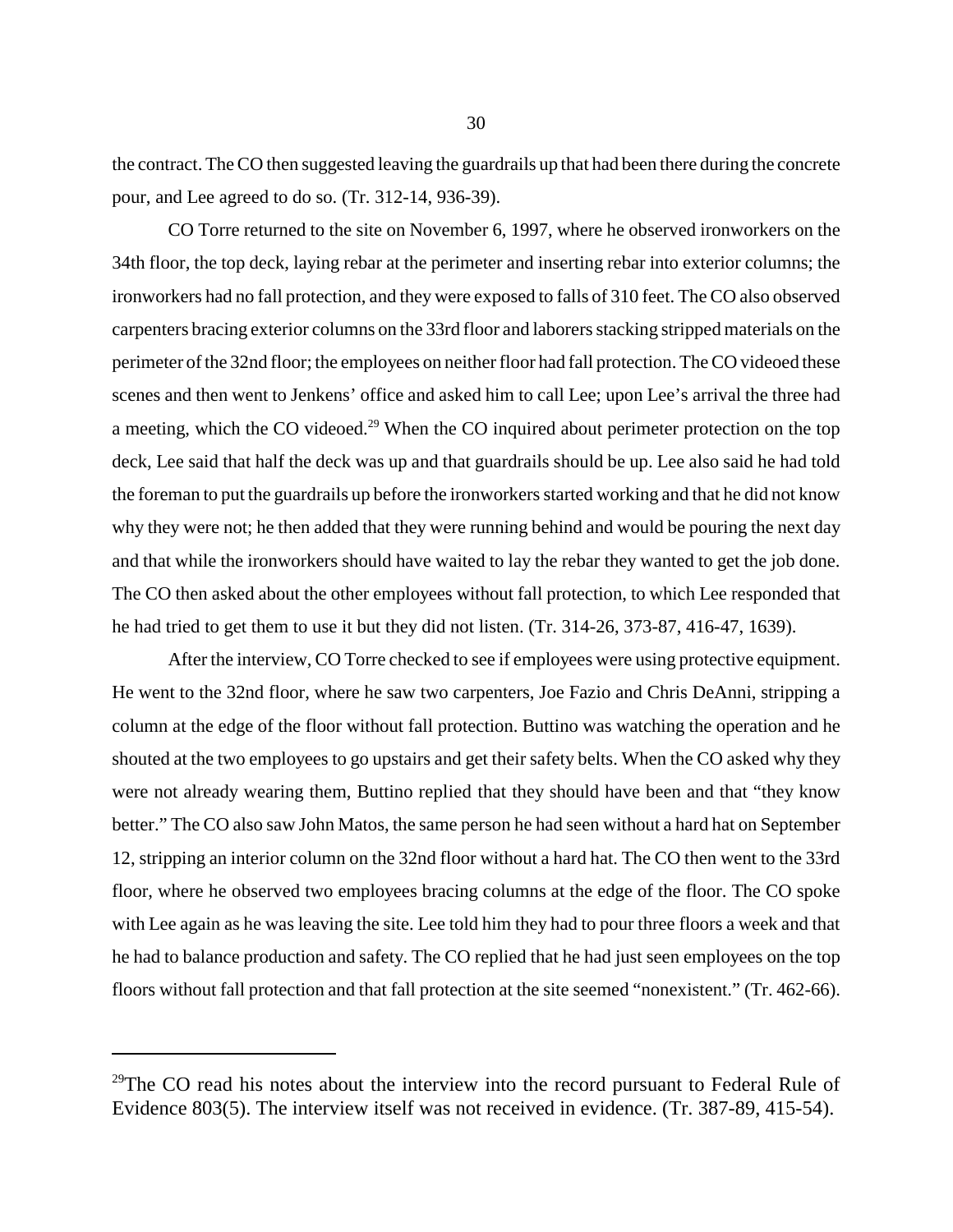On December 4, 1997, CO Torre called Lee for the name of the employee who had been fired for not wearing fall protection, who Lee had mentioned during the November 6 interview. However, Lee told him that failing to use fall protection was only a small part of the employee's being fired and that the individual had actually been dismissed for a combination of reasons. CO Torre held a closing conference with Lee and Jenkens on February 19, 1998, at which time he reviewed the hazards he had observed during his inspection. The citations were issued the same day. (Tr. 472-77).

### *Credibility of CO Torre's Testimony*

MJP argues in its post-hearing brief that the Secretary failed to meet her burden of proof because CO Torre's testimony was "patently insufficient and flawed." MJP asserts that the CO's testimony was confusing with respect to where the violations occurred, what employees were doing and how far they were from the edges of the floors. (MJP's Brief, pp. 3-11).

CO Torre did make certain mistakes, such as recording, at times, the wrong floor or affected employees in his notes. However, having examined the record, I find that such errors are harmless. First, I found CO Torre to be a very believable witness. I observed his demeanor as he testified and found his responses to be candid, convincing and credible. The majority of his responses were also supported by his notes, which were made when the events of the inspection were fresh in his mind, and he readily acknowledged the instances in which he made incorrect statements or recorded information in error. The CO's credibility was also bolstered by his experience with OSHA and his construction background. Specifically, the CO testified that he had conducted about 435 inspections since joining OSHA in 1991, that 95 percent of his inspections had been construction sites, and that 25 percent of those sites had involved concrete or steel high-rise projects. The CO further testified that he had been a journeyman carpenter for a number of years and a carpentry foreman for a year, that he had worked on large institutional buildings and high-rise structures, and that these projects had included the same type of construction work taking place at the subject site. (Tr. 69-72).

Second, the record contains ample corroboration of CO Torre's observations. The CO's testimony indicates that his practice at the site was to first use high-powered binoculars to view the hazards, after which he would set up his camera and video the hazards. (Tr. 118-19, 594, 852, 858, 867, 945, 1177, 1639). The CO's testimony also shows that following his observations on October 24 and November 6, he met with Lee and told him what he had seen. Lee did not challenge what the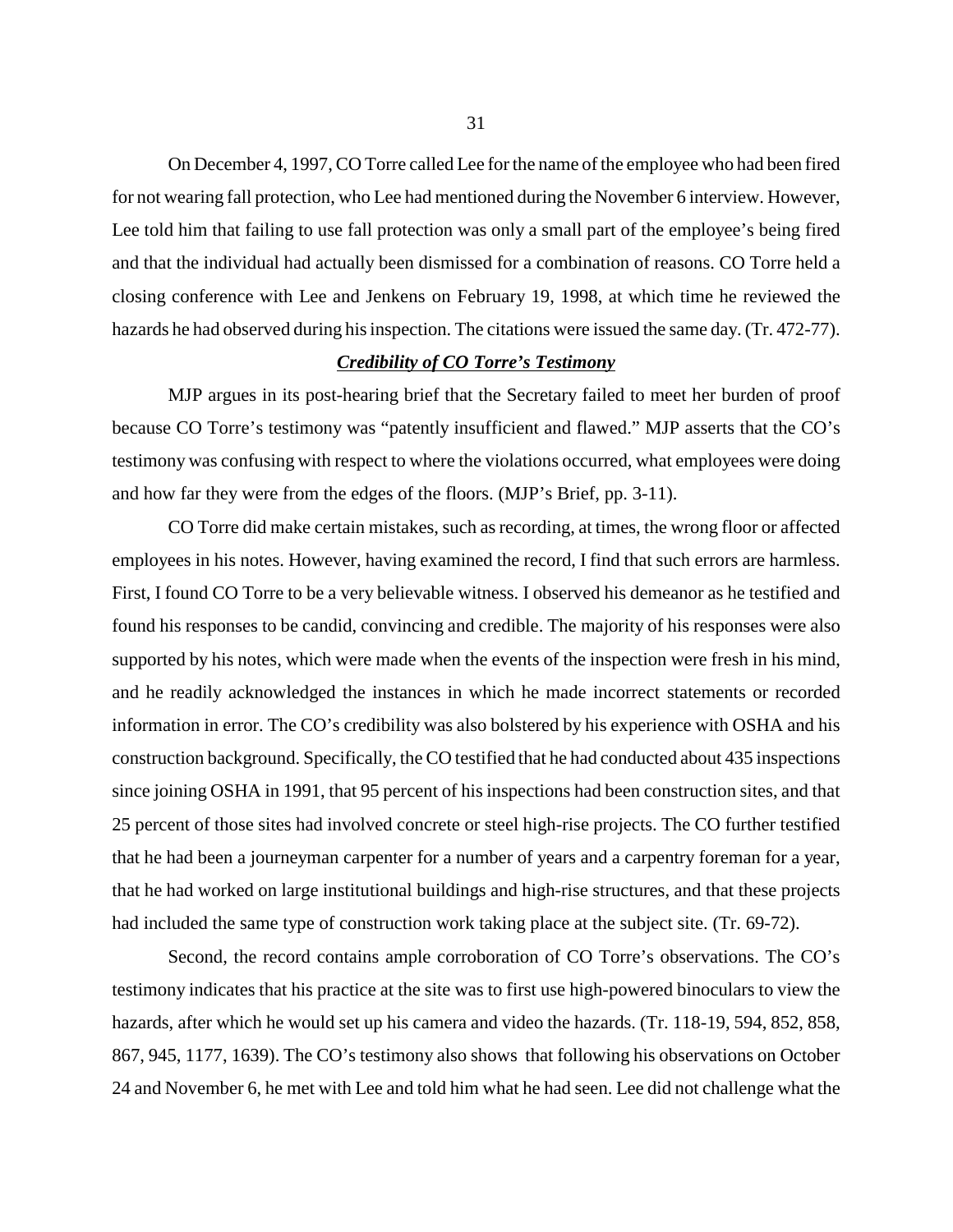CO told him during either of these interviews, and MJP did not call Lee as a witness to refute the CO's recollection of the interviews. (Tr. 301-03, 415-55). MJP's carpentry foreman, Anthony Buttino, provided further corroboration of where employees had been working and how far they had been from the perimeter during the course of his testimony as he viewed Exhibit C-16, the CO's videotape. (Tr. 1214-16, 1312-15). I also note that Buttino did not deny the CO's testimony that he had told the employees to go get their safety belts after the CO had observed them working without fall protection at the edge of the floor on November 6. (Tr. 462-63).

Finally, I find that the number of errors that CO Torre made were minute in view of the magnitude of his inspection and the record in this case, and, in this regard, I note the Secretary's motions to amend several of the citation items to conform to the evidence, as set out below. Regardless, MJP's assertions with respect to the credibility of CO Torre are simply not supported by the evidence of record and they are accordingly rejected.

#### *Amendments to the Citations*

During the course of the hearing, the Secretary moved to amend Citation 1 to reflect the following changes: Item 1(a) (the alleged violation was on the 15th floor, instead of the 8th floor); Item 2(a) (the alleged violation was on the 10th floor, instead of the 8th floor); Item 2(b) (the alleged violation was on the 8th floor, instead of the 7th floor); Item 2(d) (the alleged violation was on the 30th floor, instead of the 34th floor); and Item 3 (the alleged violation was on the 11th floor, instead of the 10th floor). The motion was granted because the amendments were supported by the record and altered only the floor locations of the cited conditions and not the descriptions of the work being done. The amendments were also granted because there was nothing in the record to establish any prejudice to MJP, particularly in view of the videotaped evidence the company had prior to trial indicating where the work was taking place.

The Secretary also moved, during the course of the hearing, to amend Item 1(a) of Citation 2 to allege that the violation occurred on the 29th floor instead of the 30th floor. A decision on this motion was reserved, pending my review of the record. (Tr. 1365-66). As set out in footnote 9, *supra*, the CO initially identified the floor relating to this item as the 30th floor; however, he then corrected himself and said that the floor pertaining to this item was actually the 29th floor. (Tr. 852). Based upon the evidence of record, the Secretary's motion is granted.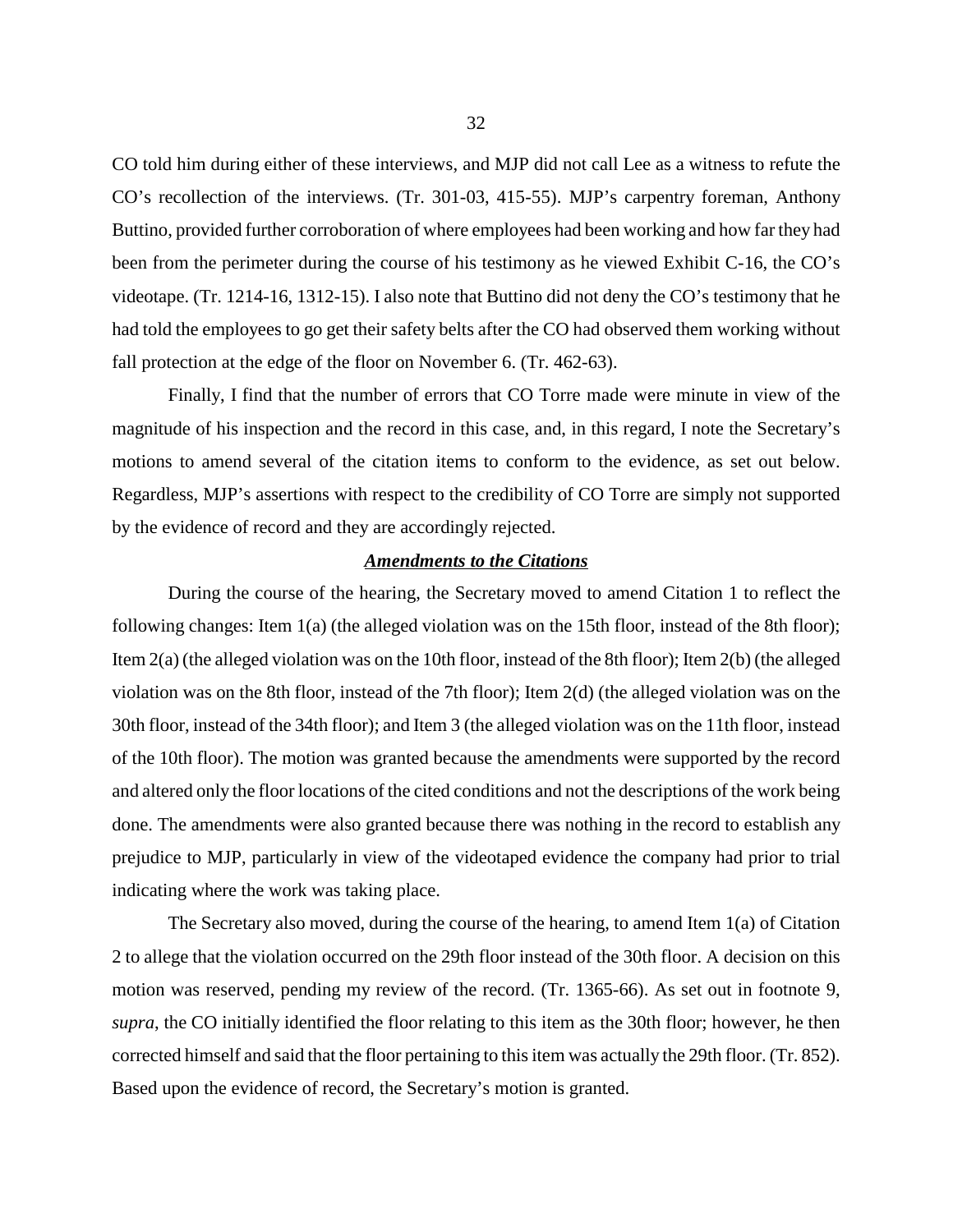In a motion attached to her post-hearing brief, the Secretary has further moved to amend Citation 1, items 5(a) and (c), to allege violations of  $1926.501(b)(4)(i)$  instead of  $1926.501(b)(4)(ii)$ . The record shows that the cited hazard was that of ladder-way floor holes alleged to exist on August 22, 1997, and September 12, 1997, through which employees could have fallen. (Tr. 88-95, 201-02, 550-51). Section 1926.501(b)(4)(i) addresses the specific hazard of falling through holes, and MJP has filed no response to the Secretary's motion. The motion is accordingly granted.

## *Serious Citation 1, Item 1 - 29 C.F.R. 1926.100(a)*

The cited standard states that "[e]mployees working in areas where there is a possible danger of head injury from impact, or from falling or flying objects, or from electrical shock and burns, shall be protected by protective helmets." The citation alleges as follows:

(a) 15th floor: Employees were not protected by head protection while applying braces to exterior columns where there was a potential danger of head injury from falling metal braces from the top of the column. Violation observed on or about 9/12/97.

(b) 32nd floor: Employees were not protected by protective helmets when stripping columns where there was a possible danger of head injury from falling metal braces from the top of the column. Violation observed on or about 11/6/97.

On September 12, CO Torre saw two carpenters working on perimeter bracing on the 15th floor without fall protection. The CO videoed the employees, who told him they worked for MJP, and Anthony Buttino identified the two workers as John Matos and Chris DeAnni. The CO noted that Matos was not wearing a hard hat. On November 6, the CO again saw Matos without a hard hat; this time, Matos was stripping an interior column on the 32nd floor. The CO testified that Matos was exposed to the hazard of being hit by bracing falling from overhead as he performed the bracing and stripping work; the CO also testified that the violation was serious, in that Matos could have received multiple head fractures. (Tr. 198-204; 230, 457-465, 478-80; Ex. C-16).

Based on the foregoing, the Secretary has established the applicability of the cited standard, that the terms of the standard were violated, that employees were exposed to the cited condition, and that the cited condition could have caused serious injury. The Secretary has also established that MJP knew or should have known of the violative condition. The violation was in plain view, and the record clearly demonstrates that Anthony Buttino, MJP's carpentry foreman, and Don Lee, MJP's job site superintendent, were present on the project on a daily basis and that their duties included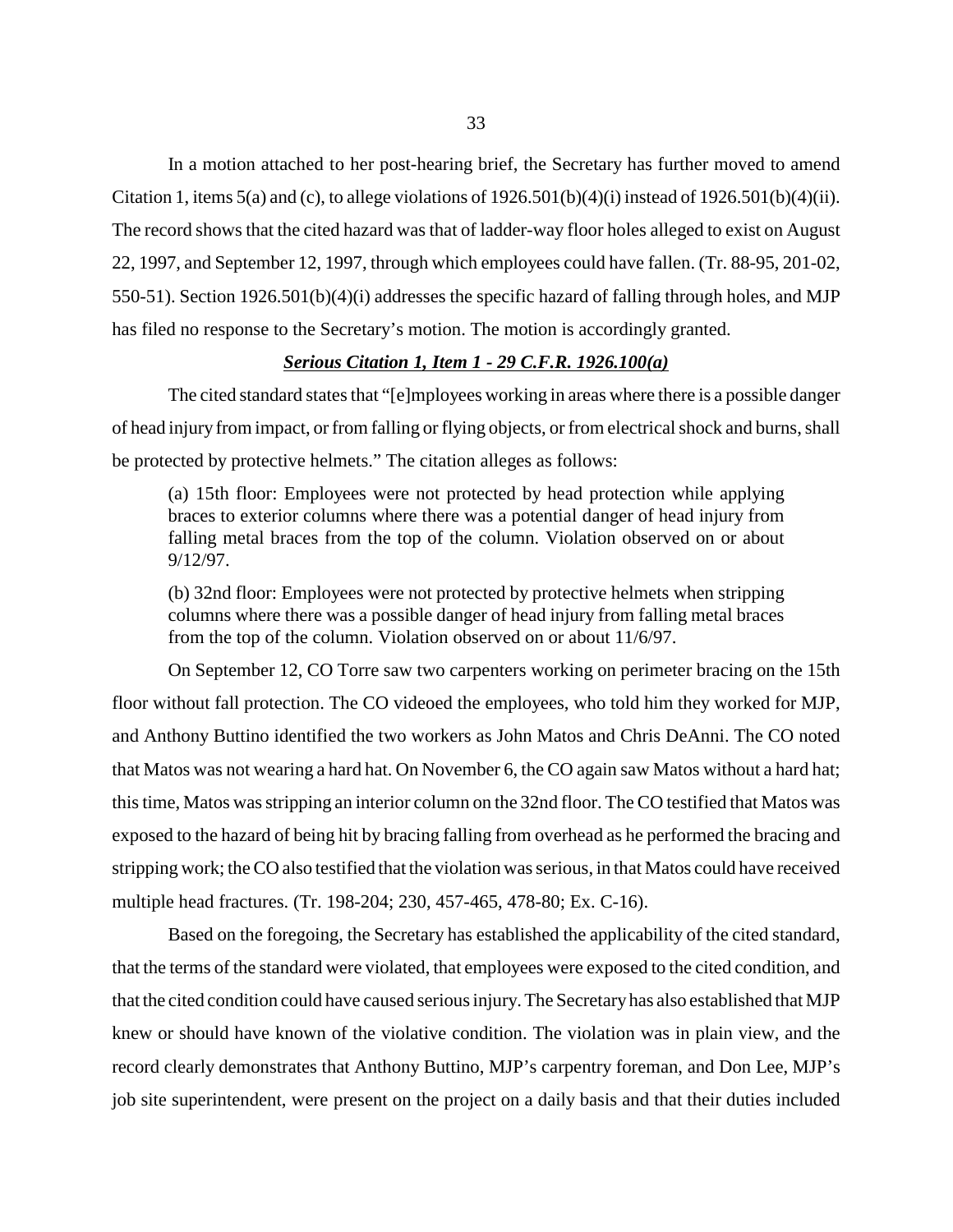viewing the work operations and ensuring that the employees worked safely and that safety hazards were rectified. (Tr. 85, 94, 205, 301, 381; 462-63, 1088, 1313; Ex. C-12, p. 7, line 13, p. 39, lines 7-18). This item is affirmed as a serious violation.

CO Torre assessed this item as being moderately severe and having a lesser probability because employee exposure was intermittent; in this regard, I note that the CO observed only one employee during his entire inspection who was not wearing a hard hat. In view of these factors, the CO's gravity-based penalty was \$2,000.00, which was reduced by 40 percent due to MJP's size. No reductions were given for history or good faith, in light of MJP's prior OSHA history and the number and nature of the violations at the subject site.<sup>30</sup> (Tr. 482-84). Based on the record, the Secretary's proposed penalty of \$1,200.00 is appropriate and is therefore assessed.

## *Serious Citation 1, Item 2 - 29 C.F.R. 1926.501(b)(1)*

The cited standard states that "[e]ach employee on a walking/working surface (horizontal and vertical surface) with an unprotected side or edge which is 6 feet (1.8 m) or more above a lower level shall be protected from falling by the use of guardrail systems, safety net systems, or personal fall arrest systems." The citation alleges as follows: $31$ 

(a) 10th floor, north side: Employees were bracing outside columns at or near the edge of the building, and were not protected from falling 10 stories to the compacted ground surface below. Violation observed on or about 8/22/97.

(b) 8th floor: Employees were erecting a hoist at the edge of the building and were not protected from falling, by a guardrail system, 8 stories to the compacted ground surface below. Violation observed on or about 8/22/97.

(c) 15th floor, southwest side: Employees were bracing outside columns and shoring up the upper deck at the edge of the building, and were not protected from falling 15 stories to the compacted ground surface below. Violation observed 9/12/97.

On August 22, CO Torre saw MJP employees clamping and bracing exterior columns at the edge of the 10th floor; there was no perimeter guarding along the edge, and the employees wore no personal fall protection. He also saw RSH employees erecting a hoist on the 8th floor that day; they

<sup>&</sup>lt;sup>30</sup>These same considerations apply to the other penalties assessed in this case.

 $31$ Due to the date of its alleged occurrence on or about October 24, 1997, Item 1(d) of Citation 1 has been incorporated into Citation 2 as Item 1(d).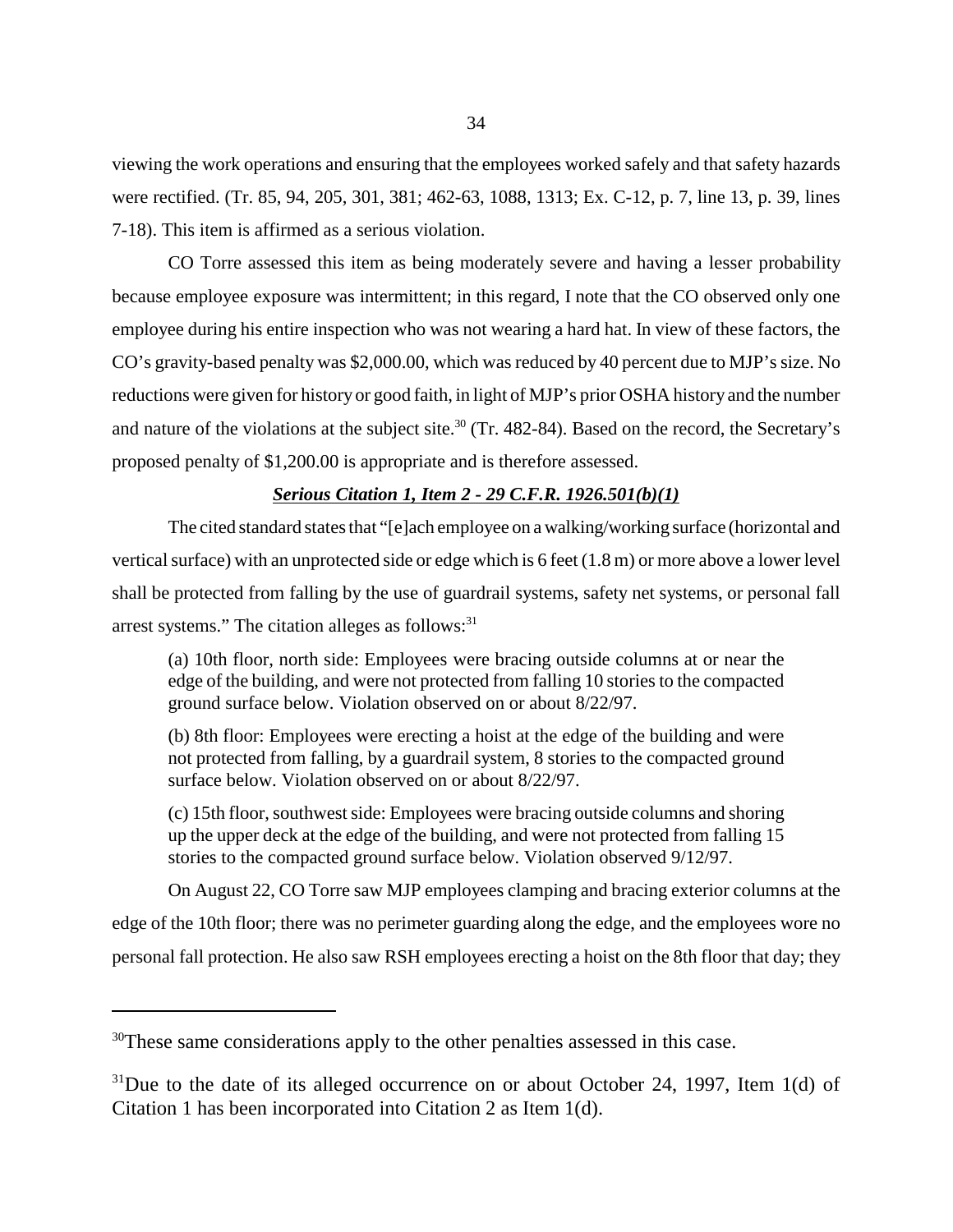were working by the exterior columns near the edge of the floor, and there was no perimeter cabling or other fall protection. On September 12, CO Torre observed MJP employees bracing columns at the perimeter of the 15th floor and another MJP employee putting down shoring about a foot from the edge of the 15th floor; none of these employees had any fall protection. The CO learned that the employees who were bracing columns on the 15th floor were John Matos and Chris DeAnni, and when he asked if anyone had given them safety belts they indicated no one had. CO Torre testified that all of these employees were exposed to falls that could have caused fatal injuries. (Tr. 81-85, 89-92, 115-17, 133-36, 145-49, 169-71, 210-20, 230-34, 486-87, 731-34, 941-43; Ex. C-16).

In view of the foregoing, the Secretary has shown, as to each subitem set out above, that the standard applied, that its terms were violated, and that employees were exposed to the cited hazards; that the cited hazards were serious, in that could have resulted in fatalities, is apparent. The Secretary has also shown that MJP knew or should have known of the cited conditions. The violations were in plain view, and, as noted *supra*, MJP's supervisory personnel were at the site on a daily basis and were responsible for overseeing the work and ensuring it was done safely. The Secretary has accordingly met her burden of proof in regard to Items  $2(a)$  through  $2(c)$ .<sup>32</sup>

In defense of these items, MJP has asserted the affirmative defense of infeasibility of compliance. This defense requires the employer to show that the means of compliance set out in the standard was technologically or economically infeasible and that there was no feasible alternative means of protection. *V.I.P. Structures, Inc.*, 16 BNA OSHC 1873, 1874 (No. 91-2267, 1997). The Third Circuit, where this case arose, analyzes this defense in terms of "impossibility" rather than

 $32$ Although only RSH's employees were exposed to the hazard cited in Item 2(b), the Secretary cited MJP pursuant to the multi-employer work site doctrine. Based on longstanding Commission precedent, the doctrine provides that an employer who creates or controls a hazard may be liable for a violative condition even if the only employees exposed are those of another employer. The doctrine applies to construction sites where various employers are working in the same general area and where hazards created by one employer often pose dangers to employees of other employers. *See Anning-Johnson Co.*, 4 BNA OSHC 1193 (No. 3694, 1976); *Grossman Steel & Aluminum Corp.*, 4 BNA OSHC 1185 (No. 13775, 1976). Because the 8th floor had been stripped and MJP was responsible for putting up cabling on floors as soon as they were stripped, as discussed below, I find that MJP was properly cited for Item 2(b).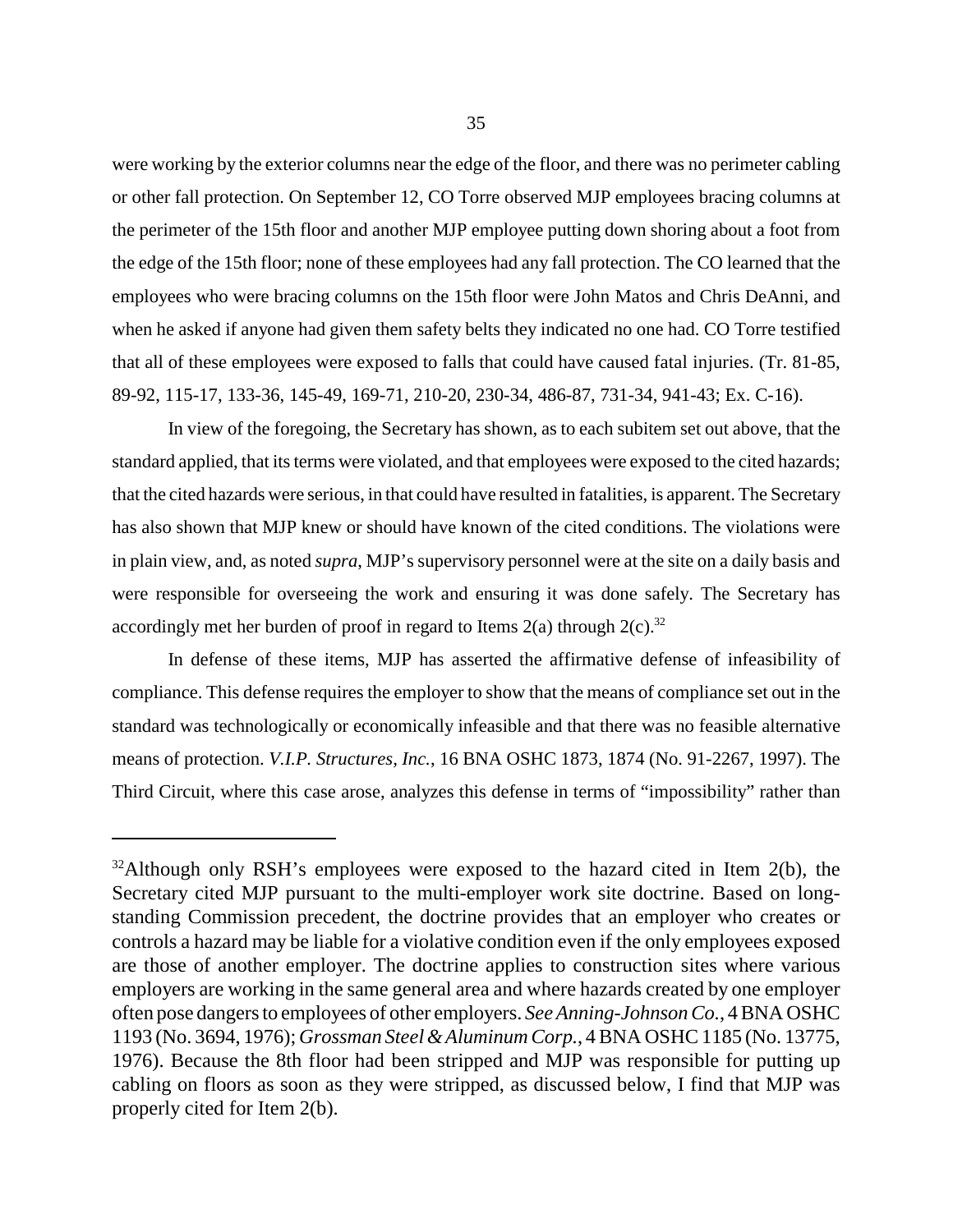"infeasibility." That is, the employer must show that it was impossible to comply with the standard, or that compliance would have precluded performing the work, and that no alternative protective means were available. *E & R Erectors, Inc. v. Secretary of Labor*, 107 F.3d 157, 163 (3d Cir. 1997).

With respect to Item 2(b), the record shows that the 8th floor had already been stripped when the CO saw the RSH employees erecting a hoist at the edge of that floor on August 22. (Tr. 84-85, 148, 731-42). As set out *supra*, the contract for the Project obligated MJP to put up perimeter cabling as soon as a floor was stripped, and Anthony Buttino agreed this was the case. (Tr. 1152, 1284; C-6, pp. 49-50). The CO testified that cabling could have been put up on the 8th floor by attaching clamps to the columns and that the cabling would not have interfered with the hoist erection because the RSH employees could have ducked under it if necessary. (Tr. 90). MJP did not rebut this evidence, and Item 2(b) is therefore affirmed as a serious violation.

In regard to Items 2(a) and 2(c), MJP relies on the testimony of Anthony Buttino in support of its contention that conventional fall protection, such as guardrails and personal fall arrest systems, was not feasible for the cited activities.<sup>33</sup> Buttino testified employees could not tie off to overhead stringers or interior columns when working on or around exterior columns because the stringers and columns were not structurally sound enough to serve as anchorage points. He said that stringers and column forms were held in place by nails, and that once they were poured, columns took 28 days to cure; he also said that tying off to interior columns would create a tripping hazard and that the lines would get tangled up in the legs supporting the deck and cause it to collapse. Buttino further testified that leaving the guardrails up after a floor was poured to protect employees working on exterior columns was infeasible. He stated that the guardrails had to come down when a floor was stripped because removing the form work took away the support for the guardrails, that leaving the guardrails up would interfere with column erection, and that removing the guardrails after the exterior columns

<sup>&</sup>lt;sup>33</sup>MJP also presented the testimony of a former OSHA CO who testified that nets, guardrails and fall arrest systems were infeasible at the site. (Tr. 1416-79). However, the Secretary presented unrebutted evidence that this witness had performed a total of only 68 construction inspections and that only two of these had involved concrete construction. (Tr. 1574-75; Ex. C-30). In view of the record, the opinions of this witness are not credited.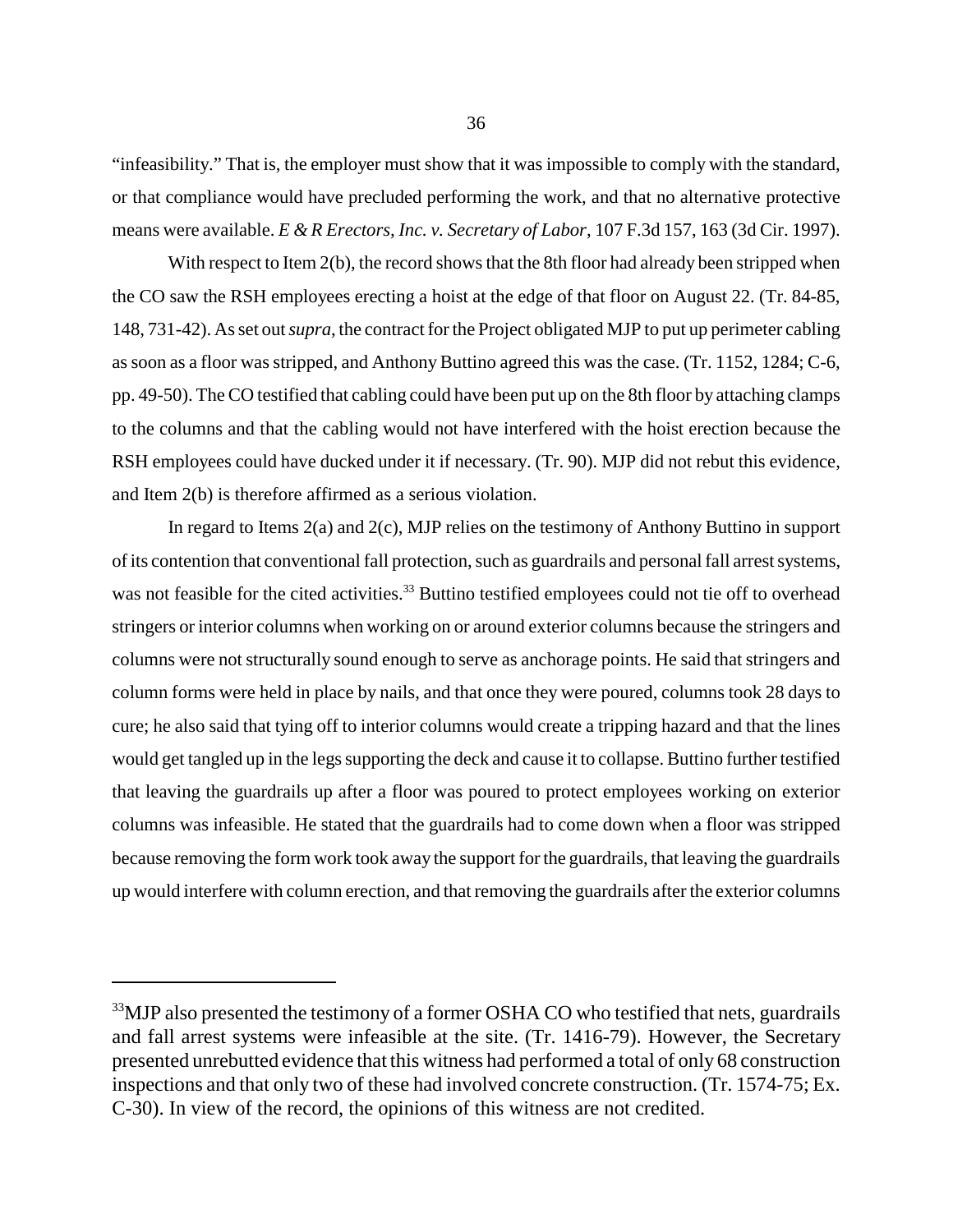were erected would be hazardous because employees would have to lean over the building and maneuver the guardrails between the columns. (Tr. 1141-50, 1226-27, 1336-43).

In considering Buttino's testimony, I note first that C-11, the fall protection plan that MJP's engineer and superintendent Don Lee had developed for the job, stated that "[a]ny workers who work on perimeter areas (handling materials/working on exterior columns) must wear body belts or harnesses. No exception." C-11 also stated that "[g]uardrails must be installed as deck is being placed." (Tr. 245-46). I further note that as of October 11, 1997, Lee had amended C-11 as follows:<sup>34</sup>

Any workers who work on perimeter area such as exterior columns (1) When stripping column forms must wear body belts or body harness with positive connection to stringers or ribs above. And work 2 men as a team. (2) When erecting column forms, must wear body belts or body harness, if there are any positive connection on new floor such as column dowels. Otherwise, perimeter guardrails on previous poured flour must be remained [sic] until all exterior columns are erected and braced securely. Any floor openings must be covered and any openings at elevator and stairwells must provide guardrails.

In addition to the foregoing, the record shows that during the subject inspection, when the CO discussed protecting employees working at the exterior, Lee and Buttino had agreed that such employees would be protected by tying off or guardrails.<sup>35</sup> (Tr. 96, 205-06, 241, 314, 387, 462-63, 937). The record also indicates that MJP was removing the guardrails when it stripped the floors because it needed them for other floors, not because it had to, and that MJP could have resolved this issue by having more material available on the site. 36 (Tr. 267-75, 985, 1284-91). Finally, the record

<sup>&</sup>lt;sup>34</sup>As set out above, the original plan was dated September 8, 1997, and was the same one Lee had developed for the earlier Hackensack job. CO Torre apparently did not learn of Lee's amendment of the plan until sometime after October 27, 1997. (Tr. 242-45, 937; Ex. C-9).

<sup>&</sup>lt;sup>35</sup>Lee's statements have been admitted as admissions by a party-opponent pursuant to Fed. R. Evid. 801(d)(2). *Regina Constr. Co.*, 15 BNA OSHC 1044, 1048-49 (No. 87-1309, 1991). In addition, while Buttino indicated he had not agreed with the CO about having employees tie off, the CO's testimony is credited over that of Buttino. (Tr. 241, 1144-46).

<sup>&</sup>lt;sup>36</sup>The CO testified that the guardrails were supported by and attached to the ribs that extended out 2 feet past the perimeter, that the guardrails were adequate protection as long as plywood was placed over the ribs, and that the deck support and ribs remained after a floor was stripped, such that the guardrails did not have to be removed. (Tr. 267, 272-75, 985, 1645-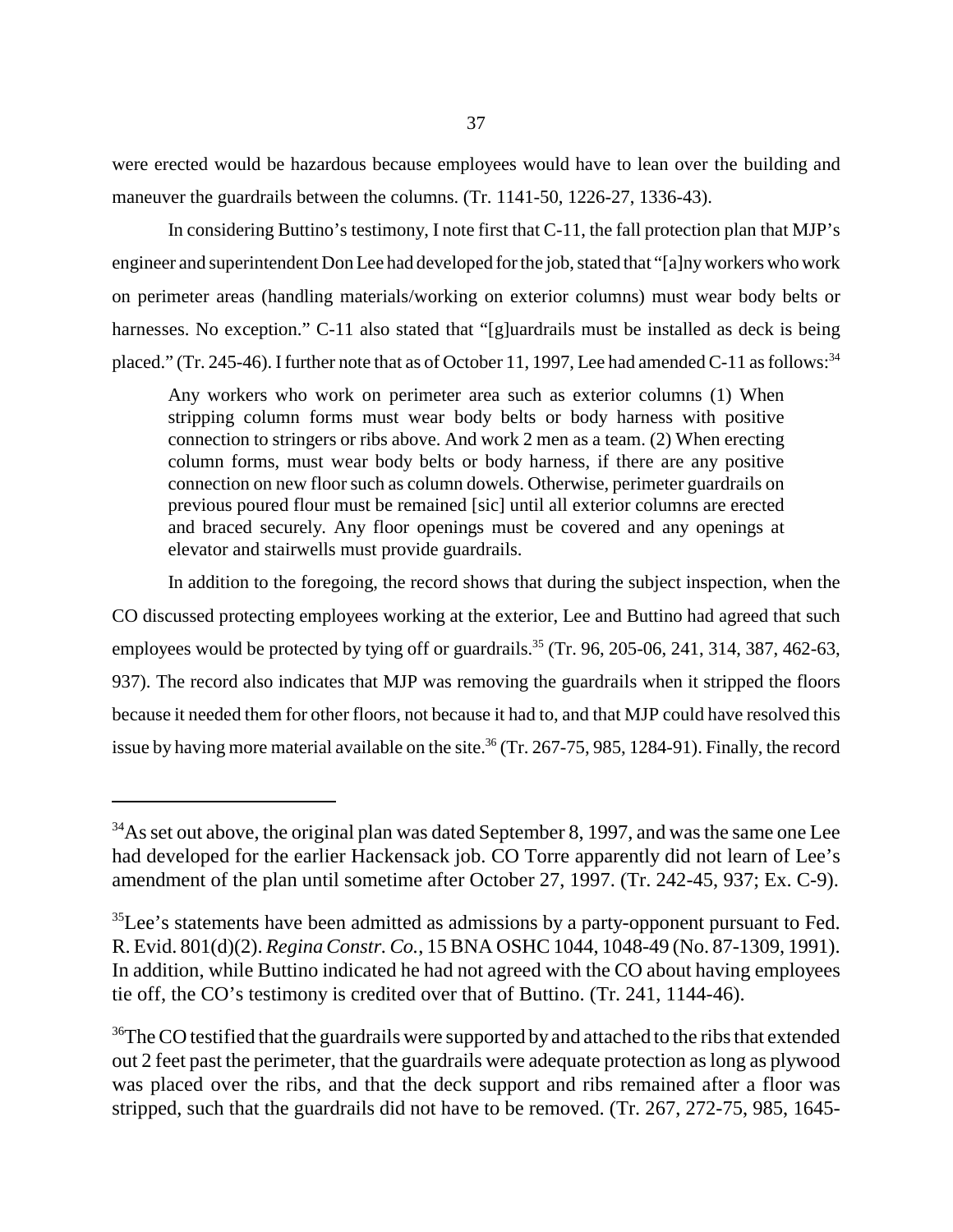shows that adjacent to the site, a company named Major Construction ("Major") performed the same type of construction that was done on the Project; Michael Polites was the owner of Major, and Lee and Buttino, respectively, were the superintendent and foreman on that job following their work on the Project. On November 16, 1998, the CO videoed employees on the Major site working on the top deck, which had guardrails; he also videoed employees working on exterior columns and in hoisting areas wearing safety harnesses tied off to stringers above them .<sup>37</sup> (Tr. 990-1000, 1257-58; Ex. R-19).

In view of the record, Buttino's testimony that fall protection was infeasible at the site is not credited, and I find as fact that the employees reflected in Items 2(a) and 2(c) could have been protected by guardrails or by tying off, as the CO testified.<sup>38</sup> (Tr. 241, 314). In so finding, I note that the cited floors in those items would have had guardrails up when the masons were doing the concrete pours on those floors and that MJP could have left the guardrails in place. MJP's asserted defense is rejected, and Items 2(a) and 2(c) are affirmed as serious violations.

The proposed penalty for Item 2 is \$4,200.00. The CO assessed the gravity of these violations as high; the probability was high due to the continual exposure of the employees to the cited hazards, and the severity was high because employees could have fallen from the building and been killed. (Tr. 487-88). Based on the record, the proposed penalty is appropriate and is therefore assessed.

 $36$ (...continued) 46).

<sup>38</sup>Although the CO preferred employees to tie off to interior columns, the record indicates that tying off to stringers was a feasible alternative. Moreover, the Secretary presented evidence of another protective means called a "Safe-T-Strap" that can be looped through rebar or wrapped around joists to provide an attachment point for personal fall arrest systems. MJP did not rebut the Secretary's evidence about the strap. (Tr. 1488, 1496-1518, 1647-49; Exs. C-26-29).

 $37$ The CO denied ever telling Buttino to have employees tie off to stringers and said he had advised only that they had to find a way to tie off. The CO also denied telling Buttino his office would not approve tying off to stringers; he did, however, tell them that he preferred employees to tie off to interior columns. (Tr. 1257-58, 1333-34, 1268-69, 1643-44). Furthermore, I find that Buttino's testimony with respect to the alleged strength of the stringer was speculative and not supported by any data.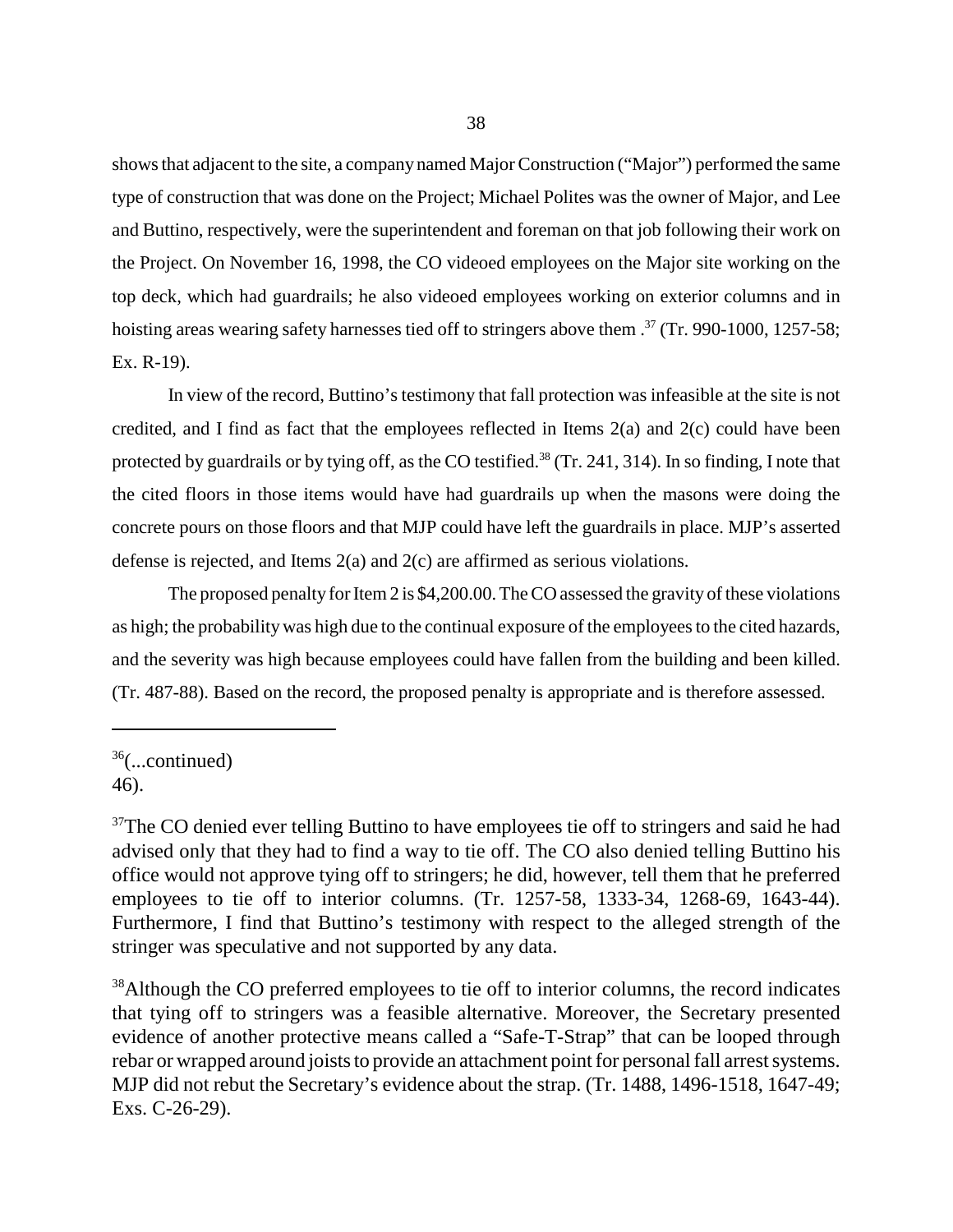## *Serious Citation 1, Item 3 - 29 C.F.R. 1926.501(b)(2)(ii)*

### 29 C.F.R.  $1926.501(b)(2)(ii)$  provides as follows:

Each employee on a walking/working surface 6 feet (1.8 m) or more above a lower level where leading edges are under construction, but who is not engaged in the leading edge work, shall be protected from falling by a guardrail system, safety net system, or personal fall arrest system. If a guardrail system is chosen to provide the fall protection, and a controlled access zone has already been established for leading edge work, the control line may be used in lieu of a guardrail along the edge that parallels the leading edge.

The citation alleges that:

(a) 11th floor, top deck: Employee was working at the edge of the deck, and was not protected from falling 11 stories to the compacted ground surface below. Violation observed on or about 8/22/97.

On August 22, CO Torre observed a number of ironworkers working at the perimeter on the building's 11th floor, the top deck that day; the employees were placing rebar onto the deck and into columns, there was no perimeter protection or personal fall protection in use, and some of the ironworkers were within 6 inches of the edge of the building. 39 CO Torre also observed that about 75 percent of the deck was down at that time, and when he questioned Lee, who was on the deck watching the work, Lee responded that they usually provided guardrails only when the masons were pouring concrete as the masons were not comfortable working near the edge without protection. (Tr. 80-81, 94-95, 108, 120-24, 174, 185-89, 571-72, 576-77, 598-601, 797-98; Ex. C-16).

Based on the record, I find that the cited standard was applicable, that its terms were violated, that employees were exposed to the cited hazard, and that MJP was aware of the violative condition. I also find that MJP was properly cited for the condition, pursuant to the multi-employer work site doctrine, although only EJS employees were exposed to the condition. MJP was clearly responsible for putting up guardrails as the deck was being laid, and Buttino testified that they were put up when about 25 percent of the deck was down; moreover, Lee was watching the EJS employees working without guardrails, and, during his September 12 visit to the site, the CO observed that ironworkers

<sup>&</sup>lt;sup>39</sup>The CO testified that his OSHA 1B, which showed only one ironworker, was in error, and that there were about 20 ironworkers on the deck. (Tr. 572, 576-77, 797-98). Exhibit C-16 corroborates the CO's testimony, and MJP did not rebut it.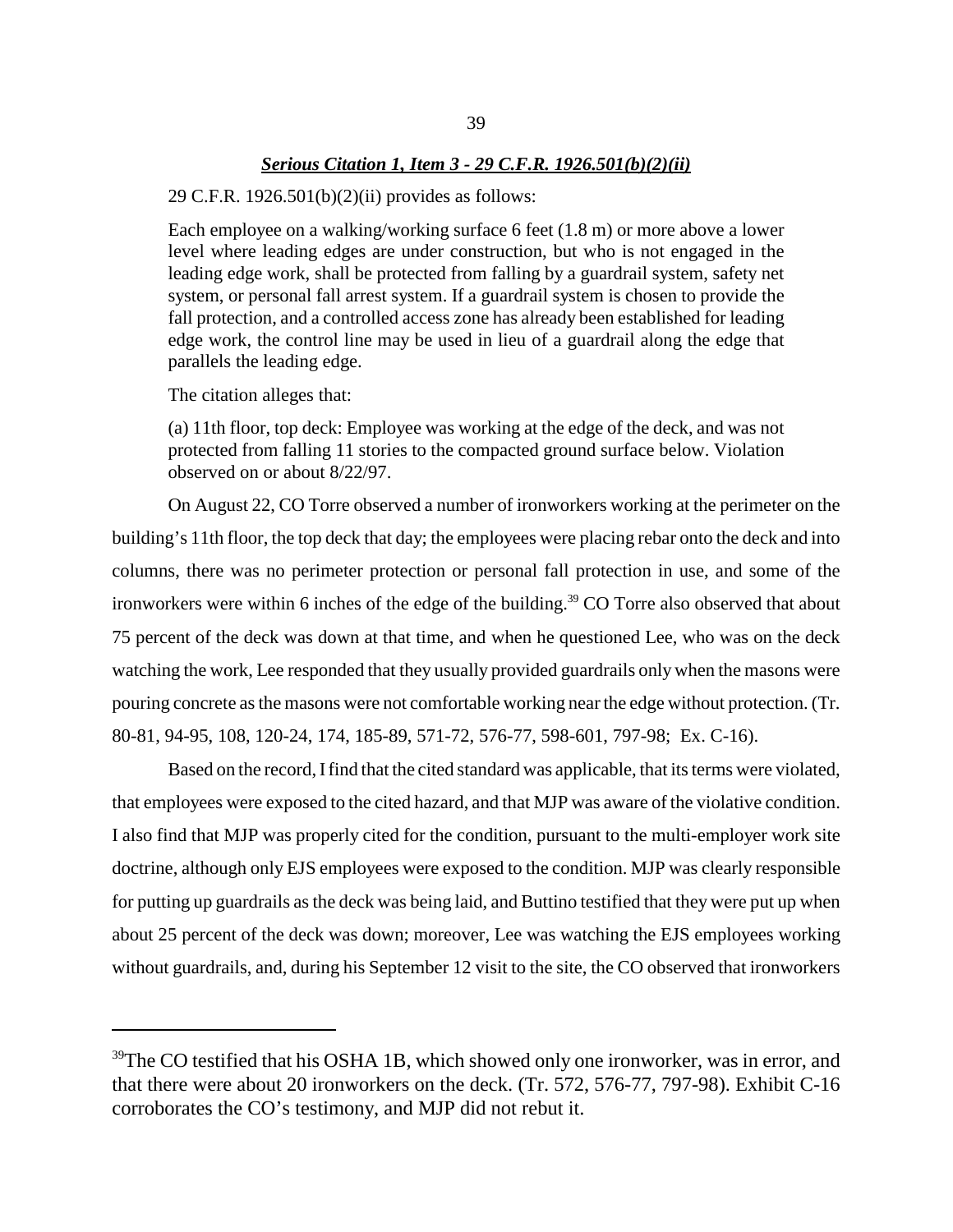were working on the deck and that guardrails had been put up. (Tr. 94, 562-63, 1088, 1095, 1275, 1282-84, 1391-92; Ex. C-11). This item is affirmed as a serious violation.

The proposed penalty for this item is \$1,500.00. The severity of this item was high because of the fall hazard presented, but the probability was lesser because exposure to the edge was intermittent. (Tr. 491). The proposed penalty is appropriate and is accordingly assessed.

## *Serious Citation 1, Item 4 - 29 C.F.R. 1926.501(b)(3)*

The cited standard provides as follows:

Each employee in a hoist area shall be protected from falling 6 feet (1.8 m) or more to lower levels by guardrail systems or personal fall arrest systems. If guardrail systems, [or chain, gate, or guardrail] or portions thereof, are removed to facilitate the hoisting operation (e.g., during landing of materials), and an employee must lean through the access opening or out over the edge of the access opening (to receive or guide equipment and materials, for example), that employee shall be protected from fall hazards by a personal fall arrest system.

The citation alleges as follows:

(a) 9th floor: Employees working in a hoist area were not protected from falling up to 9 stories to the compacted ground surface below. Violation observed on or about 8/22/97.

On August 22, CO Torre saw MJP employees in a hoisting area on the 9th floor; they were stacking materials near the floor's edge, so the materials could be removed by crane, and there was no perimeter protection or personal fall protection in use. (Tr. 81-82, 91, 113-15, 122-29, 154-56; Ex. C-16). The standard requires employees in hoist areas to be protected from falling by guardrail systems or personal fall arrest systems. The Commission has held that when guardrails cannot be used because a crane is hoisting material from the floor, employees must still be protected by alternative means such as safety belts. *Dic-Underhill*, 5 BNA OSHC 1271, 1274 (No. 9561, 1977). As noted above, Lee's fall protection plan required employees working at the exterior to use personal fall protection, and, as found in Item 2, *supra*, there were various means by which employees working at or near the perimeter could tie off. The record establishes all of the elements required to show a violation of the cited standard, and MJP has failed to demonstrate that tying off in the hoisting area was infeasible. This item is affirmed as a serious violation.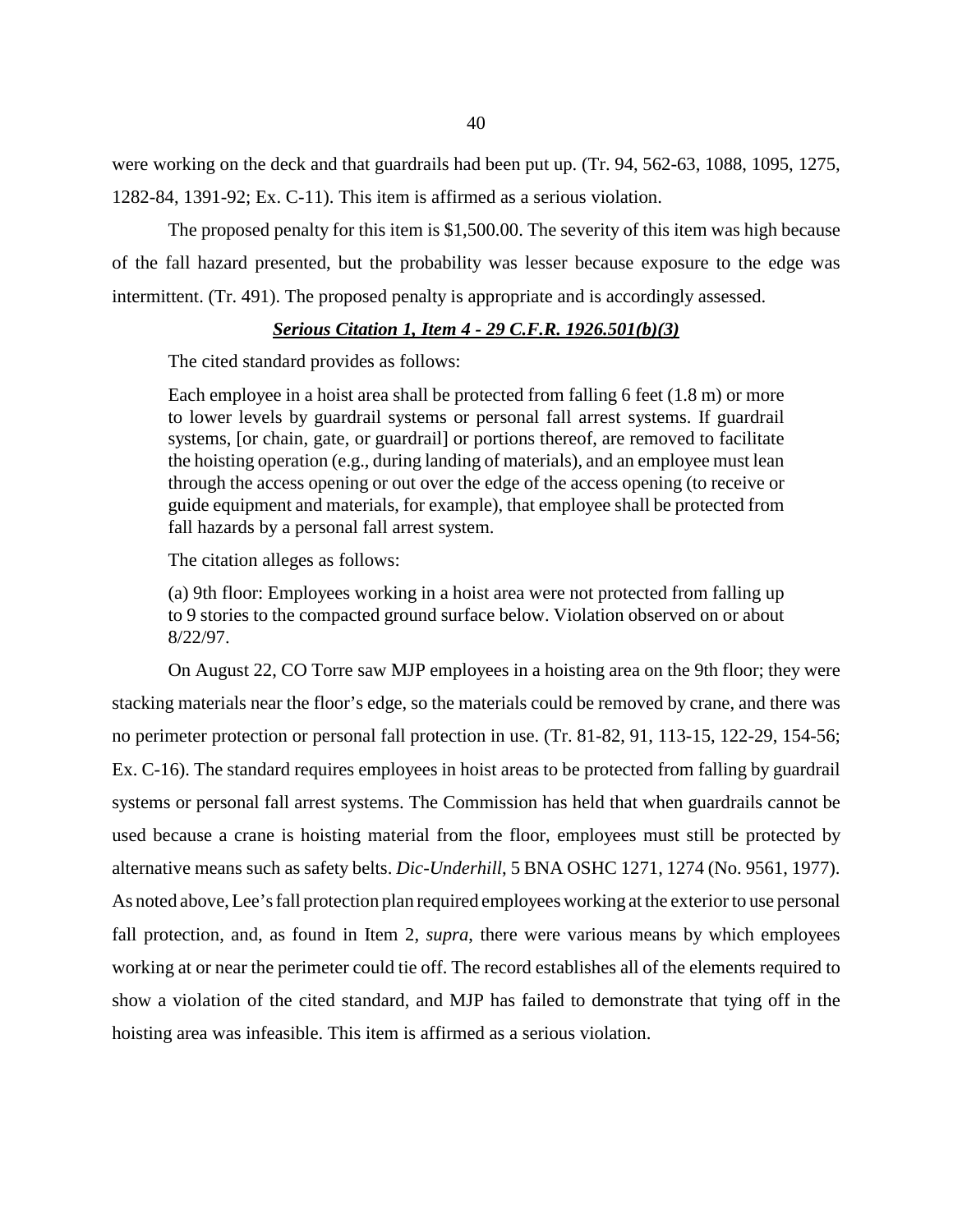The penalty proposed for this item is \$1,500.00. The severity of this item was high, due to the fall distance to which employees were exposed, but the probability was lesser as work in the hoist area was intermittent. (Tr. 548-49). The proposed penalty is appropriate and is therefore assessed.

## *Serious Citation 1, Item 5 - 29 C.F.R. 1926.501(b)(4)(I)-(ii)*

29 C.F.R. 1926.501(b)(4)(I) states that "[e]ach employee on a walking/working surface shall be protected from falling through holes (including skylights) more than 6 feet (1.8 m) above lower levels, by personal fall arrest systems, covers, or guardrail systems erected around such holes." The citation alleges as follows:

(a) floors 7-9: Employees on walking/working surfaces were not protected from falling through floor holes by covers. Violation observed on or about 8/22/97.

(c) 15th floor: Employees on walking/working surfaces were not protected from falling through ladderway floor holes by covers. Violation observed on or about 9/12/97.

29 C.F.R. 1926.501(b)(4)(ii) states that "[e]ach employee on a walking/working surface shall be protected from tripping in or stepping into or through holes (including skylights) by covers." The citation alleges as follows:

(b) floors 1-8: Employees on walking/working surfaces were not protected from tripping in or stepping into numerous floor holes. Violation observed on or about 8/22/97.

The record shows that the employees at the site accessed the various floors via ladders that went through unguarded floor holes and stairwells. On August 22, CO Torre used these ladder-ways to get to the 11th floor. The ladder-ways up to the 6th floor were about 2 feet by 3 feet, and the CO observed other floor holes in close proximity to some of the ladder-ways. On the 7th, 8th and 9th floors, the ladders were in stairwells 10 feet long and 7 to 8 feet wide. The 8th and 9th floor ladderways each had an open-sided suspended platform supported by 3 by 4's that employees used to access the ladder; there was a plank leading to the platform in the 8th floor ladder-way, but in the 9th floor ladder-way the CO saw an MJP employee jump about 2 feet over the opening to reach the platform. The CO also saw MJP employees working on a pipe chase by the 8th floor ladder-way, and he saw another MJP employee on the 7th floor doing overhead work from a stepladder 2 feet from an open pipe chase. On September 12, as the CO was going up to the 15th floor, he observed two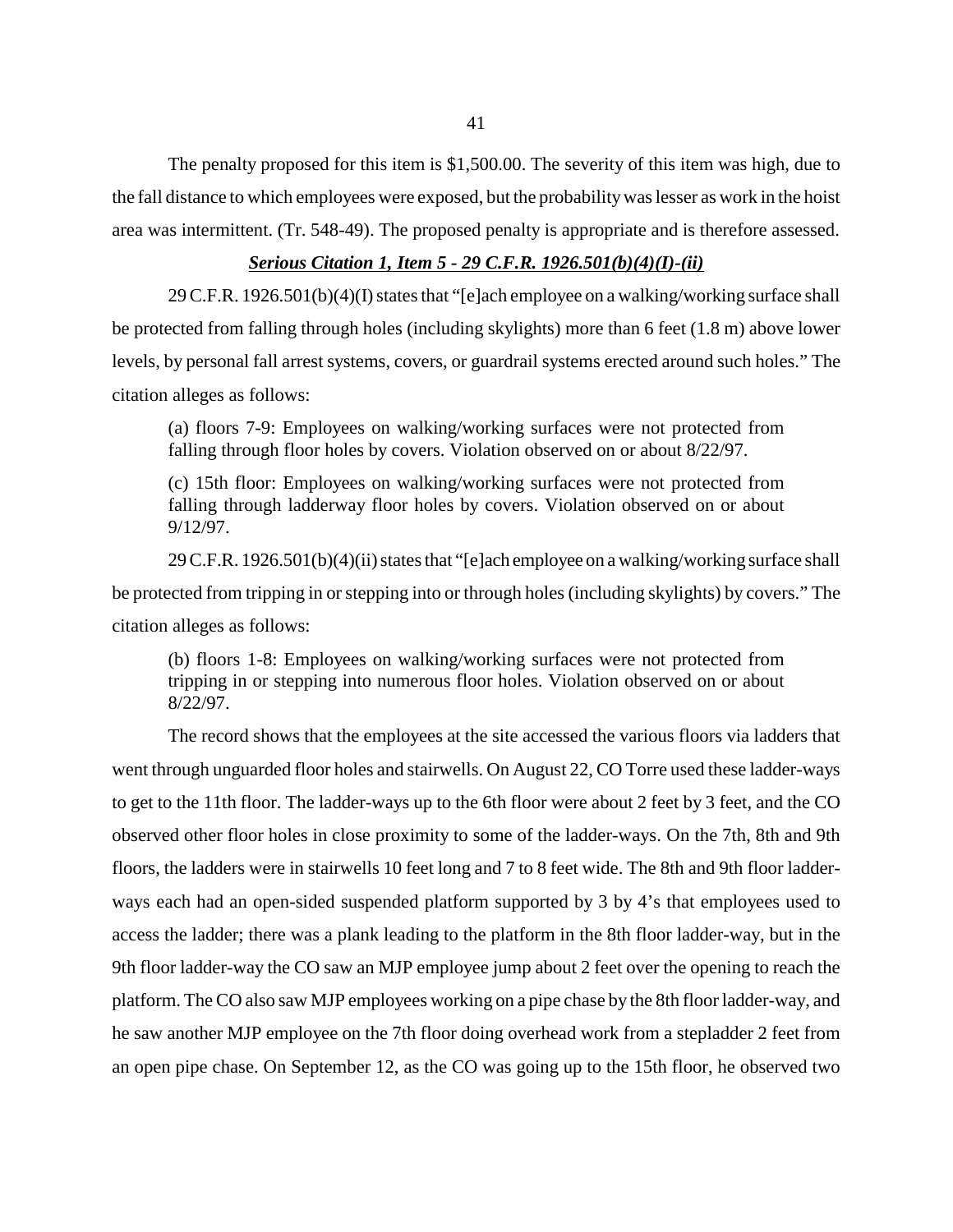MJP employees accessing the ladder-way to that floor by jumping across the opening to reach the open-sided platform in the stairwell. (Tr. 86-96, 146-50, 164-67, 190-97; 201-02; Ex. C-16).

The foregoing establishes there were numerous floor holes at the site that violated the cited standards, and the record shows that MJP was contractually responsible for covering floor holes. (Tr. 1088, 1198; Ex. C-4 ¶ 14). The CO testified that all of the floor holes were unsafe and that falling through the larger ones, to a floor or two below, could have resulted in permanent disability or death. He further testified that the smaller ladder-ways should have been guarded on two sides, leaving one side open for access, and that the larger ladder-ways and other holes should have been covered. (Tr. 95, 195, 549-50). Based on the record, Items 5(a) through 5(c) are affirmed as serious violations.

The proposed penalty for this item is \$1,500.00. The CO assessed the severity of this item as high because employees could have been killed or seriously injured, but he assessed the probability as low because employees used the ladder-ways intermittently. (Tr. 549-50). I conclude that the proposed penalty is appropriate, and it is accordingly assessed.

## *Willful Citation 2, Item 1 - 29 C.F.R. 1926.501(b)(1)*

The cited standard is set out *supra*, in the discussion relating to Citation 1, Item 2. The citation alleges a willful violation of 29 C.F.R. 1926.501(b)(1) as follows:

(a) 30th floor, northwest side: Employees were observed stripping outside columns at the edge of the building, and were not protected from falling 30 stories to the compacted ground surface below. Violation observed on or about 10/23/97.

(b) 30th floor, northwest and southwest side: Employees were observed bracing outside columns at the edge of the building, and were not protected from falling 30 stories to the compacted ground surface below. Violation observed on or about 10/24/97.

(c) 29th floor, northwest and southwest sides: Employees were stripping columns and removing shoring from the perimeter of the building without fall protection, and were exposed to falls of up to 29 stories to the compacted ground surface below. Violation observed on or about 10/24/97.

(d) 30th floor, southwest side, top deck: Employees were erecting outside columns at the edge of the concrete floor surface, without fall protection, and were exposed to falls of up to 30 stories to the compacted ground surface below. Violation observed on or about 10/24/97.

On his way to another site on October 23, CO Torre drove by the Project and observed that masons were pouring concrete on the 30th floor, the top deck, and that that floor had guardrails.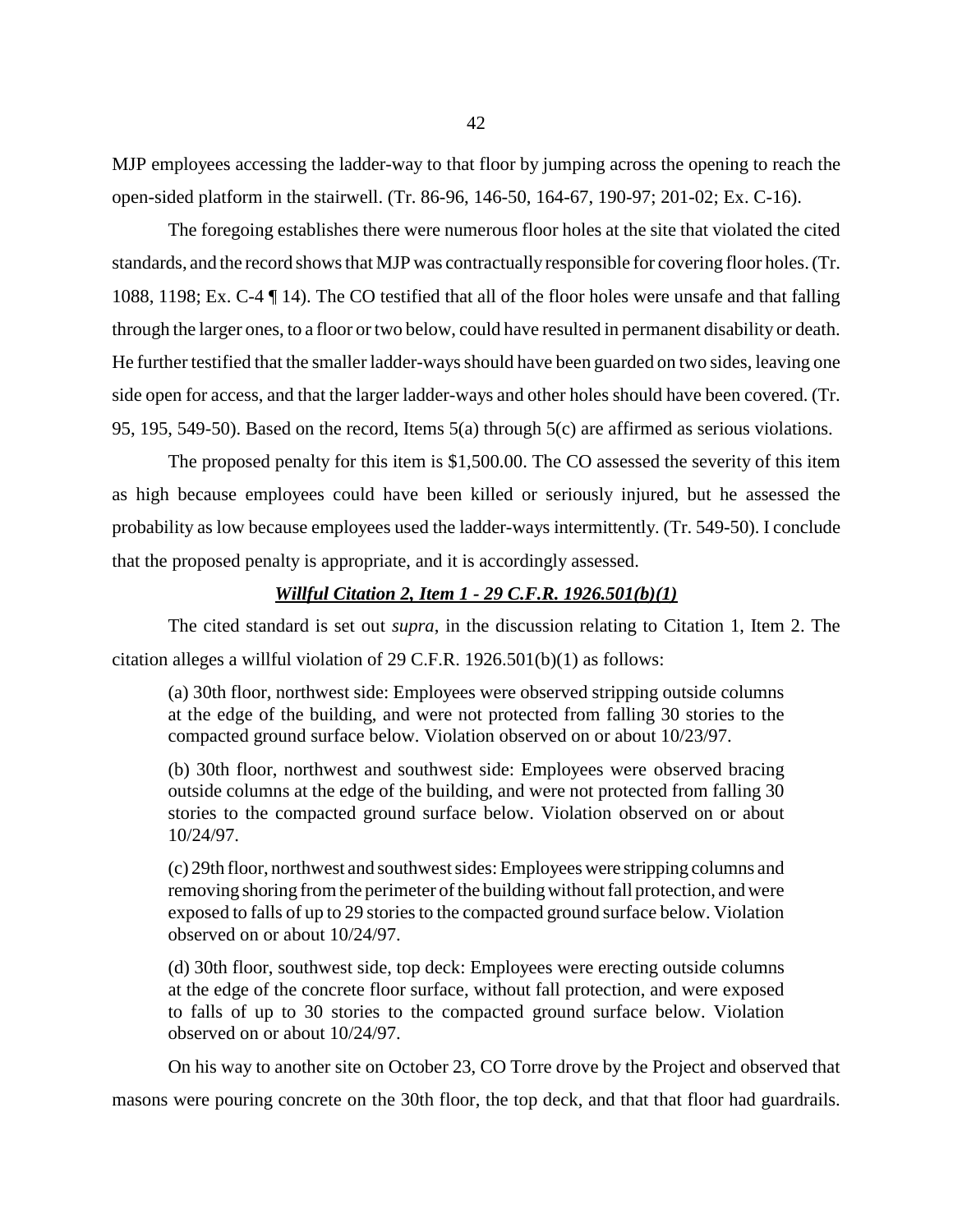However, an employee on the floor below was stripping a shoe from an exterior column without any fall protection; the employee was walking around the column, bending down and leaning over the edge to remove the shoe, and he was about 6 inches from the perimeter of the building and approximately 270 feet above the ground. The CO returned to the site on October 24, when he saw various MJP employees working without fall protection. Two MJP employees were erecting an exterior column on the edge of the 30th floor, and the guardrails that had been up the day before had been taken down and the employees were not tied off or otherwise protected. MJP employees were also bracing exterior columns on the 30th floor and stripping exterior columns on the 29th floor, and these employees were working at the perimeter of the building without fall any protection. The CO stated that erecting the exterior column was particularly hazardous; he noted that the employees were handling a large, unstable piece of wood at the perimeter, that they could easily trip or lose their balance, and that the wind at that height could blow the column form right off the roof and the employees along with it. (Tr. 249-77; 287-303, 847-48, 854, 949, 957-58; Ex. C-16).

The record clearly establishes the violative instances set out in this citation item. The record also shows that if any of MJP's employees had fallen from the heights at which they were working, they would have been fatally injured. On the basis of the record, the violative instances are affirmed. The characterization of these instances, and the penalties assessed, is discussed *infra*.

## *Willful Citation 2, Item 2 - 29 C.F.R. 1926.501(b)(1)*

This item alleges a violation of the same standard cited in the preceding discussion. The citation states as follows:

(a) 32nd and 33rd floors, north and northwest sides: Employees were stripping and or bracing/clamping outside columns at the edge of the building without fall protection, and were exposed to falls of up to 33 stories to the compacted ground surface below. Violation observed on or about 11/6/97.

CO Torre returned to the work site on November 6, 1999, at which time he observed MJP employees bracing exterior columns on the 33rd floor and stacking stripped materials at the perimeter of the 32nd floor; none of these employees had any fall protection. After interviewing Lee about what he had seen, the CO went up to the 32nd floor, where he saw two MJP employees, Joe Fazio and Chris DeAnni, stripping a column at the edge of the floor without fall protection. Buttino, who was watching the operation, told the two workers to go get their safety belts, and when the CO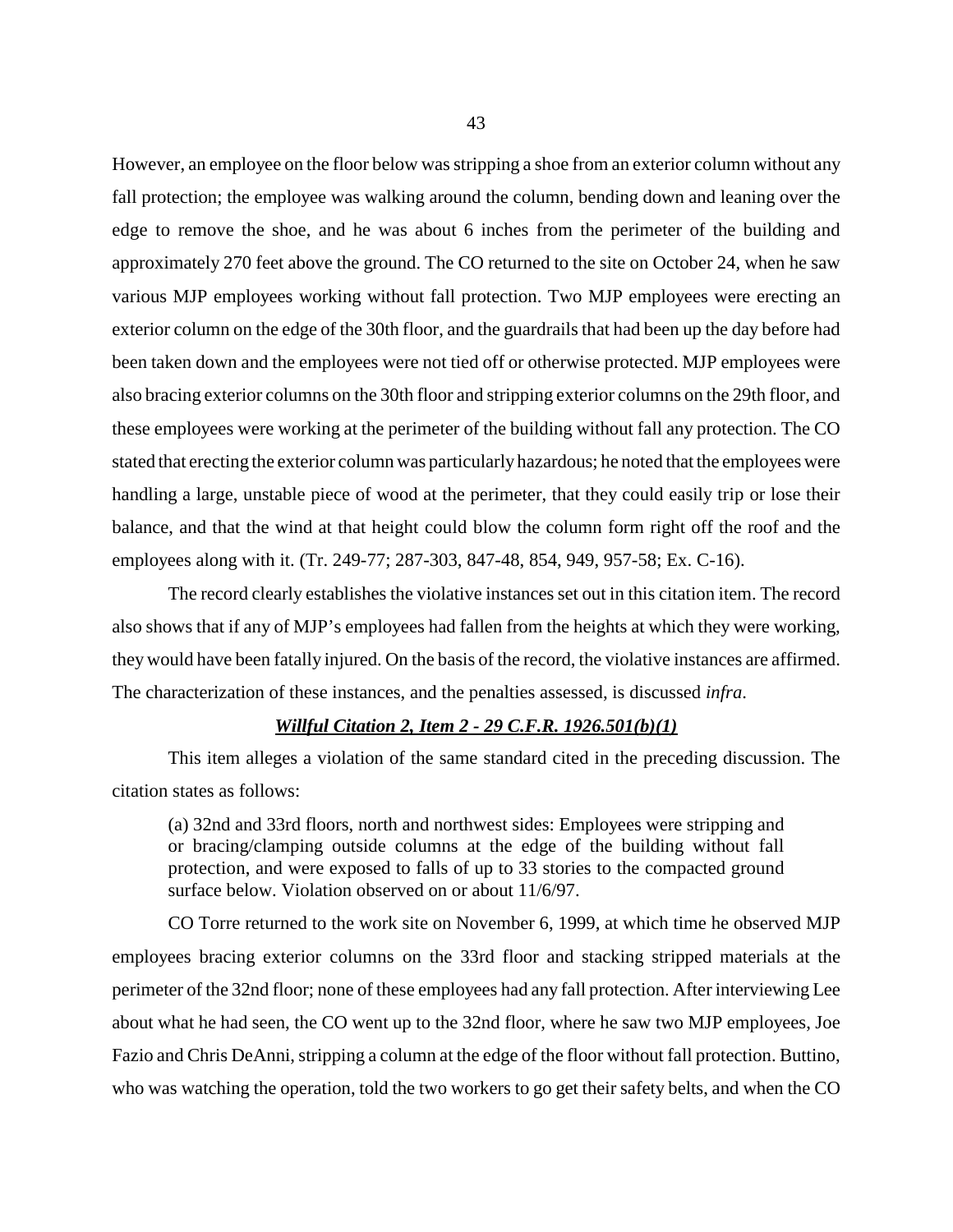asked why they were not already wearing them, Buttino said they should have been and that "they know better." The CO then went to the 33rd floor, where he observed two MJP employees bracing exterior columns at the edge of the floor without fall protection; Buttino told him these employees were Rosario Ciambrone and Antonio Ramos. (Tr. 314-25, 373-87; Ex. C-16).

The CO's testimony and video demonstrate the cited conditions, and it is apparent that falls from the exterior of the 32nd and 33rd floors of the building would have resulted in fatal injuries. This citation item is consequently affirmed. The characterization of this item, and the penalty assessment for this item, is set out below.

## *Willful Citation 2, Item 3 - 29 C.F.R. 1926.501(b)(2)(ii)*

The cited standard is set out *supra*, in the discussion relating to Citation 1, Item 3. The citation alleges a willful violation of 29 C.F.R. 1926.501(b)(2)(ii) as follows:

(a) 34th floor, top deck: Employees were placing steel reinforcing rods at or near the edge of a plywood deck and were not protected from falling 34 stories to the compacted ground surface below. Violation observed on or about 11/6/97.

On November 6, CO Torre observed EJS ironworkers on the 34th floor, the top floor of the building at that time, which was 310 feet from the ground; the ironworkers were laying rebar on the deck and inserting rebar into exterior columns, the work they were doing was at the edge of the floor, and no guardrails had been installed along the perimeter. After viewing this scene, the CO met with Lee, who told him that half of the deck was in place and that guardrails should be up. Lee also said that he had told the foreman to put guardrails up before the ironworkers started working and that he did not know why they were not; he then said that they were running behind and would be pouring the next day and that while the ironworkers should have waited to lay the rebar they wanted to get the work done. (Tr. 315-20, 425-37, 416-47, 1638-40; Ex. C-16).

The CO's testimony and video establish that EJS's ironworkers were working at the perimeter of the 34th floor of the building without fall protection, and it is clear that a fall from 310 feet would result in fatal injuries. It is also clear, based on my findings *supra*, that MJP was responsible for putting up guardrails to protect the ironworkers. This citation item is therefore affirmed. The characterization of this item and the penalty assessed for this item are discussed *infra*.

*Willful Citation 2, Item 4 - 29 C.F.R. 1926.501(b)(3)*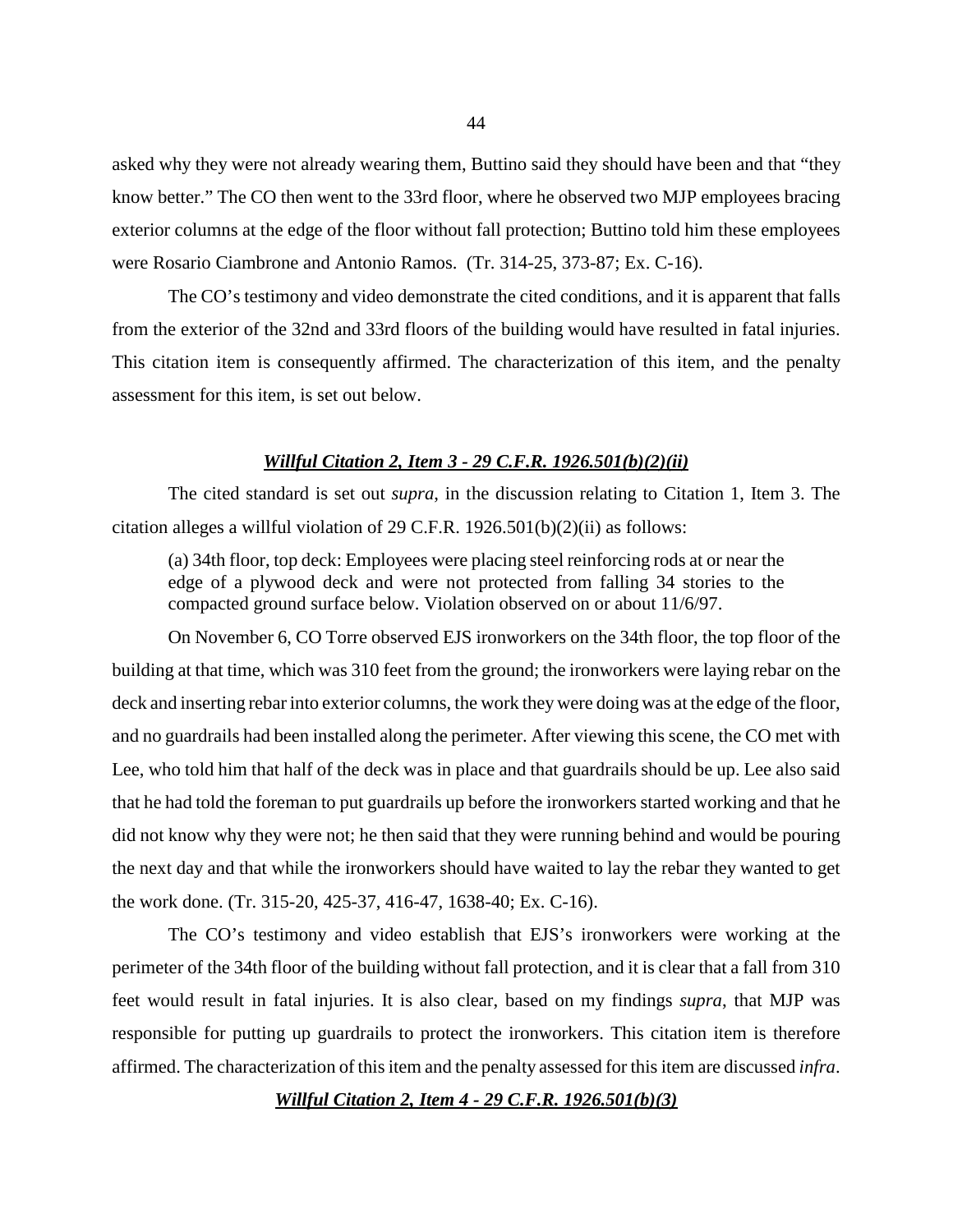The cited standard is set out above in the discussion relating to Citation 1, Item 4. The citation alleges a willful violation of 29 C.F.R. 1926.501(b)(3) as follows:

(a) 28th floor, northwest side: Employees working in a hoist area were not protected from falling 28 stories to the compacted ground surface below by guardrail systems or personal fall arrest systems. Violation observed on or about 10/24/97.

CO Torre recommended this citation item because on October 24, he saw MJP employees working in a hoist area on the 28th floor without any fall protection; the area had been stripped, employees were stacking materials near the edge of the floor so they could be hoisted to the top deck, and the work they were doing, which included pushing the materials out to the end of the floor as they were being lifted, exposed them to falls of 270 feet. (Tr. 269-70, 289, 296-300; Ex. C-16).

The foregoing establishes the alleged violation, and it is apparent that falling from the 28th floor to the ground below, a distance of 270 feet, would result in fatal injuries. This item is affirmed. The characterization of this item, and the penalty assessed, is set out below.

#### *Whether the Violations in Citation 2 were Willful*

Commission precedent has held that a willful violation is one "committed with intentional, knowing or voluntary disregard for the requirements of the Act or with plain indifference to employee safety." *Valdak Corp.*, 17 BNA OSHC 1135, 1136, (No. 93-239, 1995). A willful violation is also "differentiated by heightened awareness of the illegality of the conduct or conditions and by a state of mind of conscious disregard or plain indifference...." *Hern Iron Works,* 16 BNA OSHC 1206, 1214 (No. 89-433, 1993) (citations omitted). The Commission has found heightened awareness "where an employer has been previously cited for violations of the standards in question, is aware of the requirements of the standards, and is on notice that violative conditions exist." *J.A. Jones Constr.*, 15 BNA OSHC 2201, 2209 (No. 87-2059, 1993); *E.L. Davis Contracting*, 16 BNA OSHC 2046, 2051-52 (No. 92-35, 1994); *Calang Corp.*, 14 BNA OSHC 1789, 1791 (No. 85-0319, 1990). The Commission will also find a violation to be willful in cases where the Secretary can demonstrate that the employer was actually aware at the time of the violative act that the act was unlawful or that it possessed a state of mind such that if it had been informed of the standard it would not have cared. *Johnson Controls,* 16 BNA OSHC 1048, 1051 (No. 90-2179, 1993).

As set out *supra*, Polites Construction, a predecessor of MJP, was inspected 27 times and cited for numerous violations, 26 involving fall protection; further, on May 27, 1997, the company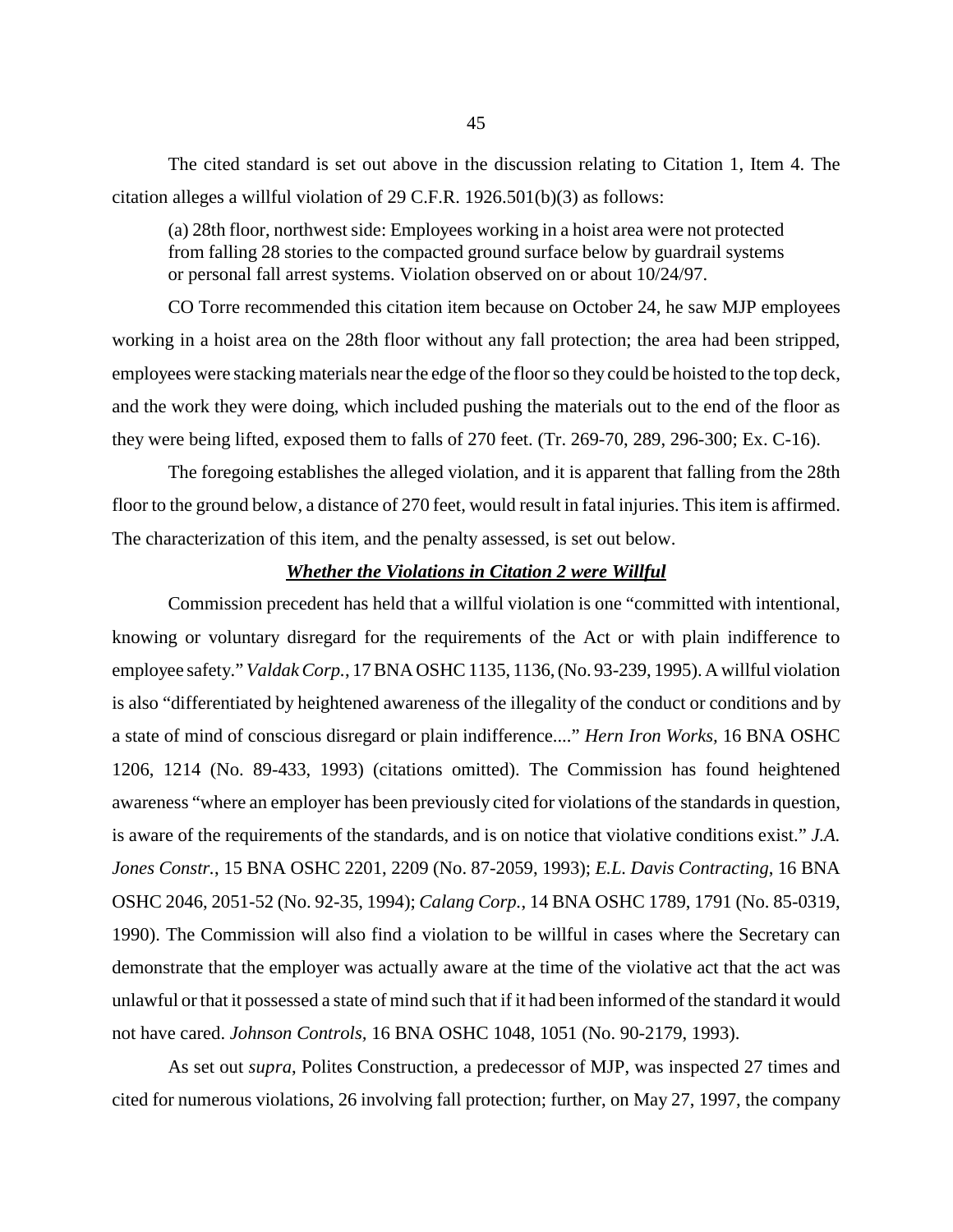was cited for violations of 29 C.F.R. §§ 1926.501(b)(1) and 1926.501(b)(2), both of which are at issue here.<sup>40</sup> On July 14, 1997, Michael Polites, the owner of Polites Construction, signed an agreement with OSHA that settled the citation and resulted in the violations becoming a final order of the Commission. (Tr. 55-57, 152, 1398; Ex. C-3, p. 2; Ex. C-7; Ex. C-8; Ex. C-10; Ex. C-14, pp. 7, 12-15, 22, 47-48, 58-67).

Michael Polites, MJP's president, also signed the contract relating to the Project, which required MJP to provide perimeter protection conforming to OSHA regulations. Further, Don Lee, MJP's on-site engineer and superintendent, used the same fall protection plan that he had developed for the Hackensack job. Based on the contract, the fall protection plan, and other undisputed evidence in the record, MJP was to put up perimeter guardrails when 25 percent of a floor's deck had been put down and perimeter cabling as soon as a floor had been stripped, and any employee who was working in an unprotected perimeter area was to wear a personal fall arrest system. (Tr. 562-64, 738-39, 998-99, 1072, 1088, 1095, 1152, 1275, 1282-84, 1391-92, 1399; Ex. C-6, pp. 49-50).

Despite the foregoing, when the CO went to the site on August 22, 1997, he saw ironworkers laying rebar along the perimeter of the 11th floor, carpenters clamping columns at the perimeter of the 10th floor, and laborers in a hoisting area at the edge of the 9th floor, and all of this work was being done without fall protection. Lee had no explanation in this regard, and he agreed to correct the conditions. When the CO returned on September 12, 1997, he saw that the ironworkers on the 16th floor were protected by guardrails; however, he saw other employees bracing columns at the edge of the 15th floor without fall protection, and when he asked two of them if anyone had given them safety belts they indicated no one had. The CO again spoke to Lee about the necessity of providing fall protection, and Lee again agreed to take care of it. On September 19, 1997, the CO held a closing conference with Lee, Buttino, and Jenkens. The CO reviewed MJP's fall protection plan, and when he asked why MJP was not enforcing the plan Lee had no answer. The CO stressed the need to use fall protection for work on exterior columns, and Lee, Jenkens and Buttino all agreed that employees would tie off for that work. (Tr. 80-96, 194-206, 230, 234-39, 241-49, 699).

 $40$ The May 27, 1997 citation resulted from an inspection of a job site in Hackensack, New Jersey, involving steel-reinforced concrete construction.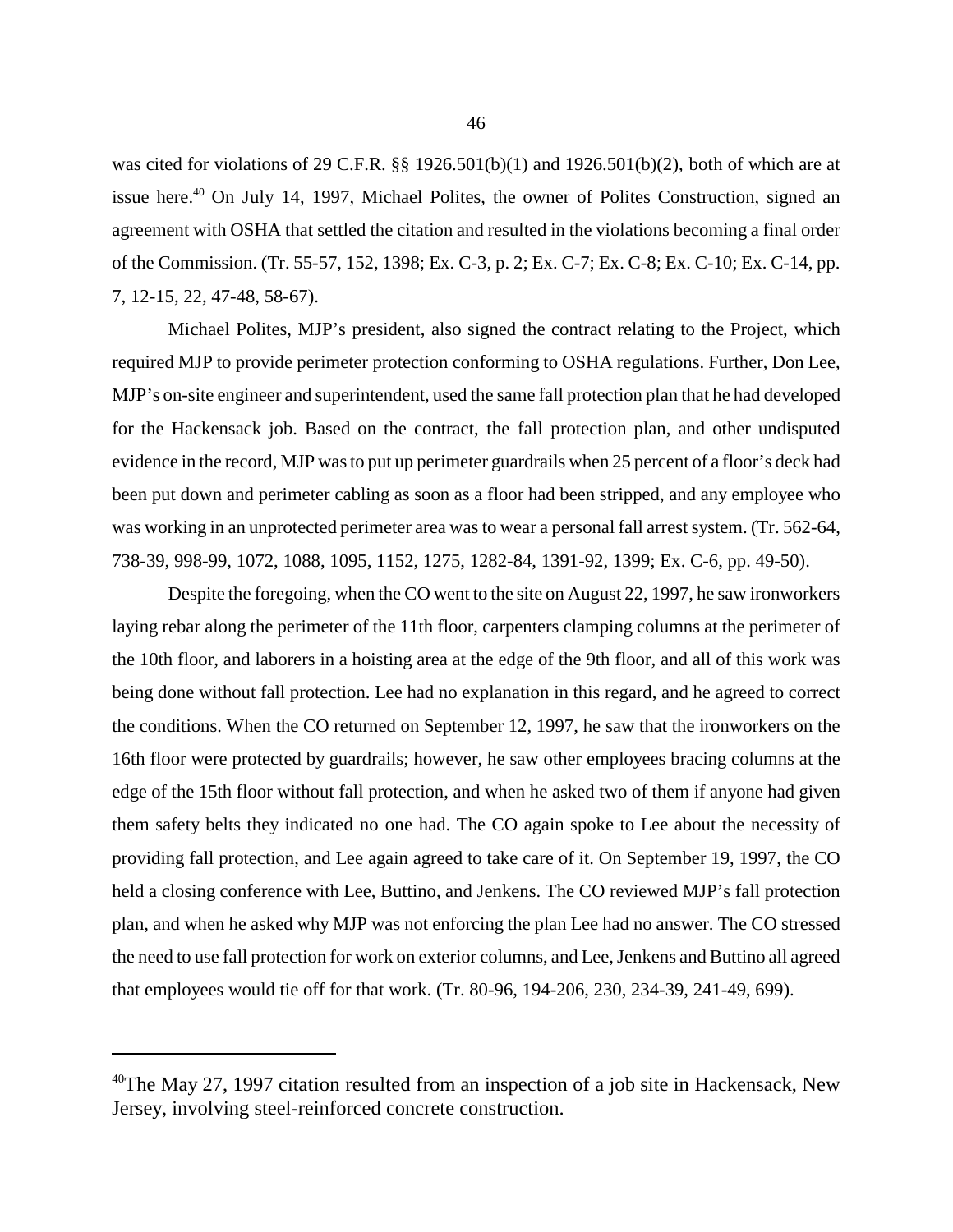On October 23, 1997, as he drove by the site, the CO saw an employee on the 29th floor stripping a shoe from an exterior column without fall protection. The CO went back the next day, when he saw MJP employees erecting and bracing exterior columns on the 30th floor, stripping exterior columns on the 29th floor, and stacking materials in a hoist area on the edge of the 28th floor; none of the employees had fall protection. When the CO asked why employees were still working without fall protection, Lee said he had given them four sets of belts but the belts were clumsy and the men did not want to use them; he also conceded that he had not really been enforcing the use of fall protection. The CO phoned Lee on October 27, 1997, to talk further with him about the employees who had been erecting the column on the 30th floor, and Lee agreed to protect such employees by leaving the guardrails up. (Tr. 267-77; 287-303, 312-14, 936-39, 957-58).

The CO went back to the site on November 6, 1997. He observed ironworkers laying rebar at the perimeter of the 34th floor, carpenters bracing perimeter columns on the 33rd floor, and laborers stacking stripped materials on the perimeter of the 32nd floor, and none of these employees had fall protection. When the CO asked Lee about the ironworkers, Lee said that half the deck was up and that guardrails should be up. Lee also said he had told the foreman to put guardrails up before the ironworkers began working and that he did not know why they were not; he then added that they were running behind and that while the ironworkers should have waited to lay the rebar they wanted to get the job done. The CO next asked about the other employees, and Lee responded that he had tried to get them to use fall protection but they did not listen. The CO then went up to the floors where he had seen employees working. On the 32nd floor, he saw two carpenters stripping an exterior column without fall protection, and Buttino, who was watching them, told the two to go get their safety belts. When the CO asked why they were not already wearing them, Buttino said they should have been and that "they know better." The CO went on to the 33rd floor, where he saw two employees bracing columns at the edge of the floor without fall protection. As he was leaving the site, the CO came upon Lee, who told him that they had to pour three floors a week and that he had to balance production and safety. (Tr. 314-26, 373-87, 416-47, 462-66, 1639).

In view of the above, I conclude that the violations in Citation 2 were properly characterized as willful. MJP's predecessor had a history of violating the fall protection standards. Michael Polites, the principal of Polites Construction and MJP, should have been well aware that the cited standards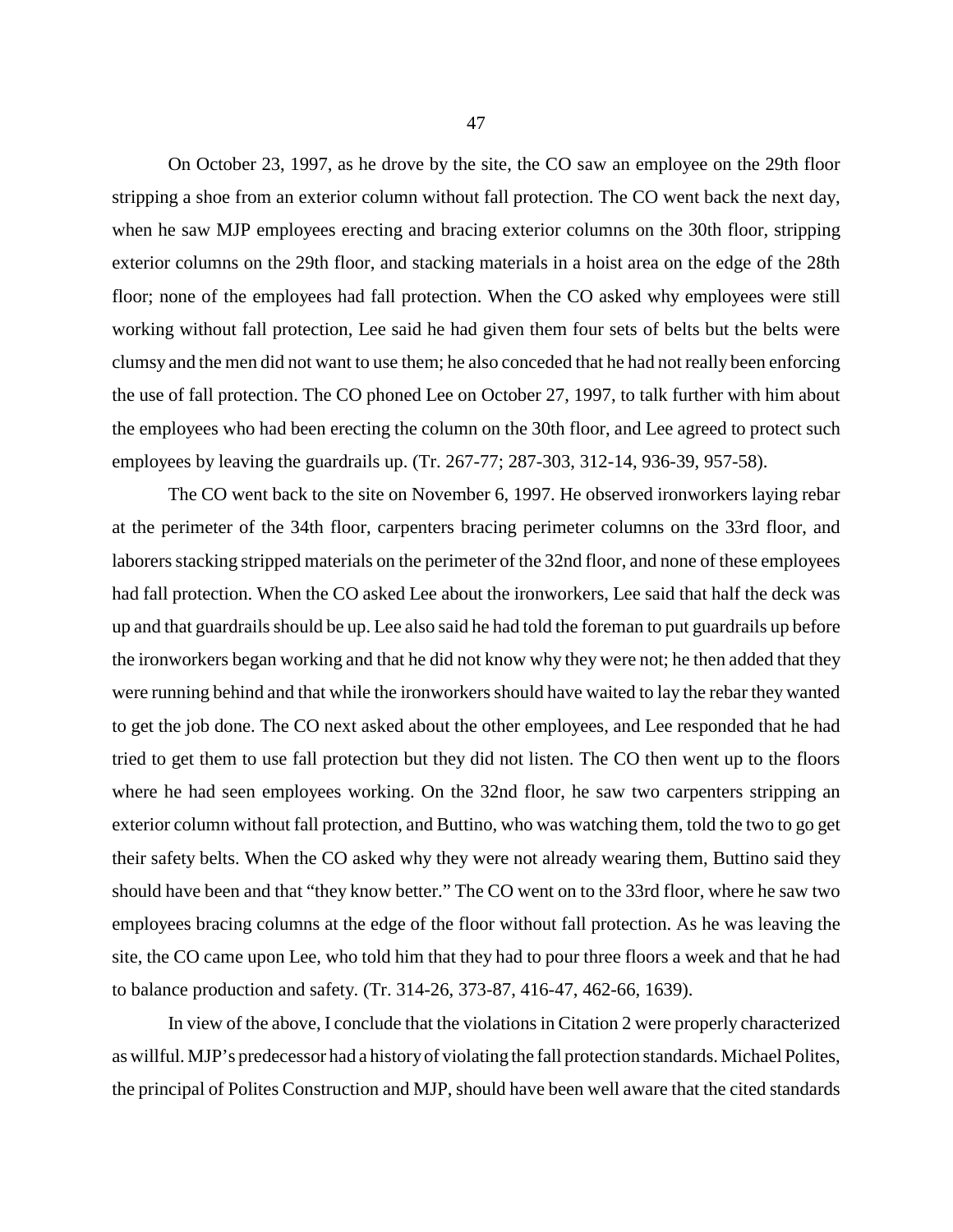applied to the work on the Project when he signed the contract; further, I note that Polites signed the settlement agreement relating to the Hackensack job about three months before CO Torre began his inspection of the subject site. However, despite this knowledge, and notwithstanding the contract specifications, MJP's fall protection plan and the CO's warnings, MJP did not comply with the cited standards. CO Torre observed the work at the site on six different days, and September 19 was the only day he did not see employees exposed to fall hazards. Moreover, the CO told Lee at least three times before October 23 and two more times before November 6 to provide perimeter protection or have employees tie off, and while Lee indicated each time he would do so it is clear that MJP continued to violate the contract specifications, its fall protection plan and the cited standards.<sup>41</sup> Finally, Lee's stated reasons for MJP's noncompliance (*i.e.*, the need to meet production schedules and the employees' not wanting to use safety belts) in no way justify the continued violations in this case, especially upon considering the number and nature of the fall hazards to which employees were exposed. The violations in Citation 2 are accordingly affirmed as willful.<sup>42</sup>

## *Penalty Assessment for the Willful Items*

In Item 1 of Citation 1, as amended, MJP was cited for serious violation of 29 C.F.R. 1926.501(b)(1) based on two instances on August 22 and one instance on September 12; the Secretary grouped these instances and proposed a single penalty of \$4,200.00. In Item 1 of Citation 2, as amended, MJP was cited for willful violation of 29 C.F.R. 1926.501(b)(1) based on one instance on October 23 and three instances on October 24. In Item 2 of Citation 2, MJP was cited for another willful violation of the same standard based on one instance on November 6, 1997; however, the Secretary has proposed a penalty of \$42,000.00 each for Items 1 and 2 of Citation 2.

The Commission has held that the Secretary may, in appropriate cases, issue citations with separate penalties for each instance of improper fall protection. *See J.A. Jones Constr.*, 15 BNA

<sup>&</sup>lt;sup>41</sup>Buttino also failed to have employee tie off after agreeing he would do so.

 $42$ In finding the violations were willful, I have noted the testimony of Michael Polites that he was not at the site very often during the fall of 1997 due to illness. (Tr. 1401-02). However, that Polites may not have known of the violations is of no moment, as it is clear from the record that MJP supervisors were at the site on a daily basis and that they were well aware of the fact that employees were being exposed to falls from the perimeter of the building.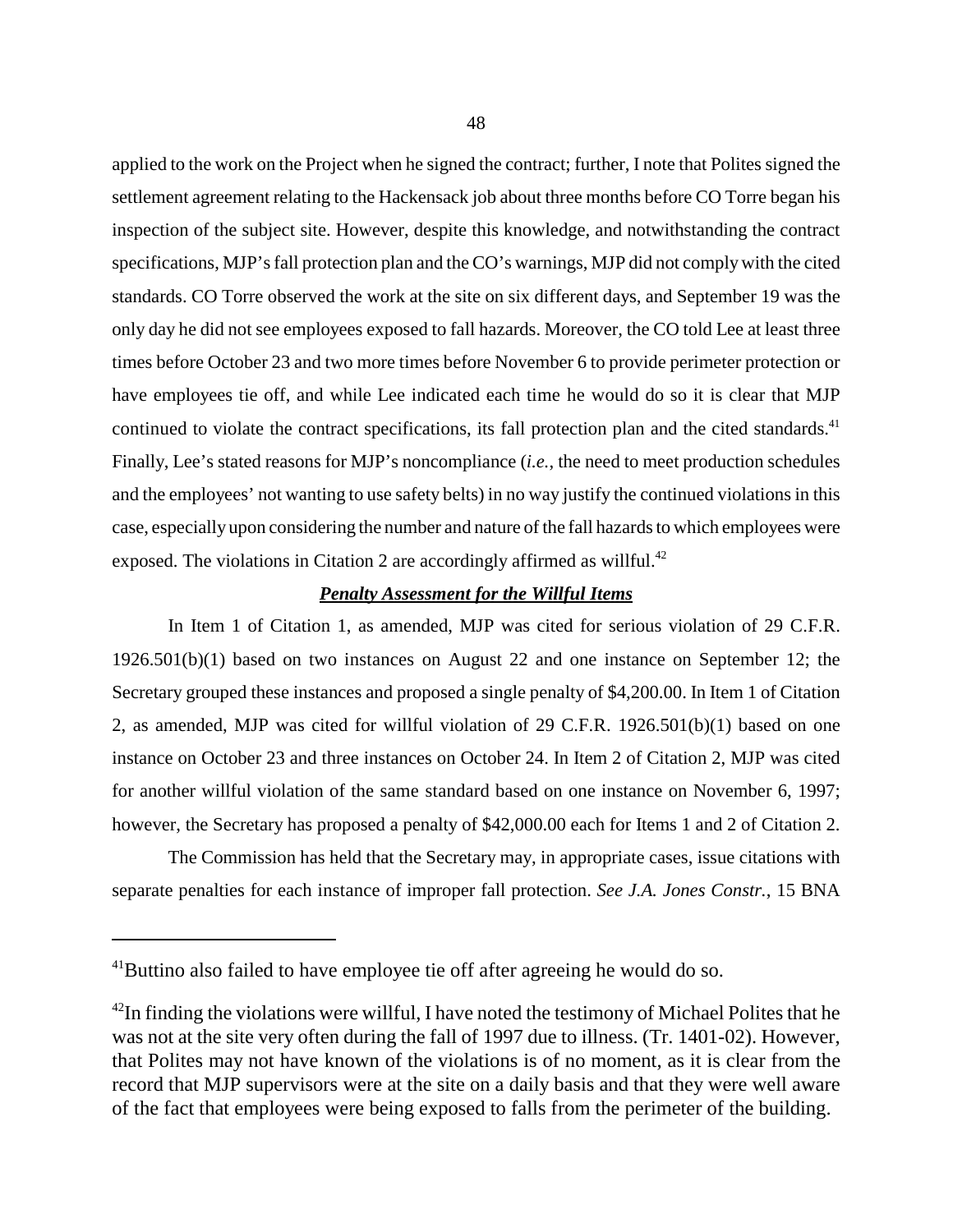OSHC 2201, 2213 (No. 87-2059, 1993). However, the Commission is the final arbiter of penalties, and the Secretary's proposed penalty is just that -- a proposal. *See* sections 10(c) and 17(j) of the Act. Further, the key question in penalty determination is what penalty is appropriate. *Caterpillar, Inc.*, 15 BNA OSHC 2153, 2173 (No. 87-922). I find that the Secretary's issuance of a serious citation item for the earlier violations and a willful citation item for the later violations of the same standard was proper under the circumstances of this case. However, I disagree with the Secretary's issuance of a further willful item for the same standard with a separate penalty of \$42,000.00, and I conclude that a single penalty of \$42,000.00 will have a sufficient deterrent effect. Accordingly, the five violative instances in Items 1 and 2 of Citation 2 are grouped for penalty purposes, and a single penalty of \$42,000.00 is assessed for these items.<sup>43</sup>

In regard to Items 3 and 4 of Citation 2, the Secretary has proposed a penalty of \$33,000.00 for each. The CO assessed the gravity of both of these violations as moderate. The severity of the conditions was high, in that if employees had fallen from their respective work positions they would have sustained fatal injuries, but the probability was lesser because employee exposure to the conditions was intermittent. (Tr. 554-58). I conclude that the proposed penalties are appropriate. A penalty of \$33,000.00 each for Items 3 and 4 of Citation 2 is therefore assessed.

### *Findings of Fact and Conclusions of Law*

All findings of fact and conclusions of law relevant and necessary to a determination of the contested issues have been found specially and appear in the decision above. *See* Rule 52(a) of the Federal Rules of Civil Procedure.

#### *ORDER*

Based upon the foregoing decision, it is hereby ORDERED that:

1. Citation 1, Item 1, alleging a serious violation 29 C.F.R. 1926.100 (a), is AFFIRMED, and a penalty of \$1,200.00 is assessed.

 $^{43}$ In assessing these penalties, I have noted, and I agree with, the CO's assessment of the gravity of these items; specifically, the severity was high, in that falls from the heights at which employees were working would have resulted in fatal injuries, and the probability was greater in that employees were working on exterior columns for extended periods of time. (Tr. 550-54).